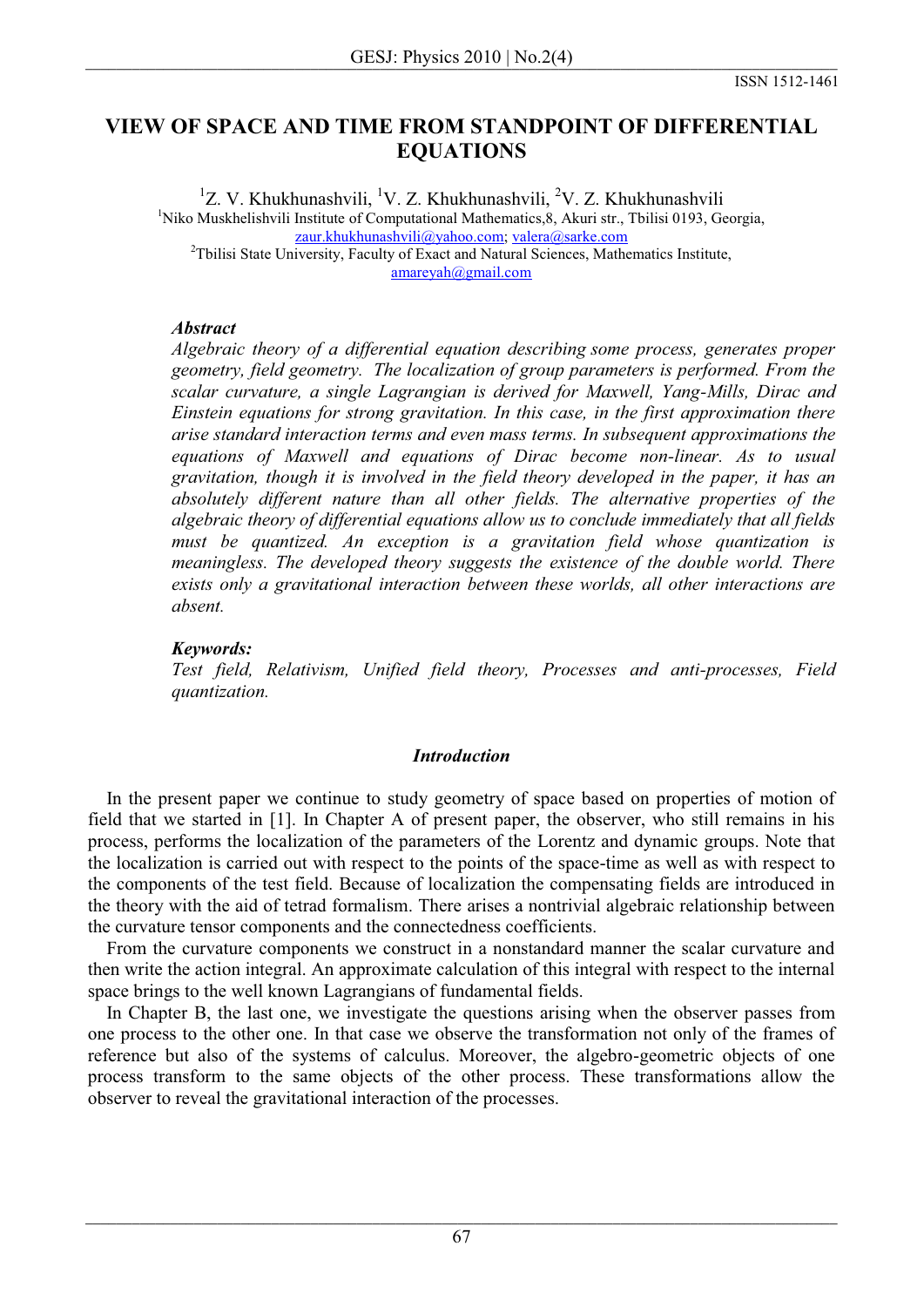As shown in [2-3], for each calculus generated by a differential equation there always exists its alternative calculus. Then, along with the geometry constructed in a standard calculus, there appears an alternative geometry. The ignoring of this geometry means the ignoring of certain general properties of motion of real processes that were found thanks to the algebraic properties of differential equations. Hence we come face to face with an alternative field theory and therefore with the antiworld.

# A. Compensating Fields

After performing the localization of group  $(5.1)$ [1], we construct in a standard manner the geometry of the curved total space.

## 1. Group localization

Let some process with the observer inside be given. As shown in the preceding paragraph, in his process the observer finds a system of calculus, a frame of reference and a group acting in the complex of spaces. For simplicity, we assume that the differential equation describing this process is written – in the system of calculus of this process – in form  $(5.9)[1]$ . The group acting in the complex of spaces is  $\ddot{G}$ .

Assume now that the observer has decided to describe some other process in his system of calculus and frame of reference. For this, he must probe by means of his test field  $(5.9)[1]$  the process he wants to investigate. But he can do so if the interaction between his own process and the process to be investigated is realizable. Otherwise he will not see that other process.

It is assumed that the processes are not violated while interacting. They undergo smooth deformation. This means that the process, in which the observer is, preserves locally its internal algebrogeometric structure. In other words, the Lorentz group and the dynamic group with their representations must remain unchanged. But for the interacting processes, this condition is realizable only if the parameters of these groups become functions of the points of the total space. Thus we come to the

Yang-Mills idea about the localization of the parameters of the group  $\ddot{G}$ .

Using Yang-Mills idea, we perform the localization of the parameters of the group  $G$  with respect to the points of the total space. However, while doing so, we must be careful and keep in mind that the internal space is directly connected with the test field. Test fields are in their turn described by differential equations. The localization of the group actually implies that the algebraic operations in the space of solutions must not be violated locally. It is understood that the same is true for a test field as well. But as follows from transformation  $(8.10)$  [4], to preserve these operations, the group acting in the external space must not depend on a solution of the equation, *i.e.* on the coordinates of the internal

space. Therefore the parameters of the group  $\tilde{G}$  have to be replaced by arbitrary infinitesimal functions as follows:

$$
\xi_{\sigma}^{a} \to \Theta_{\sigma}^{a}(x), \ \xi^{c} \to \Theta^{c}(x),
$$
  
\n
$$
\xi^{a} \to \Theta^{a}(x, w, w^{+}) = \Theta^{a}(y),
$$
  
\n
$$
\xi \to \Theta(x, w, w^{+}) = \Theta^{a}(y).
$$
\n(1.1)

Here we have somewhat ignored the derivation from (8.10) [4] and do not provide the functions  $\Theta^a(y)$ and  $\Theta(y)$  with an additional algebraic structure. The obtained localized group is denoted by G.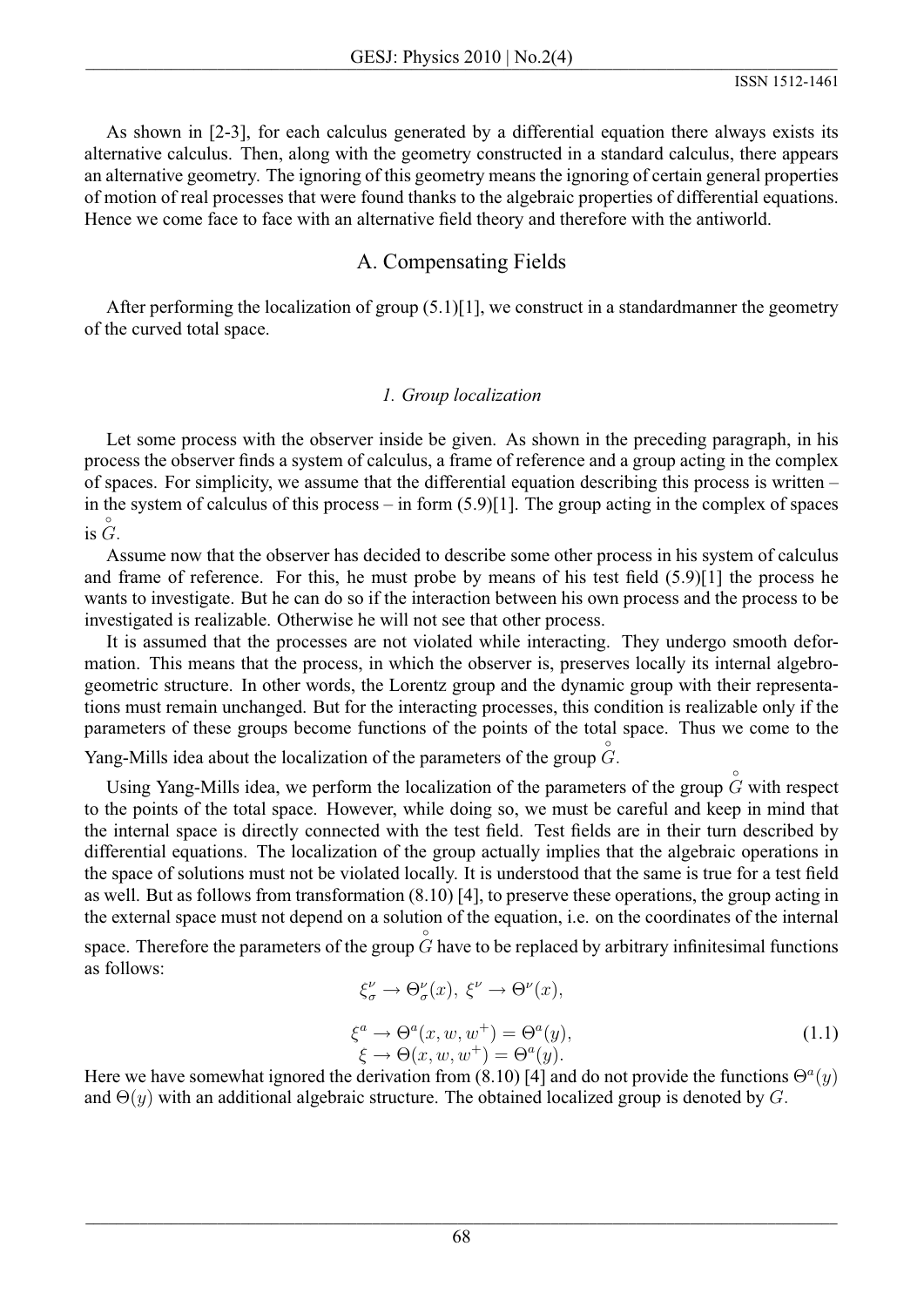Let us write explicitly the action of the group G in the total space. From  $(5.1)$ [1] and  $(1.1)$  we have

 $\overline{x}^{\nu} = x^{\nu} + \Theta_{\sigma}^{\nu}(x)x^{\sigma} + \Theta^{\nu}(x),$ 

$$
\overline{w}^k = w^k + T_n^k w^n, \n\overline{w}_k^+ = w_k^+ - w_n^+ T_k^n.
$$
\n(1.2)

Nonzero elements of the matrix  $T^A_B$  have the form

$$
T^{\nu}_{\tau} = \Theta^{\nu}_{\tau}(x),
$$

$$
T_n^k = \frac{1}{8} \Theta_{\sigma}^{\nu}(x) [\gamma_{\nu}, \gamma^{\sigma}]_n^k + \Theta^a(y) \sigma_{a_n}^k + i \Theta(y) \delta_n^k,
$$
  
\n
$$
T_{\overline{n}}^{\overline{k}} = -T_k^n
$$
\n(1.3)

As follows from (5.7)[1], the standard vector field  $F^A$  transforms by the rule

$$
\overline{F}^A = F^A + T^A_B F^B. \tag{1.4}
$$

As seen from (1.1), unlike the parameters of the Lorentz group, the parameters  $\xi^a$  and  $\xi$  of the group  $\tilde{G}$  are localized not only with respect to the points of the external space, but also with respect to the points of the internal space. Under the action of the group  $G$ , transformations of geometric objects contain the parameters of this group. Then the dependence of  $\Theta^a$  and  $\Theta$  on w,  $w^+$  can be interpreted as an inclusion of the interaction with the test field. Note that such interactions are of arbitrary form. Let us give more attention to (1.4). From (1.1–4) it follows that the field F is a function of the points of the total space. If  $F^A$  is assumed to be an analytic function of  $w, w^+$ , then we can write

$$
F^{A}(y) = F^{A}(x) + F_{k}^{A}(x)w^{k} + F_{k}^{A}(x)w_{k}^{+} + F_{k}^{A}(x)w^{k}w^{n} + \cdots
$$
 (1.5)

It is appropriate to remind that the obtained geometry is constructed on the basis of the field motion logic. This geometry completely reflects all the properties of the test field. Then from equality (1.5) we conclude that the field  $F(y)$  is the superposition of the fields  $F^{A}(x)$ ,  $F^{A}_{B}(x)$ ,  $F^{A}_{F}(x)$ , ... interacting with test fields.

If in (1.2) the parameters  $\Theta^a(y)$  and  $\Theta(y)$  are expanded into powers of w and  $w^+$ , then from (1.2), (1.4–5) we can obtain the transformation rule for fields  $F^{A}(x)$ ,  $F_{k}^{A}(x)$ , ...

From (5.6)[1] we find the transformation rule for the dynamic vector field  $\Phi^A$ :

$$
\overline{\Phi}^A = \Phi^A + T_B^A \Phi^B + \Theta^a(y) h_{a}^A \Phi^B. \tag{1.6}
$$

### 2. A covariant derivative for standard vectors

In this paragraph we will ignore dynamic vectors and consider the action of the group  $G$  realized by transformation  $(1.2)$ ,  $(1.4)$ .

(1) To the vector  $F^A$  we apply the operator  $\partial/\partial y^A$ . Assuming that under the action of the group G the derivatives of  $F^A$  obey the tensor rule of transformation, we come by a standard technique to the compensating derivatives

$$
\widetilde{\nabla}_{\!\!A} F^B = \frac{\partial F^B}{\partial y^A} + \widetilde{\Gamma}_{A_C}^{\ \ B} F^C. \tag{2.1}
$$

The compensating field  $\widetilde{\Gamma}_A(=\Gamma_{A}\widetilde{E})$  is extended to the Lie algebra of group (1.2). Then nonzero matrix elements  $\widetilde{\Gamma}_A$  take the form

$$
\widetilde{\rm I}_{\!A\tau}^{\;\nu}=\widetilde{\rm I}_{\!A\tau}^{\;\nu},\quad
$$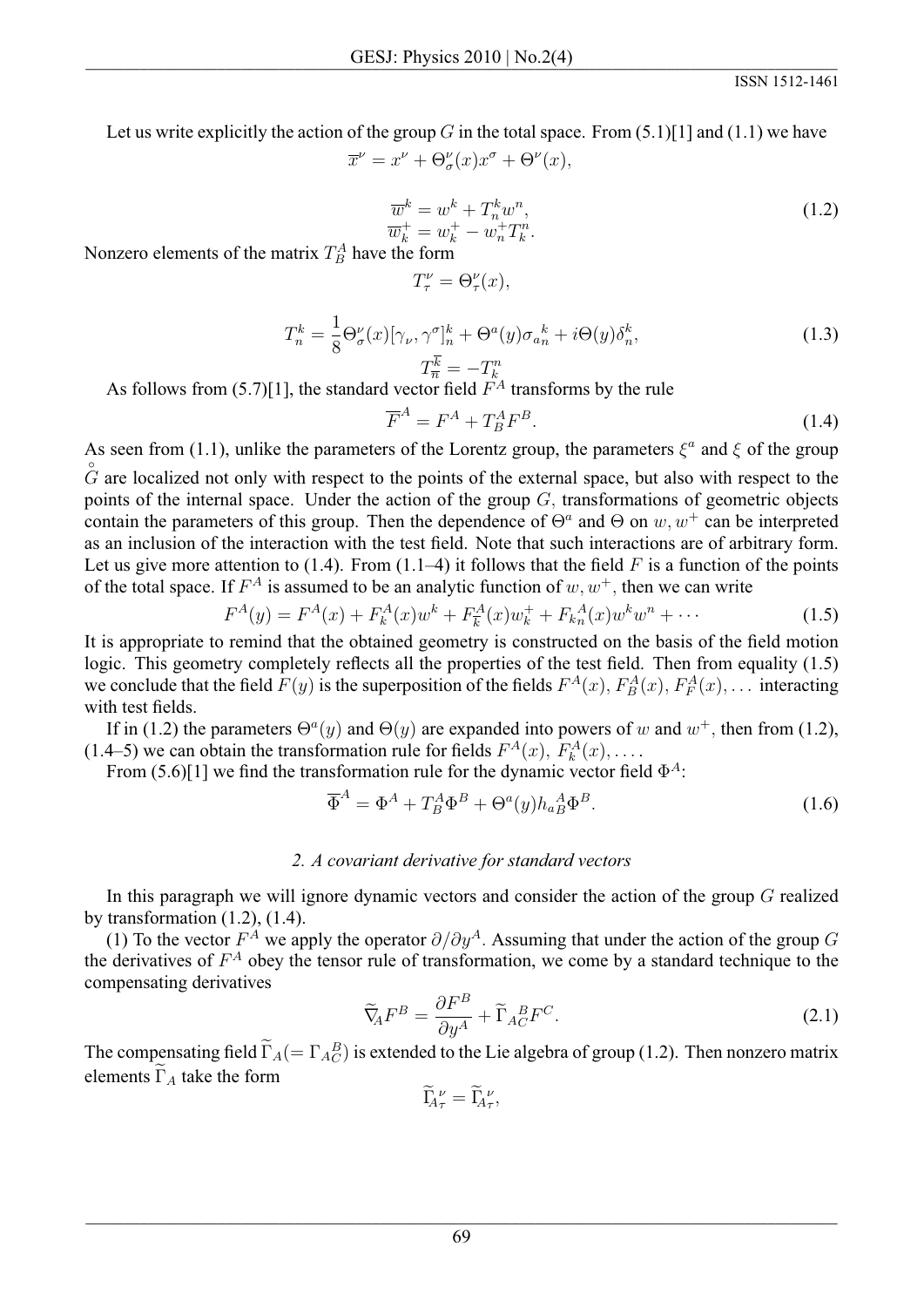**ISSN 1512-1461** 

$$
\widetilde{\Gamma}_{A_n^k} = \frac{1}{8} \widetilde{\Gamma}_{A_\tau}^{\nu} [\gamma_{\nu}, \gamma^{\tau}]_n^k + \widetilde{B}_A^a \sigma_{a_n^k} + i \widetilde{\varphi}_A \delta_n^k, \n\widetilde{\Gamma}_{A_n^k} = -\widetilde{\Gamma}_{A_k^k}^{\ n}.
$$
\n(2.2)

Under the action of the group  $G$ , the compensating derivatives (2.1) undergo transformation according to the rule

$$
\overline{\widetilde{\nabla}}_{\!\!\!A} \overline{F}^B = \widetilde{\nabla}_{\!\!A} F^B - \frac{\partial Q^E}{\partial y^A} \widetilde{\nabla}_{\!\!E} F^B + T^B_E \widetilde{\nabla}_{\!\!A} F^E,\tag{2.3}
$$

where  $T_B^A$  is matrix (1.3). Transformation (1.2) can be shortened to

$$
\overline{y}^A = y^A + Q^A(y).
$$

From  $(1.4)$  and  $(2.1-3)$  we easily find the transformation rule for compensating fields

$$
\overline{\widetilde{\Gamma}}_{A_{\tau}^{\nu}}^{\nu} = \widetilde{\Gamma}_{A_{\tau}^{\nu}}^{\nu} + \Theta_{\sigma}^{\nu} \widetilde{\Gamma}_{A_{\tau}^{\sigma}}^{\sigma} - \Theta_{\tau}^{\sigma} \widetilde{\Gamma}_{A_{\sigma}^{\nu}}^{\nu} - \frac{\partial Q^{B}}{\partial y^{A}} \widetilde{\Gamma}_{B_{\tau}^{\nu}}^{\nu} - \frac{\partial Q_{\tau}^{\nu}}{\partial y^{A}},
$$
\n
$$
\overline{\widetilde{B}}_{A}^{a} = \widetilde{B}_{A}^{a} + C_{bc}^{a} \Theta^{b} \widetilde{B}_{A}^{c} - \frac{\partial Q^{B}}{\partial y^{A}} \widetilde{B}_{B}^{a} - \frac{\partial \Theta^{a}}{\partial y^{A}},
$$
\n
$$
\overline{\widetilde{\varphi}}_{A} = \widetilde{\varphi}_{A} - \frac{\partial Q^{B}}{\partial y^{A}} \widetilde{\varphi}_{B} - \frac{\partial \Theta}{\partial y^{A}},
$$
\n(2.4)

where  $c_{a}{}_{c}^{b}$  are the structural constants of the dynamic group.

Assume that

$$
\widetilde{\Gamma}_{A_{\tau}}^{\nu^{\circ}} g_{\nu\sigma} + \widetilde{\Gamma}_{A_{\sigma}}^{\nu^{\circ}} g_{\tau\nu} = 0. \tag{2.5}
$$

Since  $\Theta_{\tau}^{\nu} \hat{g}_{\tau\nu} + \Theta_{\sigma}^{\nu} \hat{g}_{\tau\nu} = 0$ , condition (2.5) does not contradict transformation (2.4). Then it is not difficult to verify that there holds

$$
\widetilde{\mathbf{L}}_{C}^{E^{\circ}} g_{EB} + \widetilde{\mathbf{L}}_{B}^{E^{\circ}} g_{CE} = 0, \tag{2.6}
$$

where  $\hat{g}_{AB}$  is the metric tensor (1.21)[1].<br>From (2.3) it immediately follows that the following equality is true:

$$
\widetilde{\nabla}_{\!\!A} T_C^B = 0 \tag{2.7}
$$

(2) Let us form the operator  $dy^A \tilde{V}_A$  which we can be called the operator of an absolute differential. Indeed, applying this operator to standard objects (a scalar, a vector, a tensor), we obtain the corresponding absolute differential of this object, since it obeys the transformation rule when  $(1.2-4)$  and  $(2.3)$  are fulfilled.

From (1.2) it follows that the coordinates w and  $w^+$  of the internal space transform as components of a standard vector, *i.e.* the tensor property of the test field is not violated. Hence we can apply to them the operator of an absolute differential. As a result we obtain

$$
D^{k} = dy^{A} \widetilde{\nabla}_{\!A} w^{k} = dw^{k} + dy^{A} \widetilde{\Gamma}_{A}{}^{k}_{n} w^{n},
$$
\n
$$
\nabla^{+} W^{A} \widetilde{\nabla}_{A} w^{k} = dw^{k} + dy^{A} \widetilde{\Gamma}_{A}{}^{k}_{n} w^{n},
$$
\n(2.8)

$$
D_k^+ = dy^A \widetilde{\nabla}_{\!\!A} w_k^+ = dw_k^+ - dy^A \widetilde{\Gamma}_{A_n}^{\ k} w_n^+,
$$

which in the sequel will be called canonical differentials. As will be seen below, this property of the internal space strongly affects the structure of the arisen curved geometry.

 $(3)$  Along with  $(2.8)$ , we introduce the canonical differential

$$
D^{\nu} = dx^{\nu} + dy^A \omega_A^{\nu}
$$
\n(2.9)

and assume that under the action of the group  $G$  it transforms by the rule

$$
\overline{D}^{\nu} = D^{\nu} + \Theta_{\sigma}^{\nu} D^{\sigma}.
$$
\n(2.10)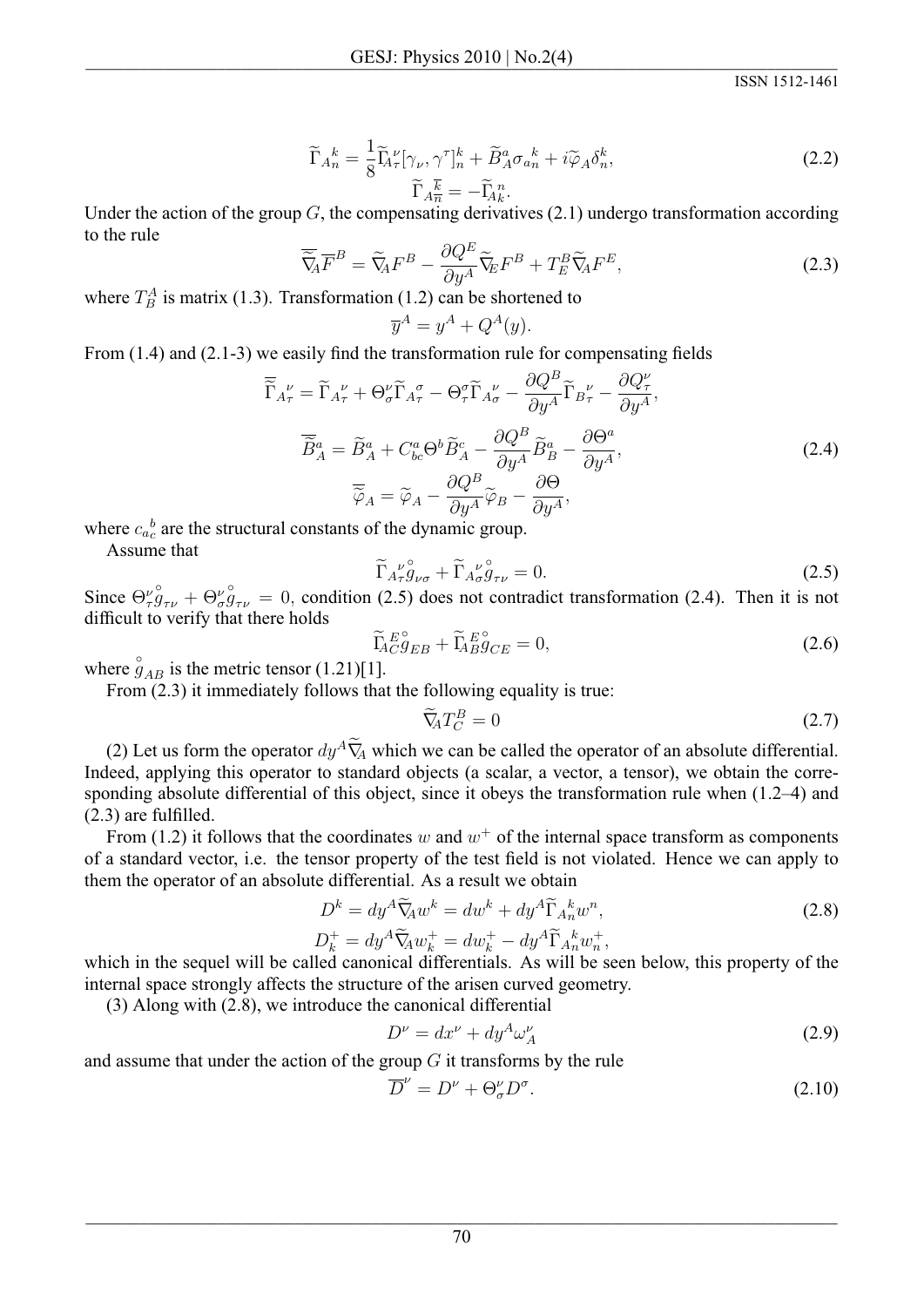**ISSN 1512-1461** 

From (2.9–10) it is not difficult to find the transformation rule for  $\omega_A^{\nu}$ .

$$
\overline{\omega}_{A}^{\nu} = \omega_{A}^{\nu} + \Theta_{\sigma}^{\nu}\omega_{A}^{\sigma} - \frac{\partial Q^{B}}{\partial y^{A}}\omega_{B}^{\nu} - \frac{\partial \Theta_{\tau}^{\nu}}{\partial y^{A}}x^{\tau} - \frac{\partial \Theta^{\nu}}{\partial y^{A}}.
$$
\n(2.11)

Let us consider the transformation of  $\omega_k^{\nu}$  and  $\omega_{\overline{k}}^{\nu}$ . With (1.1) taken into account, from (2.11) we obtain

$$
\overline{\omega}_{\xi}^{\nu} = \omega_{\xi}^{\nu} + \Theta_{\sigma}^{\nu} \omega_{\xi}^{\sigma} - \frac{\partial Q^{\eta}}{\partial \omega_{\xi}^{\nu}} \omega_{\eta}^{\nu},\tag{2.12}
$$

where  $\xi$ ,  $\eta$  runs through the indexes and overlined indexes of the internal space. This transformation implies that  $\omega_{\xi}^{\nu}$  is not a compensating field and if in some system of coordinates  $\omega_{\xi}^{\nu} = 0$ , then under the action of group G this object remains zero. Therefore in the sequel it will be assumed that

$$
\omega_k^{\nu} = 0, \quad \omega_{\overline{k}}^{\nu} = 0. \tag{2.13}
$$

In that case, the transformation rule for  $\omega_{\tau}^{\nu}$  is

$$
\overline{\omega}_{\tau}^{\nu} = \omega_{\tau}^{\nu} + \Theta_{\sigma}^{\nu} \omega_{\tau}^{\sigma} - \frac{\partial Q^{\sigma}}{\partial x^{\tau}} \omega_{\sigma}^{\nu} - \frac{\partial \Theta_{\sigma}^{\nu}}{\partial x^{\tau}} x^{\sigma} - \frac{\partial \Theta^{\nu}}{\partial x^{\tau}},
$$
\n(2.14)

where  $Q^{\sigma} = \Theta_{\nu}^{\sigma}(x)x^{\nu} + \Theta^{\sigma}(x)$ . By virtue of this reasoning we assume that

 $\epsilon$ 

$$
\omega_{\tau}^{\nu} = \omega_{\tau}^{\nu}(x). \tag{2.15}
$$

As seen from (1.1) and (2.14), under the action of the group G the dependence of  $\omega_{\tau}^{\nu}$  only on x remains. Then the canonical differential (2.9) stops to be influenced by the algebro-geometrical structure of the internal space, which is in complete agreement with the ideology of transformation (8.10) from [4] and  $(1.1).$ 

(4) Let us introduce tetrads

$$
e_A^{\nu} = \delta_A^{\nu} + \omega_A^{\nu},
$$
  
\n
$$
e_A^k = \delta_A^k + \widetilde{\Gamma}_A{}^k_n w^n,
$$
  
\n
$$
e_A^k = \delta_A^k - \widetilde{\Gamma}_A{}^n_k w_n^+,
$$
\n(2.16)

where  $\delta_A^B$  is the Kronecker symbol and  $\omega_A^V$  has form (2.13) and (2.15). Using (2.16), the canonical differential  $(2.8-9)$  can be written in the form

$$
D^A = e^A_B dy^B. \tag{2.17}
$$

Now we introduce the operators

$$
\nabla_{\!\!A} = \tilde{e}_A^B \tilde{\nabla}_{\!\!B},\tag{2.18}
$$

where

$$
\widetilde{e}_R^A e_C^B = \delta_C^A,\tag{2.19}
$$

which in the sequel will be called canonical compensating derivatives. From  $(2.16)$  and  $(2.19)$  we obtain

$$
\begin{aligned}\n\tilde{e}_A^k &= \delta_A^k - \Gamma_{A_n}^k w^n, \\
\tilde{e}_A^{\overline{k}} &= \delta_{A}^{\overline{k}} + \Gamma_{A_k}^n w_n^+, \n\end{aligned} \n(2.20)
$$

where we have introduced the notation

$$
\Gamma_{AC}^{B} = \tilde{e}_{A}^{E} \tilde{\Gamma}_{EC}^{B}.
$$
\n(2.21)

At that,

$$
\Gamma_{A_n}^{\ k} = \frac{1}{8} \Gamma_{A_\tau}^{\ \nu} [\gamma_\nu, \gamma^\tau]_n^k + B_A^a \sigma_{a_n}^{\ k} + i \varphi_A \delta_n^k,
$$

$$
\Gamma_{A_\tau}^{\ \nu} = \tilde{e}_A^B \tilde{\Gamma}_{B_\tau}^{\ \nu},
$$
(2.22)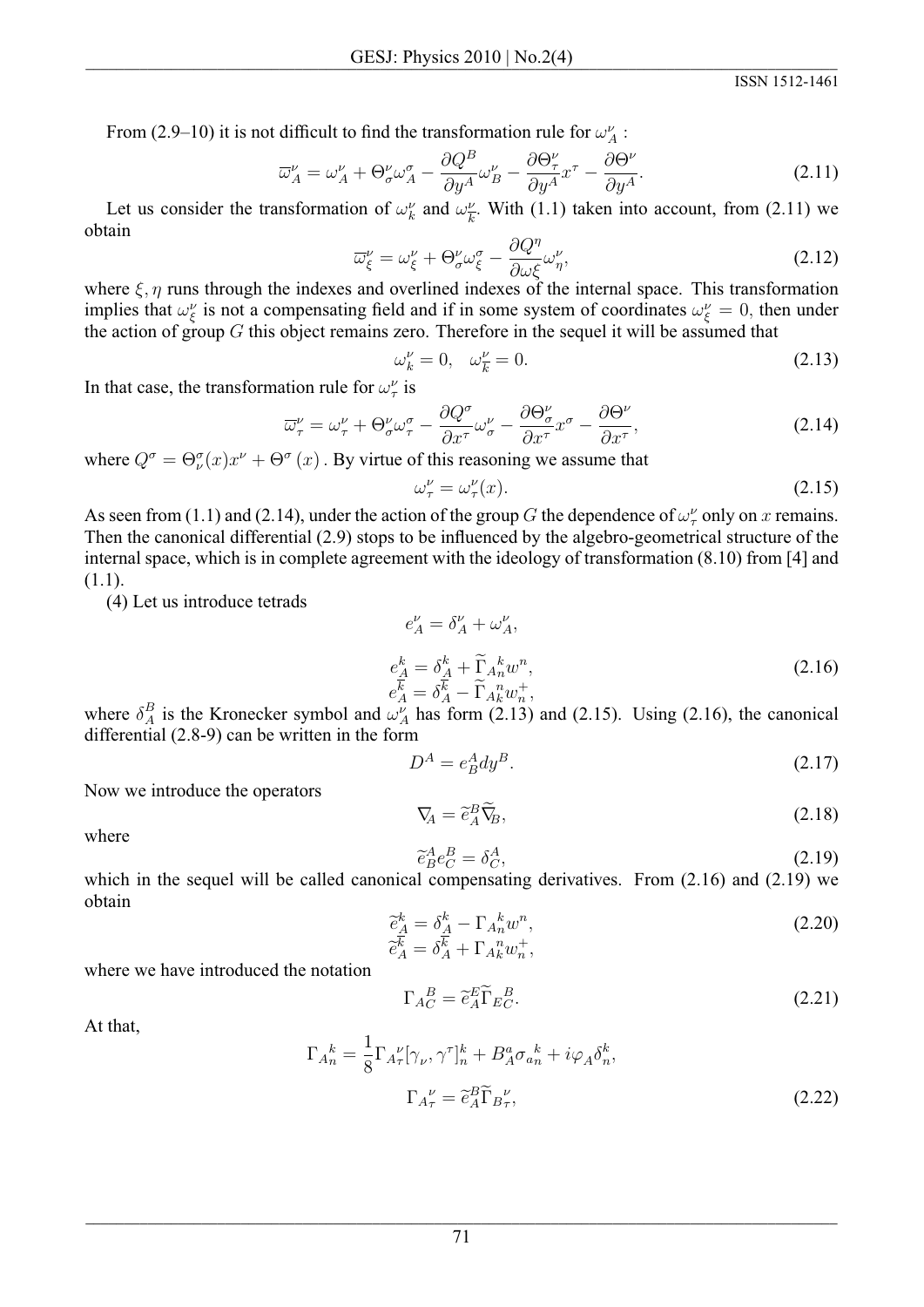$$
B^a_A = \tilde{e}^B_A \tilde{B}^a_B,
$$
  

$$
\varphi_A = \tilde{e}^B_A \tilde{\varphi}_B.
$$

The object  $\Gamma_{A\tau}^{\nu}$  will be defined later. As to  $B^a_A$  and  $\varphi_A$ , these fields are irreducible and therefore their definition does not need further improvement. $(2.18)$  contains the operators

$$
\widehat{D}_A = \widetilde{e}_A^B \frac{\partial}{\partial y^B},\tag{2.23}
$$

which we call canonical operators.

Taking  $(2.4)$  and  $(2.11)$  into account, under the action of the group G it is not difficult to derive the transformation rules for  $D^A$  and  $\widehat{D}_A$ :

$$
\overline{D}^A = D^A + T^A_B D^B,
$$
  
\n
$$
\overline{\hat{D}}_A = \widehat{D}_A + T^B_A \widehat{D}_B,
$$
\n(2.24)

where  $T^A_B$  is (1.3).

If in the dynamic space we introduce the bases  $D^A$  and  $\widehat{D}_A$ , which we call canonical, then we obtain transformation (1.4) for standard vectors. On the other hand, in the same space we can introduce the standard bases  $dy^A$  and  $\partial/\partial y^A$ . Then the tensor values written in these bases transform by means of the matrix

$$
\delta^A_B + \frac{\partial Q^A}{\partial y^B},
$$

where  $\overline{y}^A = y^A + Q^A(y)$  is (1.2) written in the shortened form. Thus the tetrads  $e^A_B$  realize the transition from a standard basis to a canonical one, while  $\tilde{e}_B^A$  is an inverse transformation. Note that  $e_B^A$  transform with respect to the upper index, while  $\tilde{e}_B^A$  with respect to the lower index by rule (2.24), and with respect to the remaining indexes by the rule of a standard basis:

$$
\overline{e}_{B}^{A} = e_{B}^{A} + T_{C}^{A} e_{B}^{C} - \frac{\partial Q^{C}}{\partial y^{B}} e_{C}^{A},
$$
\n
$$
\overline{\tilde{e}}_{B^{A}} = \widetilde{e}_{B^{A}} - T_{B}^{C} \widetilde{e}_{C}^{A} + \frac{\partial Q^{A}}{\partial y^{C}} e_{B}^{C}.
$$
\n(2.25)

In view of  $(2.20)$  and  $(2.25)$ , we can rewrite rule  $(2.4)$ , by which compensating fields transform in the canonical basis, as follows:

$$
\overline{\Gamma}_{A\sigma}^{\tau} = \Gamma_{A\sigma}^{\tau} - T_A^B \Gamma_{B\sigma}^{\tau} + \Theta_{\nu}^{\tau} \Gamma_{A\sigma}^{\nu} - \Theta_{\sigma}^{\nu} \Gamma_{A\nu}^{\tau} - \tilde{D}_A \Theta_{\sigma}^{\tau},
$$
\n
$$
\overline{B}_A^a = B_A^a - T_A^B B_B^a + C_b^a \Theta^b B_A^c - \widehat{D}_A \Theta^a,
$$
\n
$$
\overline{\varphi}_A = \varphi_A - T_A^B \varphi_B - \widehat{D}_A \Theta.
$$
\n(2.26)

where  $C_{b_c}^a$  are structural constants from (4.13)[1].

(5) It is not difficult to verify that the following equalities are valid:

$$
\nabla_{\!\!A} w^k = \delta^k_A
$$

$$
\nabla_{\!\!A} w_k^+ = \delta_A^{\overline{k}}, \n\nabla_{\!\!A} \gamma^\nu = 0,
$$
\n(2.27)

where  $\delta_B^A$  is the Kronecker symbol and  $\gamma^{\nu}$  is the Dirac matrix. Note that in the case of differentiation of  $\gamma^{\nu}$ , it is represented as a tensor of third rank, i.e.  $\gamma^{AB}_{C}$ .

Since the matrices  $h_a(w, w^+)$  of the dynamic group are constructed by means of w,  $w^+$  and  $\gamma^{\nu}$ , it is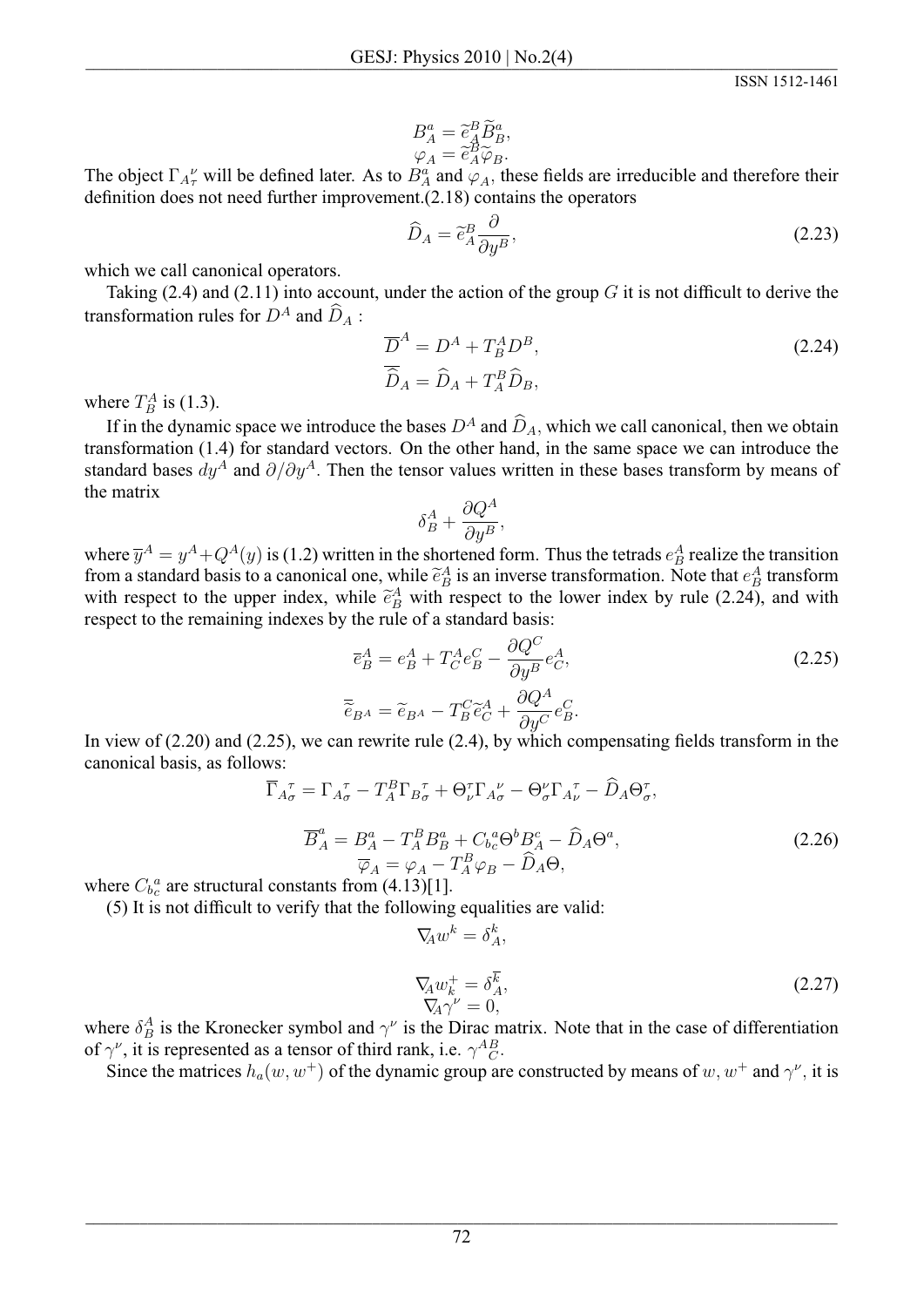ISSN 1512-1461

not difficult to verify by (2.27) that

$$
\nabla_{\!\!A} h_a = \frac{\partial h_{a_c}^{\ B}}{\partial y^A}.
$$
\n(2.28)

Taking into account equalities  $(2.6)$  and  $(2.27)$  we easily find

$$
\nabla_{\!A} \stackrel{\circ}{g}_{BC} = \frac{\partial \stackrel{\circ}{g}_{BC}}{\partial y^A},\tag{2.29}
$$

where  $\hat{g}_{AB}$  is the metric tensor (1.21)[1].

### 3. Consistency with a metric

We continue to investigate the properties of a covariant derivative acting on standard vectors.

(1) For the consistency with  $(4.5)[1]$  we introduce the metric in the curved space in the canonical basis

$$
Ds^{2} = \overset{\circ}{g}_{\nu\tau}D^{\nu}D^{\tau} + 2\frac{H}{\rho}D_{k}^{+}D^{k}, \tag{3.1}
$$

where  $D^A$  is (2.17).

We introduce the covariant derivative

$$
\mathring{\nabla}_{\!\!A} F^B = \nabla_{\!\!A} F^B + \mathring{m}_A^B_C F^C,\tag{3.2}
$$

where  $F^A$  is a standard vector field and  $\mathring{m}_{A_C}^B$  are Christoffel coefficients (6.6)[1].

With (2.29) taken into account it is easy to verify that the following equality is valid:

$$
\nabla_A g_{BC} = 0. \n\tag{3.3}
$$

This means that the covariant derivative  $(3.2)$  is consistent with metric  $(3.1)$ .

(2) It is obvious that in the standard basis a metric tensor has the form

$$
\widetilde{g}_{AB} = \overset{\circ}{g}_{EL} e_A^E e_B^L,\tag{3.4}
$$

where  $\hat{g}_{AB}$  is a metric tensor in the canonical basis and  $e_B^A$  is tetrad (2.16).

Let us introduce the covariant derivative in the standard basis

$$
\tilde{\nabla}_{\!\!A} \tilde{F}_B = \frac{\partial \tilde{F}^B}{\partial y^A} + T_{AC}^{\ B} \tilde{F}^C.
$$
\n(3.5)

We require the fulfillment of the equality

$$
\tilde{\widetilde{\nabla}}_{A}^{\circ} \mathring{g}_{BC} = 0. \tag{3.6}
$$

A solution of equation (3.6) with respect to  $T_{AC}^{B}$  has the form

$$
T_{AC}^{\ B} = \mathring{T}_{AC}^{\ B} + \widetilde{M}_{AC}^{\ B},\tag{3.7}
$$

where  $\overset{\circ}{T}_{A_C}^B$  are Christoffel coefficients in the standard basis

$$
\mathring{T}_{AC}^{B} = \frac{1}{2} \widetilde{g}^{BE} \left( \frac{\partial \widetilde{g}_{AE}}{\partial y^{C}} + \frac{\partial \widetilde{g}_{EC}}{\partial y^{A}} - \frac{\partial \widetilde{g}_{AC}}{\partial y^{E}} \right), \tag{3.8}
$$

and  $\widetilde{M}_{AC}^B$  satisfies the condition

$$
\widetilde{M}_{AB}\widetilde{g}_{BC} + \widetilde{M}_{AC}\widetilde{g}_{BE} = 0. \tag{3.9}
$$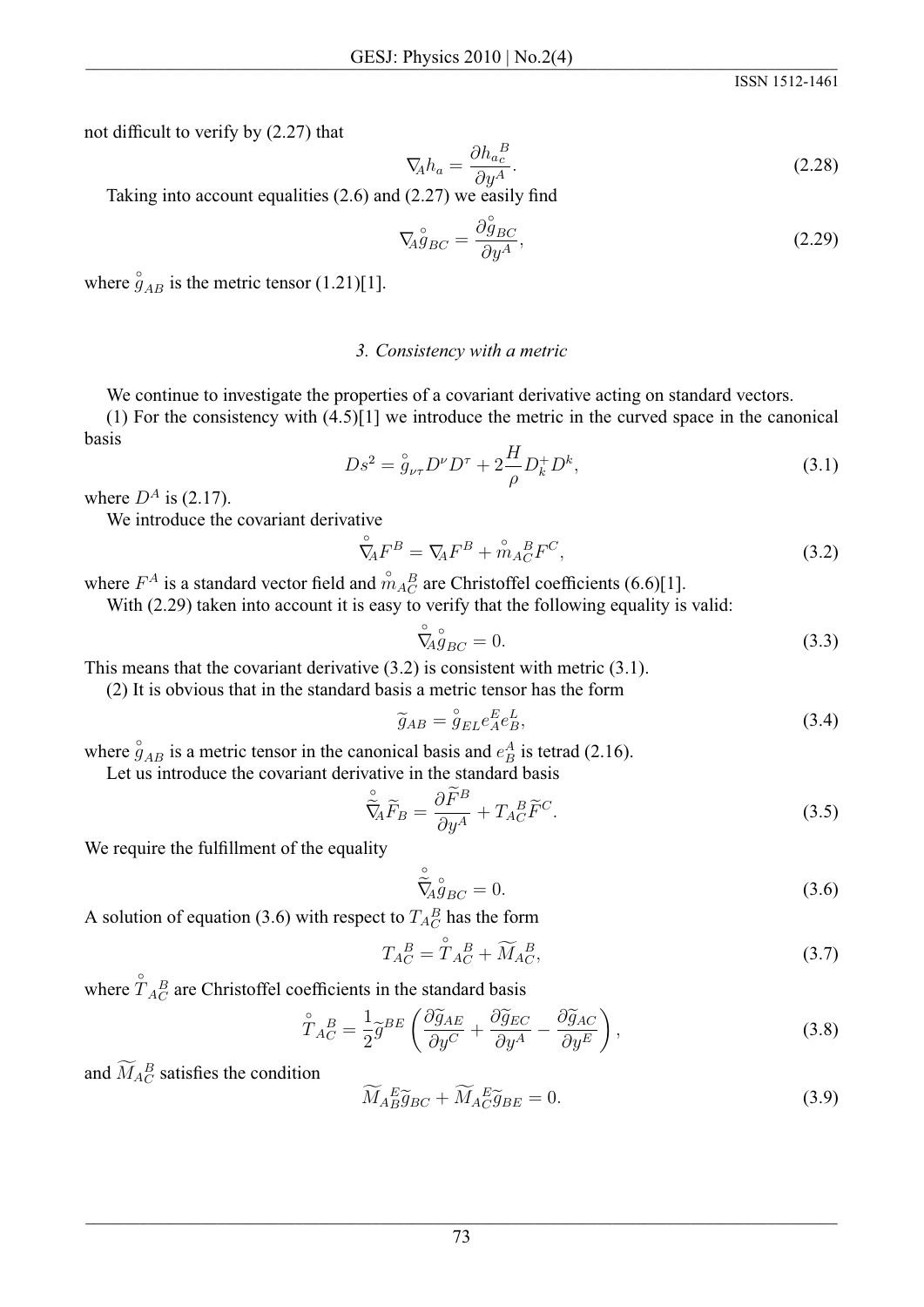(3) As has already been said in (4) of Section 2, the transition from a standard basis to a canonical one and vice versa is realized by the tetrads  $e^A_B$  and  $\tilde{e}^A_B$ . If  $\tilde{F}^A$  is the vector represented in the standard basis, in the canonical basis it takes the form

$$
F^A = e^A_B \widetilde{F}^B. \tag{3.10}
$$

Hence, the covariant derivatives  $(3.2)$  and  $(3.5)$  are related by

$$
\hat{\widetilde{\nabla}}_A \widetilde{F}^B = e_A^E \widetilde{e}_L^B \widetilde{\nabla}_E F^L. \tag{3.11}
$$

Using  $(2.1)$ ,  $(2.18)$ ,  $(2.21)$ , from equality  $(3.11)$  with  $(3.10)$  taken into account we obtain

$$
\widetilde{e}_E^B \frac{\partial e_C^E}{\partial y^A} + e_A^L \widetilde{e}_E^B e_C^B (\Gamma_{LF}^E + \overset{\circ}{m}_L^E) = \overset{\circ}{T}_{AC}^B + \widetilde{M}_{AC}^B
$$

After lengthy but simple transformations we obtain

$$
\Gamma_{AC}^{\ B} - \stackrel{\circ}{\Gamma}_{AC}^{\ B} = M_{AC}^{\ B},\tag{3.12}
$$

where

$$
\tilde{\Gamma}_{AC}^{B} = \frac{1}{2} \mathcal{G}^{BE} [\mathcal{G}_{LE} \Gamma_{AC}^{-L} + \mathcal{G}_{AL} \Gamma_{EC}^{-L} + \mathcal{G}_{CL} \Gamma_{EA}^{-L}],
$$
\n
$$
\Gamma_{AC}^{-B} = e_E^B (\widehat{D}_A \widetilde{e}_C^E - \widehat{D}_C \widetilde{e}_A^E),
$$
\n
$$
M_{AC}^{B} = \widetilde{e}_A^L \widetilde{e}_C^E e_B^B \widetilde{M}_L \widetilde{e}_R^E.
$$
\n(3.13)

By  $(3.13)$  it is easy to prove

$$
\mathring{\Gamma}_{A}^{E} \mathring{g}_{EC}^{S} + \mathring{\Gamma}_{A}^{E} \mathring{g}_{BE}^{S} = 0.
$$
\n(3.14)

Using  $(2.6)$ ,  $(2.21)$  and  $(3.14)$ , from  $(3.12)$  we obtain

$$
M_{AB}^{E^{\circ}} \mathcal{G}_{EC} + M_{AB}^{E^{\circ}} \mathcal{G}_{BE} = 0.
$$

Thus we have shown that  $(3.12)$  is consistent with equality  $(3.9)$ .

(4) From (2.22) it follows that  $\Gamma_{A_n}^k$  is expressed in terms of  $\Gamma_{A_n}^{\nu}$ , where  $B_A^a$  and  $\varphi_A$  are irreducible objects.  $\hat{\Gamma}_{AC}^{B}$  is uniquely defined from (3.13) by means of the tetrads  $e_B^A$  and  $\tilde{e}_B^A$ . But since  $M_{AC}^{B}$  is a free tensor field, we choose it so that equality (3.12) is fulfilled. An exception from this rule is  $M_{A\tau}^{\nu}$ . As has been said in (4) of Section 2,  $\Gamma_{A_{\tau}}^{\mu}$  is the unknown object which needs to be defined. Therefore by  $(3.12)$  we can write

$$
\Gamma_{A_{\tau}}^{\nu} = \mathop{\Gamma}\limits^{\circ}_{A_{\tau}} + M_{A_{\tau}}^{\nu}.
$$

It is not necessary that  $M_{A_{\tau}}^{\nu}$  be present as a free tensor field in the discussed theory and that is why it is discarded.

Summarizing our discussion and taking into account  $(2.13)$ ,  $(2.15-16)$ , from  $(3.13)$  we finally obtain

$$
\Gamma_{\sigma\tau}^{\nu} = \frac{1}{2} \mathring{g}^{\nu\mu} [\mathring{g}_{\lambda\mu} \Gamma_{\sigma\tau}^{-\lambda} + \mathring{g}_{\sigma\lambda} \Gamma_{\mu\tau}^{-\lambda} + \mathring{g}_{\tau\lambda} \Gamma_{\mu\sigma}^{-\lambda}],
$$
\n
$$
\Gamma_{k\tau}^{\nu} = \frac{1}{2} \frac{H}{\rho} \mathring{g}^{\nu\mu} \Gamma_{\mu\tau}^{-\overline{k}},
$$
\n
$$
\Gamma_{k\tau}^{\nu} = \frac{1}{2} \frac{H}{\rho} \mathring{g}^{\nu\mu} \Gamma_{\mu\tau}^{-k},
$$
\n(3.15)

where  $h/\rho$  is the cofactor from metric (3.1). As can be easily noted,  $\Gamma_{\sigma_{\tau}}^{\nu}$  is expressed only through the tetrads  $e_{\tau}^{\nu}(x)$  and  $\tilde{e}_{\tau}^{\nu}(x)$ . For  $\Gamma_{\sigma}^{\nu}(x)$  expression (3.15) is the well known result for the curved space-time represented in terms of tetrad formalism.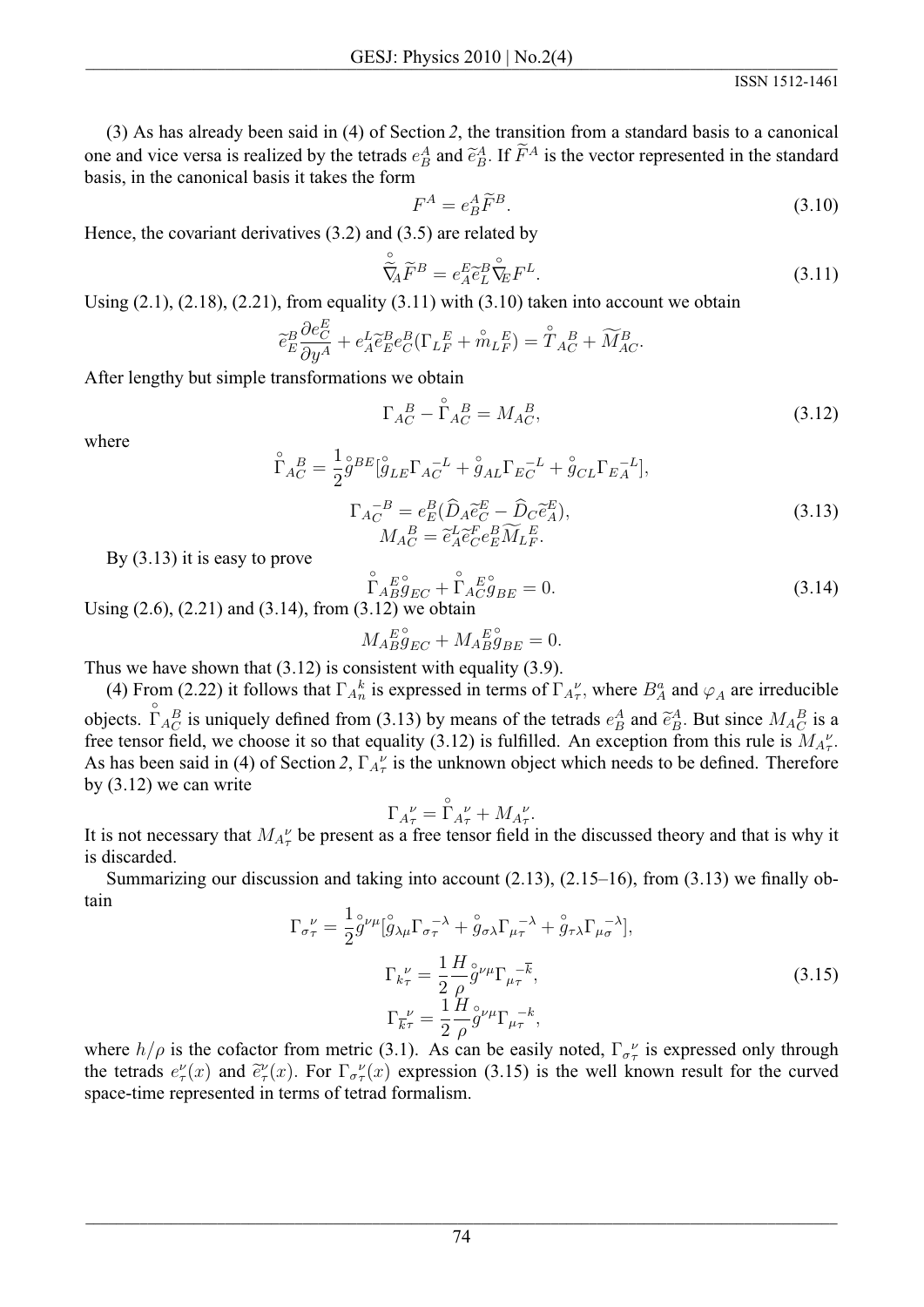## 4. Covariant derivatives for dynamic vectors

In the preceding paragraphs we have constructed a covariant derivative when in the set of spaces the group  $G$  acts according to rules (1.2) and (1.4). We have excluded from the consideration dynamic vectors which transform by rule  $(1.6)$ .

Let us introduce a covariant derivative in the canonical basis for the dynamic vector  $\Phi^A$  in the form

$$
\Delta_{\!A} \Phi^B = \widehat{D}_A \Phi^B + K_{AC}^{\ B} \Phi^C,\tag{4.1}
$$

where the operator  $\widehat{D}_A$  is (2.23).

Under the action of the localized group  $G$  the covariant derivative  $(4.1)$  represented in the canonical basis transforms by rule  $(6.2)$ [1] as follows:

$$
\overline{\Delta}_A \overline{\Phi}^B = \Delta_A \Phi^B - T_A^C \Delta_C \Phi^B + (T + h)_C^B \Delta_A \Phi^C, \tag{4.2}
$$

where we have introduced the notation

$$
h = \Theta^A(y)h_a.
$$

From  $(4.1-2)$  we find in a standard manner the transformation rule for connectedness coefficients  $K_{AC}^{\ \ B}$ :

$$
\overline{K}_{AC}^{B} = K_{AC}^{B} - T_{A}^{E} K_{EC}^{B} + [T + h, K_{A}]_{C}^{B} - \widehat{D}_{A} (T + h)_{C}^{B}.
$$
\n(4.3)

Assume that  $K_{AC}^{\ B}$  has the form

$$
K_{AC}^{B} = \Gamma_{AC}^{B} + N_{AC}^{B} + m_{AC}^{B},
$$
\n(4.4)

where  $\Gamma_{AC}^{B}$  is (2.22) and (3.15), while  $m_{AC}^{B}$  is (6.5)[1].

Let us substitute  $(4.4)$  into  $(4.3)$ . Using  $(2.26)$  and  $(6.14)[1]$  and keeping in mind that transformations are infinitesimal, we obtain

$$
\overline{N}_A = N_A - T_A^C N_C + [T + h, N_A] - \widehat{D}_A h + \Theta^a \frac{\partial h_a}{\partial y^A} + [h, \Gamma_A],
$$

where  $N_A (= N_{A_C}^B)$  and  $\Gamma_A (= \Gamma_{A_C}^B)$ . Since

$$
\nabla_{\!\!A}h = \widehat{D}_A h + [\Gamma_A, h],
$$

where  $h = \Theta^a h_a$ , we can write

$$
\mathcal{V}_A(\Theta^a h_a) = \nabla_{\!\!A} \Theta^a \cdot h_a + \Theta^a \nabla_{\!\!A} h_a
$$

On the other hand,  $\nabla_A \Theta^a = \widehat{D}_A \Theta^a$ . By (2.28) we obtain

$$
\nabla_{\!\! A} \; h = \widehat{D}_A \Theta^a \cdot h_a + \Theta^a \frac{\partial h_a}{\partial y^a}
$$

Then for  $N_a$  we have

$$
\overline{N}_a = N_A - T_A^C N_C + [T + h, N_A] - \widehat{D}_A \Theta^a \cdot h_a.
$$
\n(4.5)

Assume now that

The substitution of expression (2.26) into 
$$
\overline{N}_A = \overline{B}_A^a \cdot h_a
$$
.  
(4.6)

$$
\overline{N}_A = \overline{B}_B^a \overline{h}_a = B_B^a \overline{h}_a - T_A^B B_B^a h_a + C_{bc}^a \Theta^b B_A^c h_a - \widehat{D}_A \Theta^a \cdot h_a.
$$
\n(4.7)

Equating (4.5) and (4.7), we obtain linear homogeneous functions with respect to  $B<sub>A</sub><sup>a</sup>$  in the rightand left-hand parts. Obtained equality must be identically fulfilled with respect to  $B_A^a$ . In that case we obtain

$$
\overline{h}_a - ha + C^c_{ba} \Theta^b h_c = [T + h, h_a]. \tag{4.8}
$$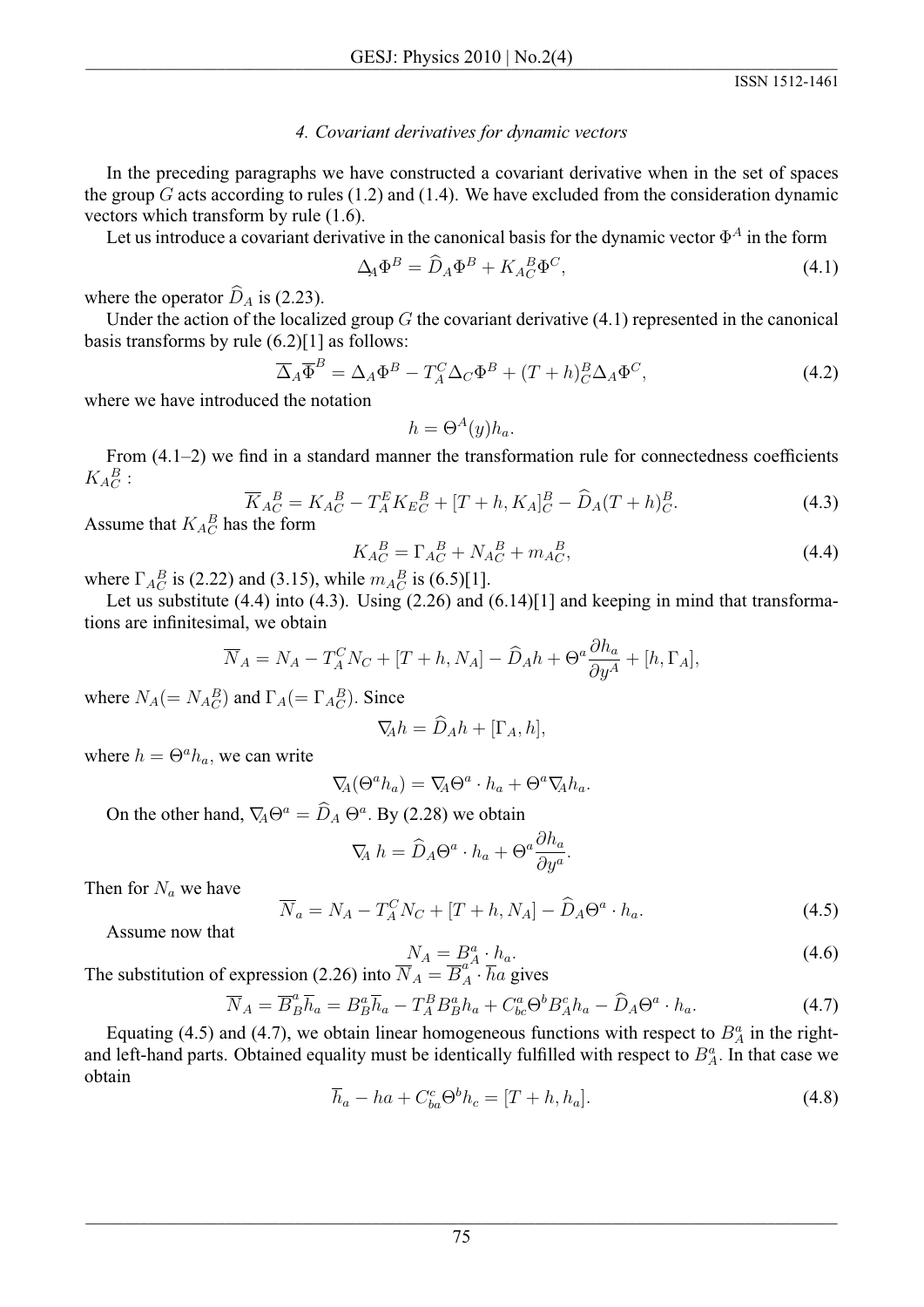Since

$$
[h_a, h_b] = C_{ab}^c \; h_c,\tag{4.9}
$$

from  $(4.8)$  we find

$$
\overline{h}^a = h_a + [T, h_a].
$$

This transformation coincides with  $(6.16)[1]$ . We have thus come to the conclusion that  $(4.8)$  is identically fulfilled. This means that assumption (4.6) is not contradictory.

If we substitute  $(4.6)$  and  $(4.4)$  into  $(4.1)$ , then the covariant derivative extended to dynamic vectors takes the final form

$$
\Delta_A \Phi^B = \overline{D}_A \Phi^B + (\Gamma_{AC}^B + B_A^a h_{aC}^B + m_{AC}^B) \Phi^C.
$$
\n
$$
\text{It is obvious that (4.10) can be written as follows:}
$$
\n
$$
\Delta_A \Phi^B = \overline{D}_A \Phi^B + (\Gamma_{AC}^B + B_A^a h_{aC}^B + m_{AC}^B) \Phi^C.
$$
\n
$$
\tag{4.10}
$$

$$
\Delta_A \Phi^B = \nabla_A \Phi^B + (B_A^a h_a + m_A)^B_C \Phi^C.
$$
\n(4.11)

From (4.10) it immediately follows that the introduction of dynamic vectors does not bring about the formation of new compensating fields.

Thus, as follows from (2.20), (2.22) and (3.15),  $\omega_{\tau}^{\nu}(x)$ ,  $B_{A}^{a}(x, w, w^{+})$ ,  $\varphi_{A}(x, w, w^{+})$  are independent fields in the obtained geometry. All other geometric objects are expressed through them.

#### 5. Curvature tensor

Let us rewrite the covariant derivative  $(4.10)$  in the invariant form [7]:

$$
\nabla_X Y = X^A \Delta_A Y^B \cdot \widehat{Y}_B,\tag{5.1}
$$

where  $Y^A$ ,  $\hat{Y}_A$  are self-conjugate dynamic objects, i.e. if  $Y^A$  transforms by rule (1.6), then for  $\hat{Y}_A$  we have

$$
\overline{\hat{Y}}_A = \hat{Y}_A - (T + \Theta^a h_a)_A^B \hat{Y}_B.
$$
\n(5.2)

As to  $X^A$  in (5.1), according to (3) of Section 5 from [1], the vector  $X^A$  is only a standard one. (1) The invariant form of curvature is defined in the form [7]

$$
R(X,Y)Z = [\nabla_X, \nabla_Y]Z - \nabla_{[X,Y]}Z.
$$
\n(5.3)

From (5.1) it immediately follows that in (5.3) X, Y are standard vectors, while Z is a dynamic vector. Using  $(5.1)$ , equality  $(5.3)$  allows us to write the components of the curvature tensor

$$
R_{AB} = \widehat{D}_A E_B - \widehat{D}_B E_A + [E_A, E_B] - \Gamma_A \overline{B}^E E_B, \tag{5.4}
$$

where  $E_A$  are matrices with the following elements:

$$
E_{AC}^{L} = \Gamma_{AC}^{L} + B_{A}^{a} h_{aC}^{L} + m_{AC}^{L}.
$$
\n(5.5)

At that, in (5.4) the object  $\Gamma_{AB}^{-E}$  is defined from (3.13), while the operator  $\hat{D}_A$  — from (2.23).

Using  $(1.4)$ ,  $(1.6)$  and  $(5.1-2)$ , from  $(5.3)$  we easily find the transformation rule for the curvature tensor under the action of the group  $G$ :

$$
\overline{R}_{AB} = R_{AB} - T_A^C R_{CB} - T_B^C R_{AC} + [T + \Theta^a h_a, R_{AB}], \qquad (5.6)
$$

where  $R_{AB}$  (=  $R_{AB}^C$ ).

(2) As has been noted, in (5.1) X is a standard vector and Y is a dynamic vector. In that case,  $\nabla_{Y} X$ is meaningless. Hence we conclude that in this geometry there exists no torsion of the space which, as is known, is defined in the invariant form as follows:

$$
\nabla_X Y - \nabla_Y X - [X, Y].
$$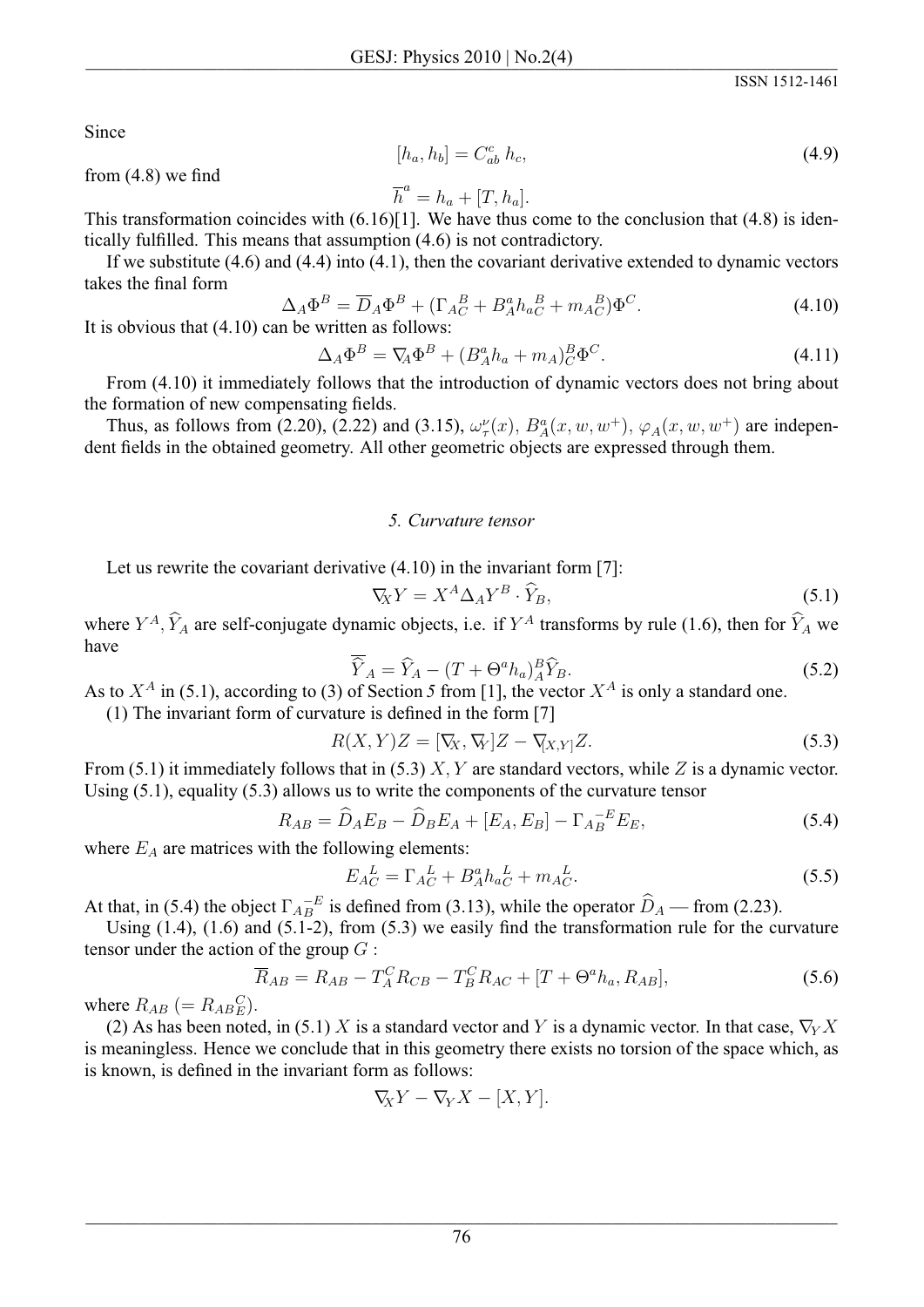$(3)$  If in  $(5.5)$  we discard the second and the third term, then from  $(5.4)$  we obtain

$$
\hat{R}_{ABC}^{\alpha} = \hat{D}_A \Gamma_B^{\ \ L}_C - \hat{D}_B \Gamma_A^{\ \ L}_C + [\Gamma_A, \Gamma_B]_C^L - \Gamma_A^{\ \ -E}_B \Gamma_B^{\ \ L}_C,\tag{5.7}
$$

which we call the truncated curvature tensor. Since the matrix  $\Gamma_A$  is extended to the algebra of matrix (1.3), it is easy to find nonzero elements of the matrix  $R_{AB}$ :

$$
\hat{R}_{AB_{\tau}}^{\nu} = \hat{D}_A \Gamma_{B_{\tau}}^{\nu} - \hat{D}_B \Gamma_{A_{\tau}}^{\nu} + \Gamma_{A_{\sigma}}^{\nu} \Gamma_{B_{\tau}}^{\nu} - \Gamma_{B_{\sigma}}^{\nu} \Gamma_{A_{\tau}}^{\nu} - \Gamma_{A_{B}}^{-E} \Gamma_{E_{\tau}}^{\nu},
$$
\n
$$
\hat{R}_{AB_{n}}^{\kappa} = \frac{1}{8} \hat{R}_{AB_{\tau}}^{\kappa} [\gamma_{\nu}, \gamma^{\tau}]_{n}^{k} + G_{AB_{n}}^{k} + iF_{AB} \delta_{n}^{k},
$$
\n(5.8)\n
$$
\hat{R}_{AB_{n}}^{\bar{k}} = -\hat{R}_{AB_{k}}^{\bar{n}},
$$

where

$$
G_{AB} = \widehat{D}_A B_B - \widehat{D}_B B_A + [B_A, B_B] - \Gamma_{A_B}^{-L} B_L,
$$
  
\n
$$
F_{AB} = \widehat{D}_A \varphi_B - \widehat{D}_B \varphi_A - \Gamma_{A_B}^{-L} \varphi_L.
$$
\n(5.9)

Matrices  $B_A$  have the form

$$
BA = BA \sigma_a.
$$
 Using the commutation relations for the representation of a dynamic group

$$
[\sigma_a, \sigma_b] = C_{ab}^c \sigma_c, \tag{5.10}
$$

where  $\sigma_a$  are representation generators, the matrix  $G_{AB}$  can be rewritten as

 $\mathcal{D}$ 

$$
G_{AB} = G_A{}^a_B \sigma_a,\tag{5.11}
$$

$$
G_{AB}^{\ a} = \widehat{D}_A B_B^a - \widehat{D}_B B_A^a + C_{bc}^{\ a} B_A^b B_B^c - \Gamma_{AB}^{-E} B_B^a
$$
  
the object  $\Gamma^{-C}$  which is defined from (3.13) by means

 $\mathbf{D}^a$ 

(4) Let us investigate the object  $\Gamma_{AB}^{-C}$  which is defined from (3.13) by means of tetrads. With (2.13– 16) taken into account it is not difficult to show that

$$
\Gamma_{\sigma\mu}^{-\nu} = e_{\tau}^{\nu} (\widehat{D}_{\sigma} \widetilde{e}_{\mu}^{\tau} - \widehat{D}_{\mu} \widetilde{e}_{\sigma}^{\tau}) \Gamma_{k\Lambda}^{-\nu} = 0,
$$
\n
$$
\Gamma_{k\Lambda}^{-\nu} = 0.
$$
\n(5.12)

These equalities immediately imply

$$
\Gamma_{\sigma\mu}^{\ \ \nu} = \Gamma_{\sigma\mu}^{\ \ \nu}(x). \tag{5.13}
$$

Now let us consider  $\Gamma_{AB}^{-k}$ . After simple calculations, from (2.16) and (2.20) we find

$$
\Gamma_{AB}^{-\overline{k}} = -\overset{\circ}{R}_{ABn}^{k} w^{n} + \Gamma_{An}^{k} \delta_{B}^{n} - \Gamma_{Bn}^{k} \delta_{A}^{n},
$$
\n
$$
\Gamma_{AB}^{-\overline{k}} = \overset{\circ}{R}_{ABk}^{n} w_{n}^{+} - \Gamma_{ABk}^{n} \delta_{B}^{\overline{n}} + \Gamma_{Bk}^{n} \delta_{A}^{\overline{n}},
$$
\n(5.14)

where  $\delta$  is the Kronecker symbol.

Thus equality  $(5.8)$  with  $(5.12-14)$  taken into account is the defining equation for components of the truncated curvature tensor  $R_{AB}$ .

(5) Let us consider the total curvature  $(5.4)$ . Substituting  $(5.5)$  into  $(5.4)$  and using  $(4.9)$ , expression  $(5.4-5)$  can be rewritten as

$$
R_{AB} = \overset{\circ}{R}_{AB} + G^{a}_{AB}h_{a} + B^{a}_{B} \left( \overset{\circ}{D}_{A}h_{a} + [\Gamma_{A}, h_{a}] + [m_{a}, h_{a}] \right)
$$
  
- 
$$
B^{a}_{A} \left( \overset{\circ}{D}_{B}h_{a} + [\Gamma_{B}, h_{a}] + [m_{B}, h_{a}] \right)
$$
  
+ 
$$
\left[ \left( \overset{\circ}{D}_{A}m_{B} + [\Gamma_{A}, m_{B}] \right) - \left( \overset{\circ}{D}_{B}m_{A} + [\Gamma_{B}, m_{A}] \right) + [m_{A}, m_{B}] - \Gamma_{A}^{-E} m_{E} \right].
$$
 (5.15)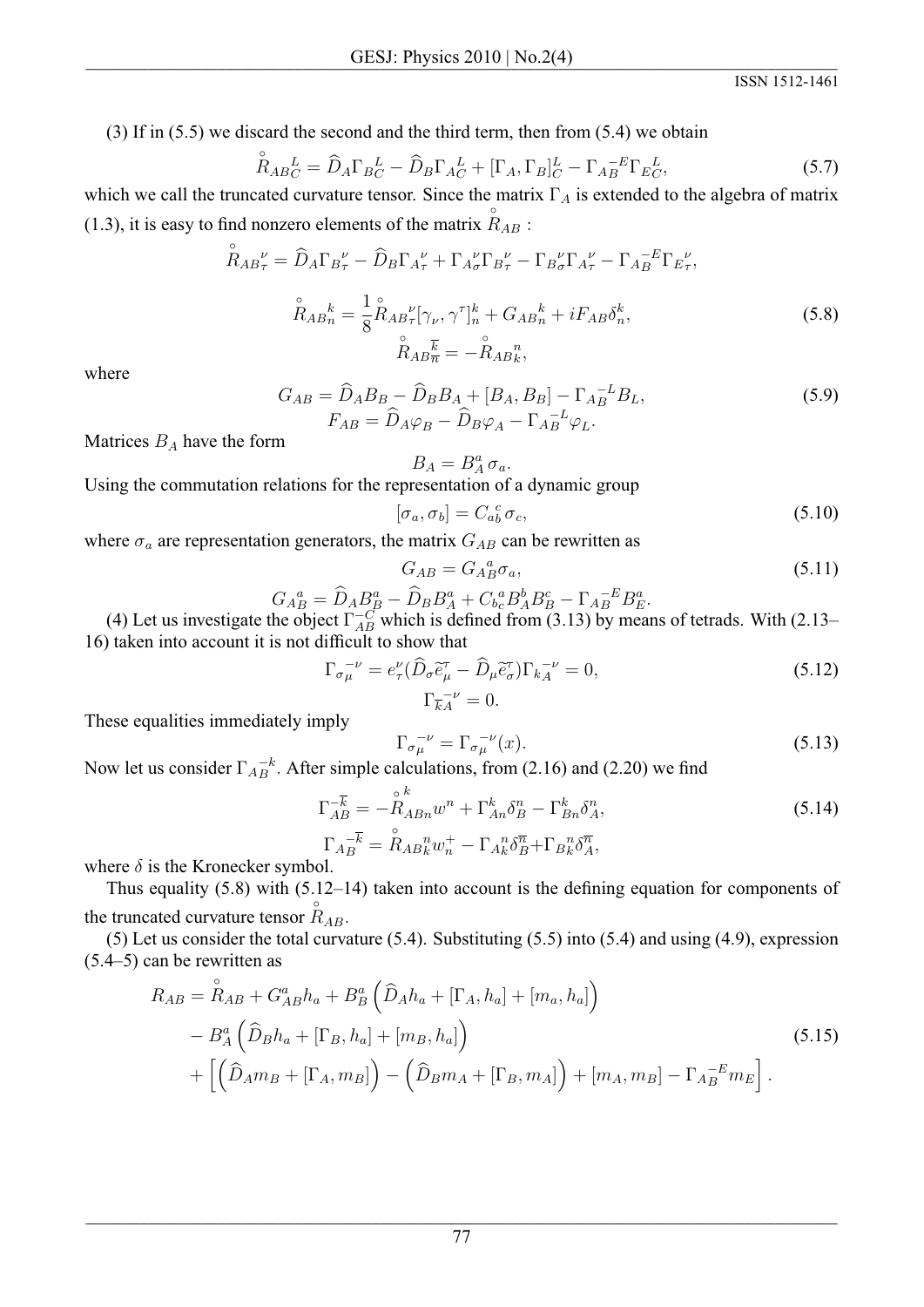Since  $\widehat{D}_A h_a + [\Gamma_A, h_a] = \nabla_A h_a$ , we obtain with (2.28) and (6.3)[1] taken into account

$$
\nabla\negthinspace A h_a + [m_a, h_a] = 0.
$$

It should be noted that from  $(6.6)[1]$  and  $(6.13)[1]$  we immediately have

$$
m_{\nu}{}_{B}^{A}=0.
$$

Then, using  $(5.14)$  and  $(2.22)$ , we obtain

$$
\Gamma_{AB}^{-E}m_E = -\overset{\circ}{R}_{AB}{}^k_n w^n m_k + \overset{\circ}{R}_{AB}{}^n_k w^+_n m_{\overline{k}} + \Gamma_{AB}{}^C m_C - \Gamma_{AB}{}^C m_C.
$$
\n(5.16)

From (6.15)[1], (1.2) and (1.5) it follows that  $m_{A}^{B}$  is a tensor value. Since

$$
\nabla_{\!\! A} m_B = \frac{\partial m_B}{\partial y^A}
$$

from  $(5.15)$  with  $(5.16)$  taken into account, for components of the complete curvature tensor we finally obtain

$$
R_{ABE}^{C} = \mathring{R}_{ABE}^{C} + G_{AB}^{a} h_{aE}^{C} + \mathring{R}_{AB}^{k}_{n} w^{n} m_{kE}^{C} - \mathring{R}_{AB}^{n} w_{n}^{+} m_{kE}^{C} + r_{ABE}^{C},
$$
(5.17)

where

$$
r_{ABE}^C = \frac{\partial m_B^C}{\partial u^A} - \frac{\partial m_A^C}{\partial u^B} + [m_A, m_B]^C_E.
$$
\n(5.18)

It is obvious that  $(5.18)$  is a space curvature tensor provided that the parameters of acting continuous groups are not localized.

#### 6. An action integral

The aim of our further investigation is to find out what aspects of the physical theory of a field can be explained by the geometric theory expounded here. We will follow the scheme proposed by D. Hilbert. Namely, first we compose the scalar curvature by means of the curvature tensor and then construct the action integral.

(1) From (5.6) it immediately follows that the curvature tensor  $R_{AB}{}^C_E$  transforms – with respect to the indexes A and  $B - by$  the rules of a standard vector (see Section 5 from [1]) and – with respect to the indexes C and  $E - by$  the rules of a dynamic vector. This means that the scalar curvature cannot be constructed by a standard technique because  $R_{AB}A_{B}^{\alpha}A_{B}^{\beta}C$  is noninvariant with respect to the dynamic group.

Let us compose a scalar curvature in the form

$$
R = R_{AB}{}^C_E a^B_C a^E g^{A}.
$$
\n(6.1)

In (5) of Section 5 from [1], we have found that the matrix  $a<sub>B</sub><sup>A</sup>$  changes standard vectors to dynamic ones and, vice versa, dynamic vectors to standard ones at the cost of violation of the dynamic group. We easily find that  $(6.1)$  is invariant with respect to the one-parameter groups  $(3.10)[1]$  and  $(3.15)[1]$ , but is noninvariant with respect to the commutator  $g_1g_2g_1^{-1}g_2^{-1}$ , where  $g_1$  and  $g_2$  are the elements of groups  $(3.10)[1]$  and  $(3.15)[1]$ , respectively. Along with this,  $(5.17)[1]$  implies the noninvariance of  $(6.1)$  with respect to groups  $(3.11)[1]$  and  $(3.14)[1]$ .

Thus the requirement that  $(6.1)$  be invariant narrows the group  $G$  to the one-parameter but localized groups  $(3.10)[1]$  and  $(3.15)[1]$ . Moreover, scalar  $(6.1)$  does not admit a simultaneous action of these groups. We have the right to put into action only one of them.

These questions certainly require a more comprehensive study. However, at this stage of the investigation our interest lies in mathematical constructions based on the logic of test field motion and the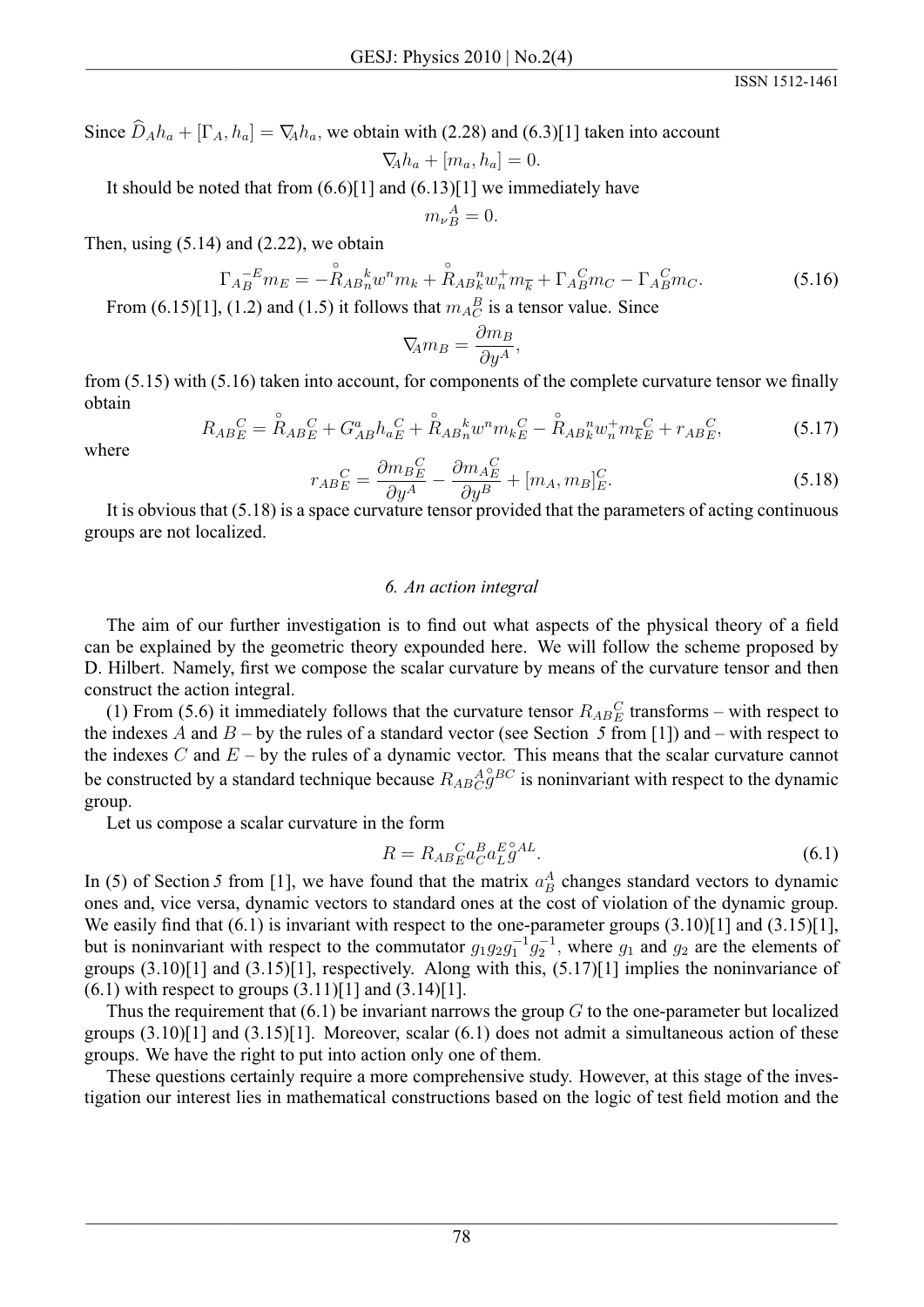algebraic properties of differential equations.

(2) It is not difficult to verify that the sphere  $\rho = w^+w = const$  is an invariant manifold with respect to the group  $G$ . In the theory expounded here the internal space is treated as a ball with fixed radius  $\ell_0$ :

$$
\rho = w^+ w \le \ell_0^2. \tag{6.2}
$$

(3) Let us consider det  $e_B^A$ . Condition (2.13) immediately implies

$$
\det e_B^A = \det e_\tau^\nu \cdot \det e_\eta^\xi,\tag{6.3}
$$

where  $\xi$ , r runs through the indexes and the overlined indexes of the internal space.

(4) Let us compose the integral

$$
L(x) = \frac{1}{V_0} \int_{\rho \le \ell_0^2} R(x, w, w^+) \det e_{\eta}^{\xi} dV_w,
$$
 (6.4)

where  $dV_w$  is an element of the volume of the internal and the conjugate internal space,  $V_0$  is the volume of ball (6.2). By virtue of the reasoning of (3) of Section 5 from [1], we conclude that  $dV_w$  is invariant with respect to the dynamic group acting in the dynamic space. From (2.25) we immediately obtain the invariance of det  $e_{\eta}^{\xi}$  with respect to the dynamic group. In the sequel,  $L(x)$  will be called the Lagrangian.

Integrating  $(6.4)$  with respect to some volume  $V_4$  of the external space, we finally obtain the action integral with respect to this volume.

$$
S = \int_{V_4} L(x) \det e_{\sigma}^{\nu} d^4 x. \tag{6.5}
$$

(5) As has been shown in Section 4, the compensating fields  $\omega_{\tau}^{\nu}(x)$ ,  $B_{A}^{a}(x, w, w^{+})$  and  $\varphi_{A}(x, w, w^{+})$ are independent fields. To simplify our further calculations, we discard  $B_A^a$  and the dynamic group. Thus the summand  $\widetilde{m}_{A}{}_{C}^{B}$  is excluded from (6.5)[1]. Simultaneously, we require that  $\varphi_A$  be dependent only on  $x$  :

$$
\varphi_A = \varphi_A(x). \tag{6.6}
$$

We impose on the group G the condition under which its action on  $\varphi_A$  preserves its independence of w and  $w^+$ . This requirement uniquely brings to the condition

$$
\Theta = \Theta(x). \tag{6.7}
$$

Then  $(1.3)$  and  $(2.26)$  immediately imply

$$
\overline{\varphi}_{\nu} = \varphi_{\nu} - \Theta_{\nu}^{\sigma}(x)\varphi_{\sigma} - \widehat{D}_{\nu}\Theta(x),
$$
  

$$
\overline{\varphi}_{k} = \varphi_{k} - T_{k}^{n}\varphi_{n},
$$
  

$$
\overline{\varphi}_{\overline{k}} = \varphi_{\overline{k}} + T_{n}^{k}\varphi_{\overline{n}},
$$
\n(6.8)

where

$$
T_n^k = \frac{1}{8} \Theta_{\sigma}^{\nu}(x) [\gamma_{\nu}, \gamma^{\sigma}]_n^k + i \Theta(x) \delta_n^k.
$$
\n(6.9)

Under requirement  $(6.6)$  the group G narrows and in the wake of this narrowing the compensating field  $\varphi_k(x)$ ,  $\varphi_{\overline{k}}(x)$  becomes a tensor value. From (6.8) we conclude that  $\varphi_{\nu}(x)$  can be interpreted as potentials of the Maxwell field, while  $\varphi_k(x)$ ,  $\varphi_{\overline{k}}(x)$  as a standard spinor field. Hence for  $\varphi_k$  and  $\varphi_{\overline{k}}$  we can introduce the standard notation [5]:

$$
\varphi_k = \overline{\Psi}_k(x), \n\varphi_{\overline{k}} = \Psi^k(x).
$$
\n(6.10)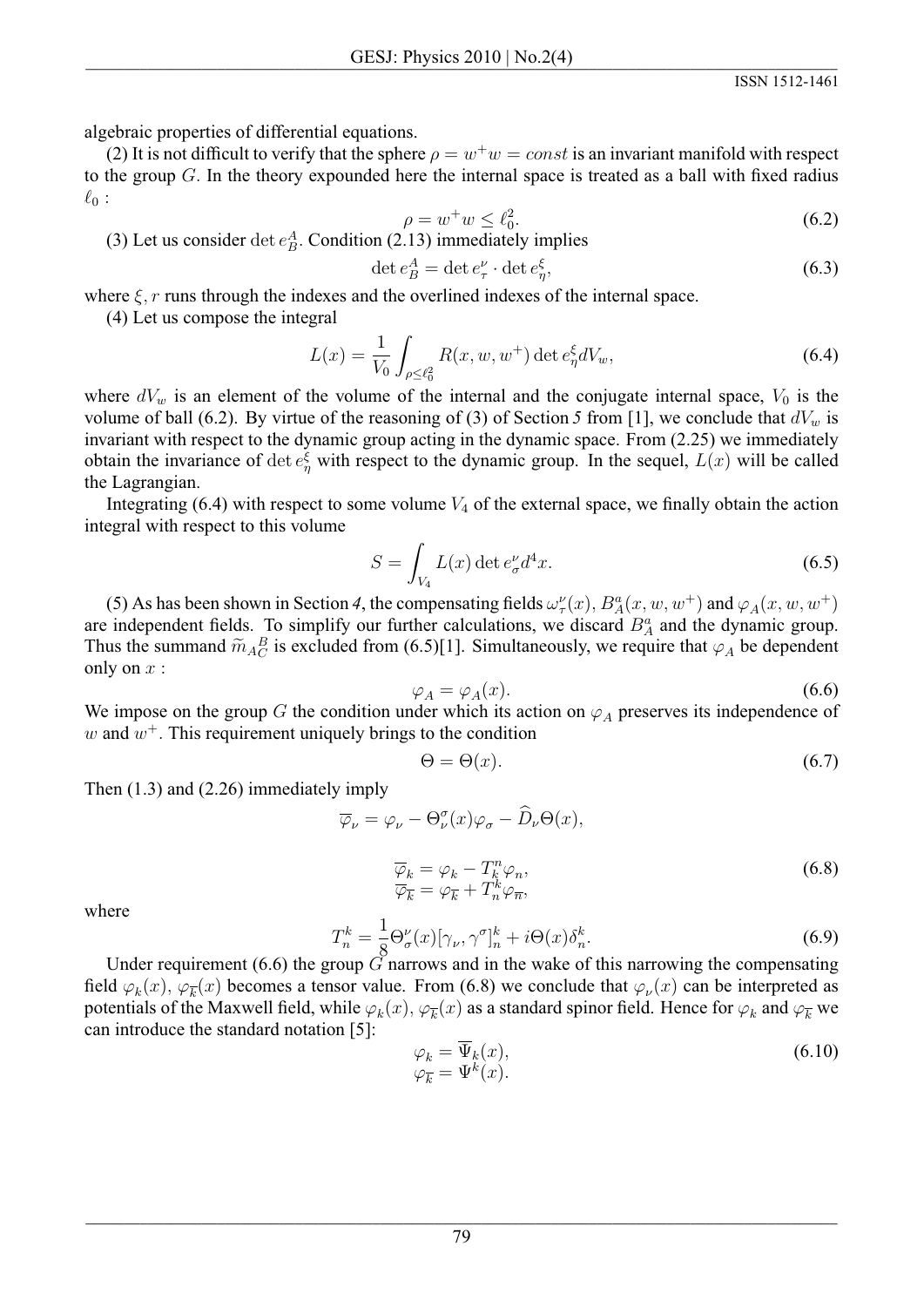## 7. Calculation of curvature components

We will calculate the curvature components under the assumptions given in  $(5)$  of Section 6.

(1) Let us consider the components  $\mathring{R}_{\sigma\mu\tau}^{\rho}$  of the truncated curvature tensor (5.8) which are represented in the form

$$
\hat{R}_{\sigma\mu\tau}^{\ \nu} = \hat{R}_{\sigma\mu\tau}^{\ \nu} - \Gamma_{\sigma\mu}^{-k} \Gamma_{k\tau}^{\ \nu} - \Gamma_{\sigma\mu}^{-\overline{k}} \Gamma_{\overline{k}\tau}^{\ \nu},\tag{7.1}
$$

where we have introduced the notation

$$
\tilde{R}_{\sigma\mu\tau}^{\nu} = \hat{D}_{\sigma}\Gamma_{\mu\tau}^{\nu} - \hat{D}_{\mu}\Gamma_{\sigma\tau}^{\nu} + \Gamma_{\sigma\lambda}^{\nu}\Gamma_{\mu\tau}^{\lambda} - \Gamma_{\mu\lambda}^{\nu}\Gamma_{\sigma\tau}^{\lambda} - \Gamma_{\sigma\mu}^{\nu}\Gamma_{\lambda\tau}^{\nu}.
$$
\n(7.2)

Object (7.2) depends only on x (because of (3.15)) and is a standard curvature tensor of the external space (space-time) in tetrad formalism.

Using  $(3.15)$  and  $(5.14)$  and performing simple calculations we obtain

$$
\mathcal{R}_{\sigma\mu\tau}^{\qquad \nu} = \mathcal{R}_{\sigma\mu\tau}^{\qquad \nu} + \frac{H}{2\rho} \mathcal{G}^{\nu\lambda} w_n^+ \{\widehat{R}_{\lambda\tau}, \widehat{R}_{\sigma\mu}\}_k^n w^k, \tag{7.3}
$$

where  $\{A, B\} = AB + BA$ . From (5.8) we define  $\mathring{R}_{\lambda\tau_n}^k$ .

$$
\widehat{\widetilde{R}}_{AB}^k = \frac{1}{8} \widehat{R}_{AB} \widetilde{\sigma} [\gamma_\sigma, \gamma^\tau]_n^k + i F_{AB} \delta_n^k. \tag{7.4}
$$

From (7.4) it immediately follows that (7.3) is a quadratic equation for the components  $R_{\sigma\mu\tau}^{\nu}$ .

From (1.1) and (2.26) we find that  $\Gamma_{k\tau}^{\nu}$  and  $\Gamma_{k\tau}^{\nu}$  are tensor objects. Then, performing transformations analogous to the above ones, we obtain

$$
\stackrel{\circ}{R}_{\sigma k_{\tau}}^{\nu} = \nabla_{\sigma} \Gamma_{k_{\tau}}^{\nu} + \frac{H}{2\rho} \stackrel{\circ}{g} \nu^{\lambda} w^{+} \{\stackrel{\circ}{R}_{\lambda \tau}, \stackrel{\circ}{R}_{\sigma k}\} w,
$$
\n
$$
\stackrel{\circ}{R}_{m k_{\tau}}^{\nu} = \nabla_{m} \Gamma_{k_{\tau}}^{\nu} - \nabla_{k} \Gamma_{m_{\tau}}^{\nu} - \Gamma_{m_{\mu}}^{\nu} \Gamma_{k_{\tau}}^{\mu} + \Gamma_{k_{\mu}}^{\nu} \Gamma_{m_{\tau}}^{\mu} + \frac{H}{2\rho} \stackrel{\circ}{g} \nu^{\lambda} w^{+} \{\stackrel{\circ}{R}_{m k}, \stackrel{\circ}{R}_{\lambda \tau}\} w,
$$
\n
$$
\stackrel{\circ}{R}_{m \overline{k}_{\tau}}^{\nu} = \nabla_{m} \Gamma_{k_{\tau}}^{\nu} - \nabla_{\overline{k}} \Gamma_{m_{\tau}}^{\nu} - \Gamma_{m_{\mu}}^{\nu} \Gamma_{k_{\tau}}^{\mu} + \Gamma_{k_{\mu}}^{\nu} \Gamma_{m_{\tau}}^{\mu} + \frac{H}{2\rho} \stackrel{\circ}{g} \nu^{\lambda} w^{+} \{\stackrel{\circ}{R}_{m \overline{k}}, \stackrel{\circ}{R}_{\lambda \tau}\} w.
$$
\n(7.5)

We easily obtain  $R_{\bar{m}\bar{k}\tau}^{\nu}$  from  $R_{mk\tau}^{\nu}$  by putting bars over m and k.  $R_{mk_l^n}$  and  $R_{mk_l^n}$  are defined from  $(7.4)$ . It immediately follows from  $(3.15)$  and  $(5.4)$ :

$$
\Gamma_{k_{\tau}}^{\nu} = \frac{H}{2\rho} \overset{\circ}{g}^{\nu\mu} \overset{\circ}{R}_{\mu\tau}^n w_n^+, \n\Gamma_{\bar{k}_{\tau}}^{\nu} = -\frac{H}{2\rho} \overset{\circ}{g}^{\nu\mu} \overset{\circ}{R}_{\mu\tau}^n w^n.
$$
\n(7.6)

(2) In (5.9) let us consider  $F_{\nu\tau}$  which we write in the form

$$
F_{\nu\tau} = \widehat{D}_{\nu}\varphi_{\tau} - \widehat{D}_{\tau}\varphi_{\nu} - \Gamma_{\nu\tau}^{-\sigma}\varphi_{\sigma} - \Gamma_{\nu\tau}^{-k}\varphi_{k} - \Gamma_{\nu\tau}^{-\overline{k}}\varphi_{\overline{k}}.
$$
\n(7.7)

Using  $(5.14)$  and notation  $(6.10)$ , we obtain

$$
F_{\nu\tau} = \hat{\overline{F}}_{\nu\tau} + \overline{\overline{\Psi}} \hat{\overline{R}}_{\nu\tau} w - w^+ \hat{\overline{R}}_{\nu\tau} \Psi,
$$
\n(7.8)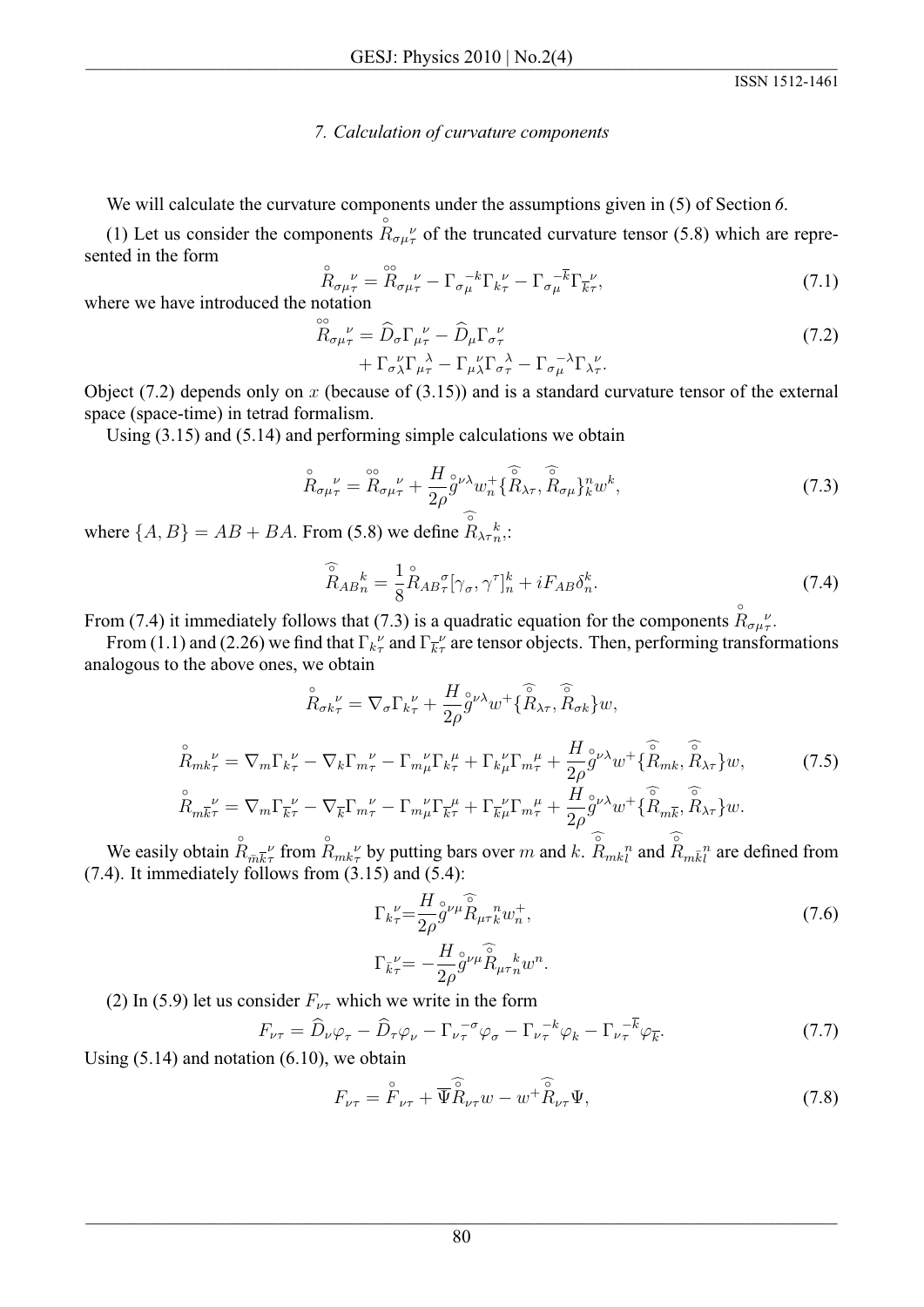where

$$
\tilde{F}_{\nu\tau} = \hat{D}_{\nu}\varphi_{\tau} - \hat{D}_{\tau}\varphi_{\nu} - \Gamma_{\nu\tau}^{-\sigma}\varphi_{\sigma}.
$$
\n(7.9)

If it is assumed that  $\varphi_{\nu}$  are potentials of the electromagnetic field, then  $F_{\nu\tau}$  should be interpreted as a strength component in the same representation.

After inserting  $(7.4)$  into the right-hand part of  $(7.8)$ , we obtain the equality by means of which we define  $F_{\nu\tau}$ :

$$
F_{\nu\tau} = \frac{1}{1 - i(\overline{\Psi}w - w^+\Psi)} [\overset{\circ}{F}_{\nu\tau} + \overline{\Psi} \overset{\circ}{R}_{\nu\tau} w - w^+\overset{\circ}{R}_{\nu\tau}\Psi],\tag{7.10}
$$

where

$$
\widetilde{R}_{AB_n}^k = \widetilde{R}_{AB_\mu}^{\sigma} [\gamma_\sigma, \gamma^\mu]_n^k.
$$
\n(7.11)

After simple calculations, from  $(5.9)$  we find

$$
F_{\nu k} = \frac{1}{1 - i(\overline{\Psi}w - w^{+}\Psi)} [\nabla_{\nu}\overline{\Psi}_{k} + \overline{\Psi} \widetilde{\mathring{R}}_{\nu k}w - w^{+}\widetilde{\mathring{R}}_{\nu k}\Psi],
$$
  
\n
$$
F_{mk} = \frac{1}{1 - i(\overline{\Psi}w - w^{+}\Psi)} [\overline{\Psi} \widetilde{\mathring{R}}_{mk}w - w^{+}\widetilde{\mathring{R}}_{mk}\Psi + \frac{1}{8}(\Gamma_{m_{\tau}}\Psi_{n}[\gamma_{\nu},\gamma^{r}]_{k}^{n} - \Gamma_{k_{\tau}}\Psi_{n}[\gamma_{\nu},\gamma^{r}]_{m}^{n})],
$$
\n(7.12)

$$
F_{m\overline{k}} = \frac{1}{1 - i(\overline{\Psi}w - w^{+}\Psi)} \times \left[2i\overline{\Psi}_{m}\Psi^{k} + \overline{\Psi}\widetilde{R}_{m\overline{k}}w - w^{+}\widetilde{R}_{m\overline{k}}\Psi + \frac{1}{8}(\Gamma_{\overline{k}\tau}^{\nu}\overline{\Psi}_{n}[\gamma_{\nu},\gamma^{\tau}]_{m}^{n} + \Gamma_{m\tau}^{\nu}[\gamma_{\nu},\gamma^{\tau}]_{n}^{k}\Psi^{n})\right].
$$

It is obvious that (7.3–12) are equations for the curvature components  $R_{AB}^{\nu}$  and  $F_{AB}$ .

(3) We will solve system  $(7.3-12)$  approximately, assuming that the constant H is a sufficiently small value. Besides, it is assumed that the spinor fields  $\Psi$  and  $\overline{\Psi}$  are values of order  $H^{\varepsilon}$ , where  $\varepsilon > 0$ . Applying the method of successive approximations and eliminating summands of higher than first order with respect to  $H$ , we obtain

$$
\tilde{R}_{\sigma\mu\tau}^{\nu} = \tilde{R}_{\sigma\mu\tau}^{\nu} + \frac{H}{2\rho} \tilde{g}^{\nu\lambda} w^+ \{\tilde{R}_{\lambda\tau}, \tilde{R}_{\sigma\mu}\} w,
$$
\n
$$
\tilde{R}_{\sigma k\tau}^{\nu} = \frac{H}{2\rho} \tilde{g}^{\nu\mu} \nabla_{\sigma} \tilde{R}_{\mu\tau}^{\ n} w_{\tau}^+,
$$
\n
$$
\tilde{R}_{mk\tau}^{\nu} = 0,
$$
\n
$$
\tilde{R}_{mk\tau}^{\nu} = -\frac{H}{2\rho} \tilde{g}^{\nu\mu} \tilde{R}_{\mu\tau}^{\ k},
$$
\n
$$
F_{\nu\tau} = [1 - i(\overline{\Psi}w - w^+\Psi)]^{-1}
$$
\n
$$
\times \left[ \tilde{F}_{\nu\tau} + \tilde{R}_{\nu\tau}^{\sigma} \tilde{w} (\overline{\Psi}[\gamma_{\sigma}, \gamma^{\mu}]w - w^+[\gamma_{\sigma}, \gamma^{\mu}]\Psi) \right],
$$
\n
$$
F_{\nu k} = [1 - i(\overline{\Psi}w - w^+\Psi)]^{-1} \nabla_{\nu} \overline{\Psi}_k,
$$
\n
$$
F_{mk} = 0,
$$
\n
$$
F_{mk} = 2i[1 - i(\overline{\Psi}w - w^+\Psi)]^{-1} \overline{\Psi}_m \Psi^k,
$$
\n(7.13)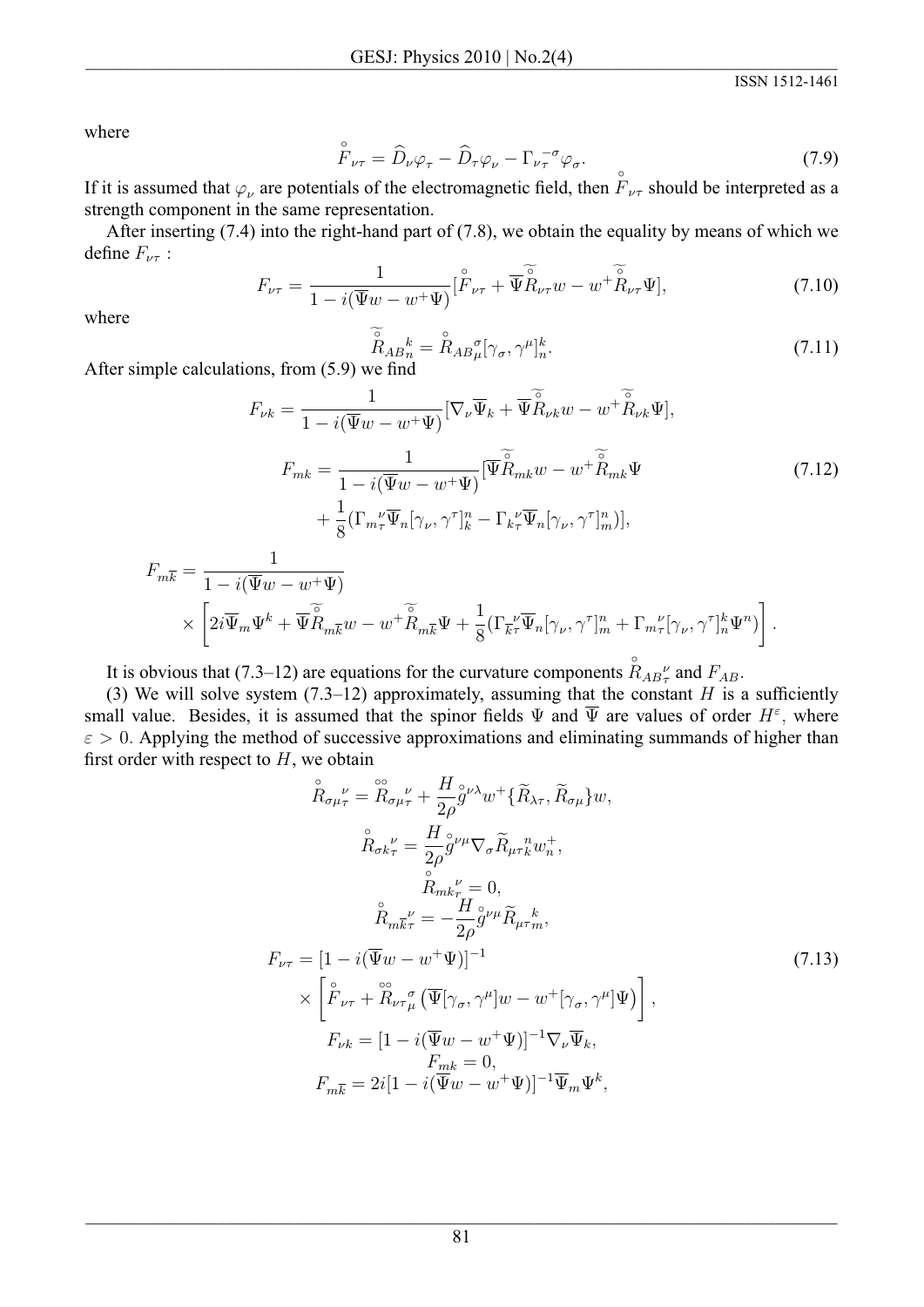where

$$
\widetilde{R}_{\lambda\tau_k}^n = \widetilde{R}_{\lambda\tau_k}^{\sigma} [\gamma_\sigma, \gamma^\mu]_n^k + \widetilde{F}_{\lambda\tau} \delta_n^k. \tag{7.14}
$$

(4) Let us calculate det  $e_n^{\xi}$  in (6.3-4). Like in (3), the calculation will be performed with accuracy up to first order with respect to H. For this we consider det  $e_n^{\xi}$ . By (2.20), (2.22) and (7.6), we can write

$$
\det \tilde{e}_{\eta}^{\xi} = \det \left[ \delta_{\eta}^{\xi} - \delta_{n}^{\xi} \Gamma_{\eta_{k}}^{n} w^{k} + \delta_{n}^{\xi} \Gamma_{\eta_{n}}^{k} w_{k}^{+} \right]
$$
  
= det  $\left[ \delta_{\eta}^{\xi} - \frac{1}{8} \Gamma_{\eta_{\tau}}^{n} \left( \delta_{n}^{\xi} [\gamma_{\nu}, \gamma^{\tau}]_{k}^{n} w^{k} - \delta_{\overline{n}}^{\xi} [\gamma_{\nu}, \gamma^{\tau}]_{n}^{k} w_{k}^{+} \right) - i \Psi_{\eta} \left( \delta_{k}^{\xi} w^{k} - \delta_{\overline{k}}^{\xi} w_{k}^{+} \right) \right].$ 

Taking into account that  $\Psi_{\eta}$  is a value of order  $H^{\varepsilon}$ , while  $\Gamma_{\eta\tau}^{\nu}$  is of order H, we have

$$
\det \tilde{e}_{\eta}^{\xi} = \det \left[ \delta_{\eta}^{\xi} - \frac{1}{8} \Gamma_{\eta}^{\ \nu} \left( \delta_{n}^{\xi} [\gamma_{\nu}, \gamma^{\tau}]_{k}^{n} w^{k} - \delta_{\overline{n}}^{\xi} [\gamma_{\nu}, \gamma^{\tau}]_{n}^{k} w_{k}^{+} \right) \right]
$$

$$
\times \det \left[ \delta_{\eta}^{\xi} - i \Psi_{\eta} \left( \delta_{k}^{\xi} w^{k} - \delta_{\overline{k}}^{\xi} w_{k}^{+} \right) \right]
$$

The second determinant is calculated exactly and found to be equal to

$$
1 - i(\overline{\Psi}w - w^+\Psi).
$$

The first determinant is calculated with an accuracy up to first order with respect to  $H$ :

$$
\det e_{\eta}^{\xi} = \left[1 - i\left(\overline{\Psi}w - w^{+}\Psi\right)\right]^{-1} \times \left(1 + \frac{1}{8}\Gamma_{n_{\tau}}^{V}[\gamma_{\nu}, \gamma^{\tau}]_{k}^{n}w^{k} - \frac{1}{8}\Gamma_{n_{\tau}}^{V}[\gamma_{\nu}, \gamma^{\tau}]_{n}^{k}w_{k}^{+}\right).
$$

Using  $(7.6)$  with an accuracy up to first order with respect to H, we finally obtain

$$
\det e_{\eta}^{\xi} = \left[1 - i\left(\overline{\Psi}w - w^{+}\Psi\right)\right]^{-1} + \frac{H}{16\rho} \mathring{g}^{\nu\mu} w^{+} \left\{\widetilde{R}_{\mu\tau}, \left[\gamma_{\nu}, \gamma^{\tau}\right]\right\} w,\tag{7.15}
$$

where  $\widetilde{R}_{\mu\tau}$  is (7.14), and  $\{A, B\} = AB + BA$ .

### 8. Calculation of the Lagrangian

In the preceding paragraph we have found approximate expressions  $(7.13-15)$  for curvature component. We want to calculate Lagrangian (6.4) for the fields  $\omega_{\tau}^{\nu}(x)$ ,  $\varphi_{\nu}(x)$ ,  $\overline{\Psi}_k(x)$  and  $\Psi^k(x)$ . In (7.13) we have found curvature components with an accuracy  $H$  up to first order. In this paragraph, to avoid cumbersome calculations, it is additionally assumed that  $\mathbb{R}_{\nu\sigma\mu}$  and  $\overline{\Psi}$ ,  $\Psi$  are sufficiently small values. This assumption allows us to discard the summands containing  $\overset{\circ\circ}{R}_{\nu\sigma\mu}^{\sigma}$  quadratically, and  $\overline{\Psi}$ ,  $\Psi$  above second order. But before proceeding to the calculation of Lagrangian (6.4), we should establish some auxiliary relations.

(1) As can be easily verified, the elements of the matrix  $a_B^A$  of transformation (3.1)[1] satisfy the equalities

$$
a_{\xi}^{\nu} a_{\tau}^{\xi} = \delta_{\tau}^{\nu},
$$
  
\n
$$
a_{\eta}^{\xi} = \delta_{\eta}^{\xi} - a_{\nu}^{\xi} a_{\eta}^{\nu},
$$
  
\n
$$
a_{\eta}^{\xi} = a_{\xi}^{\xi} a_{\eta}^{\zeta},
$$
\n(8.1)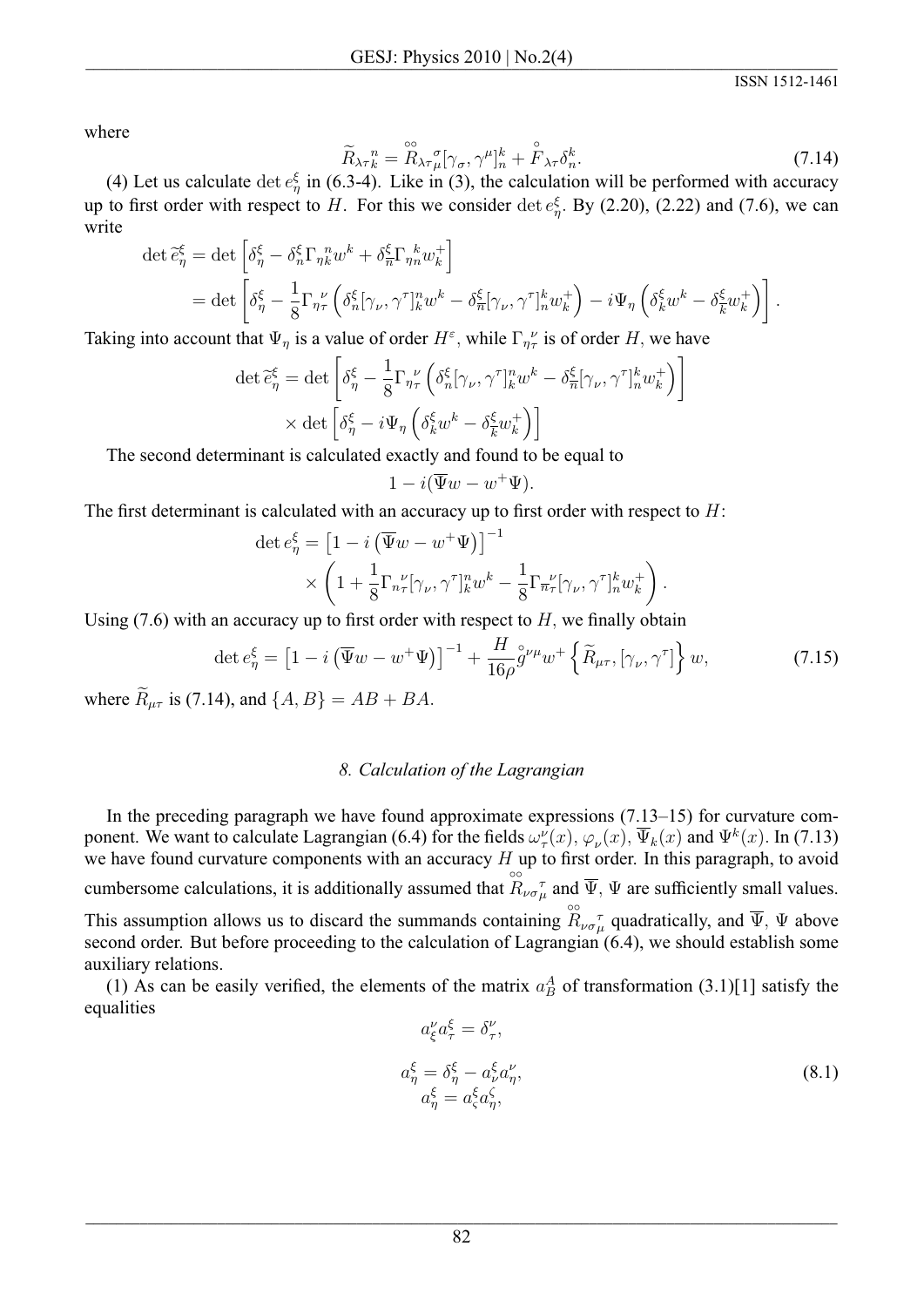where

$$
a_k^{\nu} = i \sqrt{\frac{H}{2}} \frac{1}{\rho} w^+ \gamma_k^{\nu},
$$
  
\n
$$
a_{\overline{k}}^{\nu} = -i \sqrt{\frac{H}{2}} \frac{1}{\rho} \gamma^{\nu k} w,
$$
  
\n
$$
a_{\nu}^k = -i \sqrt{\frac{H}{2}} \gamma_{\nu}^k w,
$$
  
\n
$$
a_{\nu}^{\overline{k}} = i \sqrt{\frac{H}{2}} w^+ \gamma_{\nu k},
$$
  
\n
$$
\vdots \qquad \qquad \vdots \qquad \qquad \vdots \qquad \qquad \vdots
$$
\n(8.2)

and  $\xi, \eta, \zeta$  run through the indexes and overlined indexes of the internal space.

(2) As is known, the spurs of Dirac matrices  $\gamma^{\nu}$  are equal to zero. The Lie algebra matrices constructed on  $\gamma^{\nu}$  also have spurs equal to zero. Moreover,

$$
sp(\gamma^{\nu_1} \dots \gamma^{\nu_m}) = 0 \tag{8.3}
$$

when  $m$  is an odd number. It is not difficult to verify the validity of the following equalities:

$$
sp\left[\gamma^{\nu},\gamma^{\tau}\right]=0,\tag{8.4}
$$

$$
sp([\gamma_\mu,\gamma^\nu][\gamma_\sigma,\gamma^\tau])=4(\delta_\mu^\tau\delta_\sigma^\nu-\overset{\circ}{g}_{\mu\sigma}\overset{\circ}{g}^{\nu\tau})\delta_k^k.
$$

(3) Let us calculate the scalar curvature  $(6.1)$  under the restrictions that have been introduced in  $(4)$ of Section 6. Along with this, in (6.1) we discard the summand  $r_{ABE}^{C}$ , and denote the remaining part by  $\Lambda$ . By (6.6)[1], (7.13) and (8.1), we can reduce  $\Lambda$  to the form

$$
\Lambda = \frac{\rho}{H} \mathring{R}_{k\overline{n}\sigma}{}_{\sigma}^{V} [a_{\nu}^{\overline{n}} a_{\overline{k}}^{\sigma} - a_{\nu}^{k} a_{n}^{\sigma}] + \mathring{R}_{\nu\mu}{}_{n}{}^{k} [a_{k}^{\mu} a_{\sigma}^{n} - a_{\overline{n}}^{\mu} a_{\sigma}^{\overline{k}}]_{g}^{\sigma}{}_{\nu\sigma} \n+ \frac{2\rho}{H} \mathring{R}_{m\mu}{}_{n}{}^{k} \left[ a_{k}^{\mu} a_{\overline{m}}^{n} - a_{\overline{n}}^{\mu} a_{\overline{m}}^{\overline{k}} - \frac{1}{2\rho} \left( w^{n} a_{k}^{\mu} - w_{k}^{+} a_{\overline{n}}^{\mu} \right) w^{m} \right] \n+ \frac{2\rho}{H} \mathring{R}_{\overline{m}\mu}{}_{n}{}^{k} \left[ a_{k}^{\mu} a_{m}^{n} - a_{\overline{n}}^{\mu} a_{\overline{m}}^{\overline{k}} - \frac{1}{2\rho} \left( w^{n} a_{k}^{\mu} - w_{k}^{+} a_{\overline{n}}^{\mu} \right) w_{m}^{+} \right] \n+ \frac{2\rho}{H} \mathring{R}_{m\overline{\ell}n}{}^{k} \left[ a_{k}^{\overline{\ell}} a_{\overline{m}}^{n} - a_{\overline{n}}^{\overline{\ell}} a_{\overline{m}}^{\overline{k}} - \frac{1}{2\rho} \left( w^{n} a_{k}^{\overline{\ell}} - w_{k}^{+} a_{\overline{n}}^{\overline{\ell}} \right) w^{m} - \frac{1}{2\rho} \left( w_{k}^{+} a_{\overline{m}}^{n} - w^{n} a_{\overline{m}}^{\overline{k}} \right) w_{\ell}^{+} \right].
$$
\n7.13) and (7.15) contain

 $(4)$   $($ 

Let us expand this function into powers of  $\overline{\Psi}w - w^+\Psi$ . Then the product  $\Lambda \cdot \det e_r^{\xi}$  is a polynomial function of w and  $w^+$ . Using equalities (8.3–4), it is not difficult to calculate integral (6.4). It is obvious that this procedure is rather cumbersome and therefore we will demonstrate these calculations only for some summands from  $(8.5)$ .

(5) We take the first summand from  $(8.5)$  and multiply it by  $(7.15)$ . By  $(7.13-14)$  and  $(8.1-2)$ , we obtain

$$
\Lambda_1 = \left[ \frac{1}{8\rho} \overset{\circ\circ}{R}_{\nu\tau\mu} \overset{\circ}{w}^+ \gamma^{\tau} [\gamma_\sigma, \gamma^\mu] \gamma^\nu w + \frac{i}{2\rho} \overset{\circ}{F}_{\nu\tau} w [\gamma^\tau, \gamma^\nu] w \right] \times \left[ \left( 1 - i \left( \overline{\Psi} w - w^+ \Psi \right) \right)^{-1} + \frac{H}{16\rho} w^+ \left\{ \widetilde{R}_{\nu\tau}, [\gamma^\nu, \gamma^\tau] \right\} w \right]. \tag{8.6}
$$

Let us substitute  $(7.14)$  into  $(8.6)$  and remove the brackets. If the obtained expression is substituted into (6.4) and integrated, then the summands, where w and  $w^+$  are not contained simultaneously to an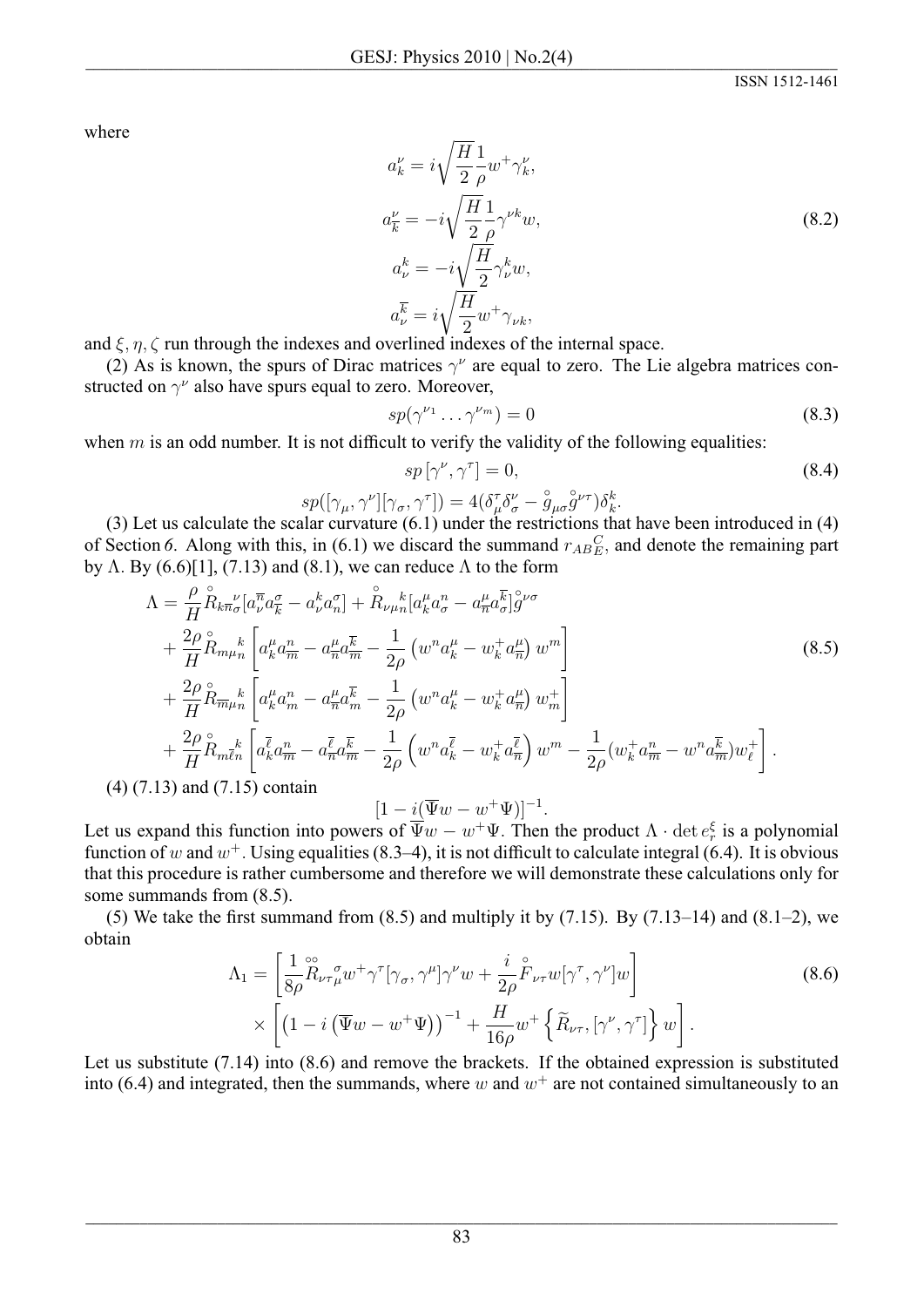equal degree, vanish. Therefore when unbracketing product (8.6), we discard such summands from the very beginning:

$$
\Lambda_{1} = \frac{1}{8\rho} \overset{\circ}{R}_{\nu\tau\mu} \overset{\sigma}{w} + \gamma^{\tau} [\gamma_{\sigma}, \gamma^{\mu}] \gamma^{\nu} w + \frac{i}{2\rho} \overset{\circ}{F}_{\nu\tau} w^{+} [\gamma^{\tau}, \gamma^{\nu}] w \n+ \frac{1}{4\rho} \overset{\circ}{R}_{\nu\tau\mu} \overset{\sigma}{w} + \gamma^{\tau} [\gamma_{\sigma}, \gamma^{\mu}] \gamma^{\nu} w \cdot (\overline{\Psi} w) (w^{+} \Psi) \n+ \frac{i}{2\rho} \overset{\circ}{F}_{\nu\tau} w^{+} [\gamma^{\tau}, \gamma^{\nu}] w \cdot (\overline{\Psi} w) (w^{+} \Psi) \n+ \frac{H}{128\rho^{2}} \overset{\circ}{R}_{\nu\tau\mu} \overset{\sigma}{w} w^{+} \gamma^{\tau} [\gamma_{\sigma}, \gamma^{\mu}] \gamma^{\nu} w \cdot w^{+} \left\{ \widetilde{R}_{\lambda\varepsilon}, [\gamma^{\lambda}, \gamma^{\varepsilon}] \right\} w \n+ \frac{H}{32\rho^{2}} \overset{\circ}{F}_{\nu\tau} w^{+} [\gamma^{\tau}, \gamma^{\nu}] w \cdot w^{+} \left\{ \widetilde{R}_{\lambda\varepsilon}, [\gamma^{\lambda}, \gamma^{\varepsilon}] \right\} w.
$$

The integration of this sum gives

$$
L_{1}(x) = \mu_{1} \left[ \overset{\circ\circ}{R}_{\nu\tau\mu}^{\sigma} sp(\gamma^{\tau}[\gamma_{\sigma}, \gamma^{\mu}]\gamma^{\nu}) + \overset{\circ}{F}_{\nu\tau}sp([\gamma^{\tau}, \gamma^{\nu}]) \right] + \ell_{0}^{2} \mu_{2} \left[ \frac{1}{2} \overset{\circ\circ}{R}_{\nu\tau\mu}^{\sigma} sp(\gamma^{\tau}[\gamma_{\sigma}, \gamma^{\mu}]\gamma^{\nu}) + \overset{\circ}{F}_{\nu\tau}sp([\gamma^{\tau}, \gamma^{\nu}]) \overline{\Psi} \Psi \right] + \ell_{0}^{2} \mu_{3} \left[ \frac{1}{2} \overset{\circ\circ}{R}_{\nu\tau\mu}^{\sigma} \overline{\Psi} \gamma^{\tau}[\gamma_{\sigma}, \gamma^{\mu}]\gamma^{\nu} \Psi + \overset{\circ}{F}_{\nu\tau} \overline{\Psi}[\gamma^{\tau}, \gamma^{\nu}]\Psi \right] + H \mu_{4} \overset{\circ\circ}{R}_{\nu\tau\mu}^{\sigma} sp(\gamma^{\tau}[\gamma_{\sigma}, \gamma^{\mu}]\gamma^{\nu}) sp\{\widetilde{R}_{\lambda\varepsilon}, [\gamma^{\lambda}, \gamma^{\varepsilon}]\} + H \mu_{5} \overset{\circ\circ}{R}_{\nu\tau\mu}^{\sigma} sp(\gamma^{\tau}[\gamma_{\sigma}, \gamma^{\mu}]\gamma^{\nu}\{\widetilde{R}_{\lambda\varepsilon}, [\gamma^{\lambda}, \gamma^{\varepsilon}]\}) + H \mu_{6} \overset{\circ}{F}_{\nu\tau}sp([\gamma^{\tau}, \gamma^{\nu}]) sp\{\widetilde{R}_{\lambda\varepsilon}, [\gamma^{\lambda}, \gamma^{\varepsilon}]\} + H \mu_{7} \overset{\circ}{F}_{\nu\tau}sp([\gamma^{\tau}, \gamma^{\nu}]\{\widetilde{R}_{\lambda\varepsilon}, [\gamma^{\lambda}, \gamma^{\varepsilon}]\}).
$$

As is known, the matrices  $[\gamma^{\nu}, \gamma^{\tau}]$  form the closed Lie algebra with traces equal to zero. Then the spur of odd products of such matrices will also be equal to zero. Therefore in  $L_1(x)$  the summands containing  $[\gamma_{\nu}, \gamma^{\tau}]$  and triple products  $[\gamma_{\nu}, \gamma^{\tau}]$ , will vanish.<br>Using (8.4) and the equalities  $\mathbb{R}_{\nu\tau\mu}^{\sigma} = -\mathbb{R}_{\tau\nu\mu}^{\sigma}$ ,  $sp(AB) = sp(BA)$ , it is not difficult to verify the

validity of

$$
\overset{\circ\circ}{R}_{\nu\tau}\underset{\mu}{\sigma}sp(\gamma^{\tau}[\gamma_{\sigma},\gamma^{\mu}]\gamma^{\nu})=16\overset{\circ\circ}{R},
$$

where we have taken into account that  $\delta_k^k = 4$ , and  $\hat{R}$  is a classical scalar curvature of the space-time

$$
\stackrel{\circ\circ}{R} = \stackrel{\circ}{R}_{\nu\tau\sigma} \stackrel{\tau}{g}^{\circ}\nu\sigma}.
$$
 (8.7)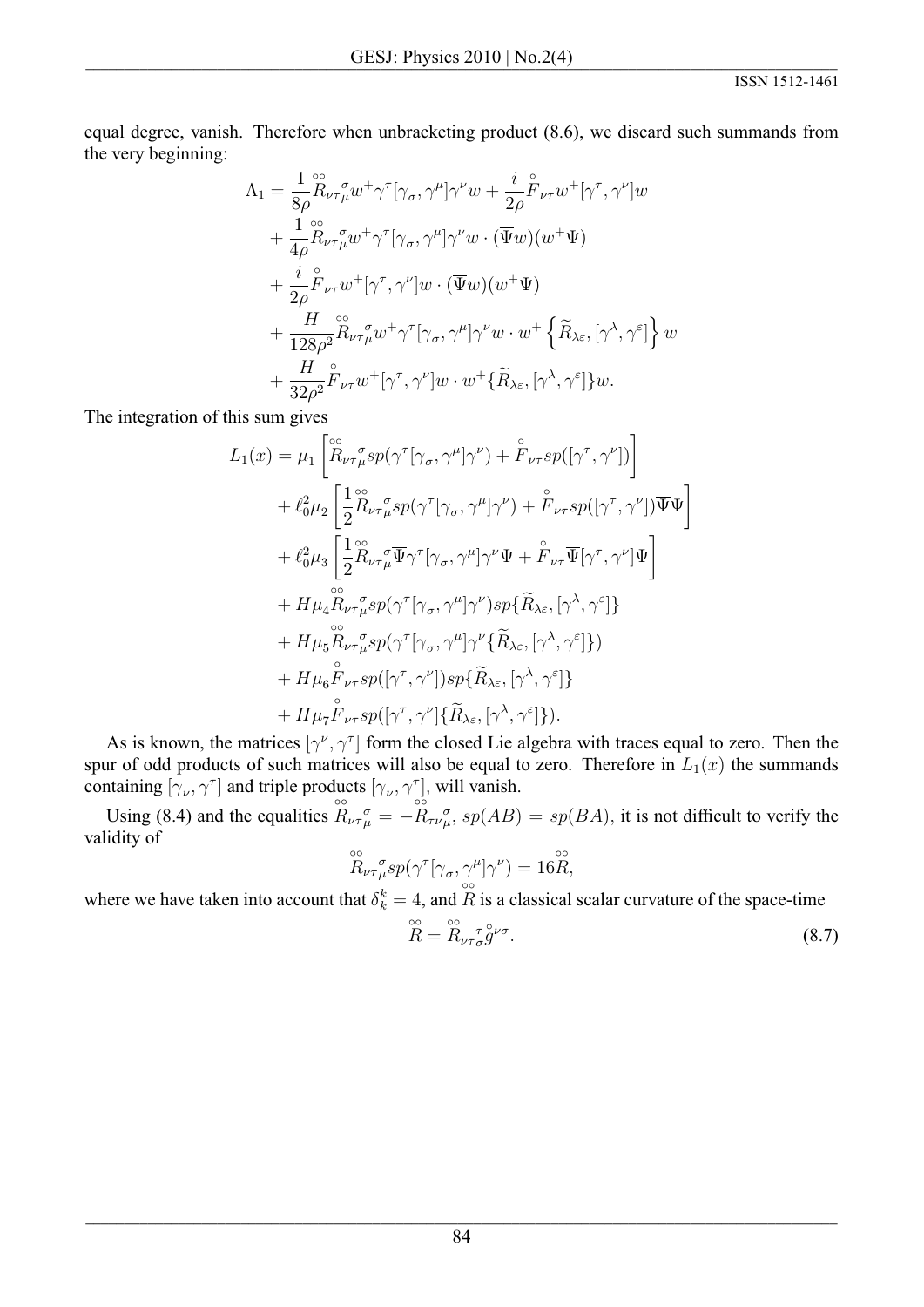Analogous calculations carried out for other summands in  $L_1(x)$  give

$$
L_1(x) = (\widetilde{\mu}_1 + \widetilde{\mu}_2 \ell_0^2 \overline{\Psi} \Psi) \widetilde{R}
$$
  
+ 
$$
\widetilde{\mu}_3 \ell_0^2 \left( i \overset{\circ}{F}_{\nu\tau} \overline{\Psi} [\gamma^\tau, \gamma^\nu] \Psi + \frac{1}{2} \overset{\circ}{R}_{\nu\tau} \mu \overline{\Psi} \gamma^\tau [\gamma_\sigma, \gamma^\mu] \gamma^\nu \Psi \right)
$$
  
+ 
$$
H \widetilde{\mu}_4 \overset{\circ}{R}_{\nu\sigma} \mu \overset{\circ}{F}_{\tau} \overset{\rho}{g}^{\nu\tau}
$$
  
+ 
$$
H \widetilde{\mu}_5 \overset{\circ}{F}_{\tau}^{\nu} \overset{\circ}{F}_{\nu}^{\tau}, \tag{8.8}
$$

where

$$
\mathbf{F}_{\sigma}^{\nu} = \mathbf{g}^{\nu\tau} \mathbf{F}_{\sigma\tau}.
$$
\n(8.9)

Note that  $\tilde{\mu}_1, \ldots, \tilde{\mu}_5$  are numerical coefficients depending only on the dimension of the internal space. By analogous calculations in the same approximation carried out for the second summand in  $(8.5)$  we come to the same result as (8.8).

(6) Let us now consider the second and the third summand in  $(8.5)$ . Multiplying them by  $(7.15)$ , we obtain

$$
\Lambda_{2} = \frac{2\rho}{H} \left\{ \begin{array}{l} \stackrel{\circ}{R}_{m\mu_{n}} \left[ a_{k}^{\mu} a_{\overline{m}}^{n} - a_{\overline{n}}^{\mu} a_{\overline{m}}^{\overline{k}} - \frac{1}{2\rho} (w^{n} a_{k}^{\mu} - w_{k}^{+} a_{\overline{n}}^{\mu}) w^{n} \right] \\ + \stackrel{\circ}{R}_{\overline{m}\mu_{n}} \left[ a_{k}^{\mu} a_{m}^{n} - a_{\overline{n}}^{\mu} a_{\overline{m}}^{\overline{k}} - \frac{1}{2\rho} (w^{n} a_{k}^{\mu} - w_{k}^{+} a_{\overline{n}}^{\mu}) w_{m}^{+} \right] \\ \times \left( 1 + i (\overline{\Psi} w - w^{+} \Psi) - (\overline{\Psi} w - w^{+} \Psi)^{2} + \frac{H}{16\rho} w^{+} \{ \widetilde{R}_{\nu_{\tau}}, [\gamma^{\nu}, \gamma^{\tau}] \} w \right). \end{array} \right. \tag{8.10}
$$

Let us multiply  $(8.10)$  with respect to volume  $(6.2)$  of the internal space. It is not difficult to verify that the cofactor of the summands not containing  $\overline{\Psi}$  and  $\Psi$  is made up of traces of the matrices which are products of an odd number of Dirac matrices  $\gamma^{\nu}$ . In that case, as follows from (8.3), such summands vanish. The summands containing  $\overline{\Psi}$  and  $\Psi$  linearly have  $w^+$  and w raised to an odd degree as their cofactors. When integrated, such summands also vanish.

Further, from (8.2) it follows that  $a_k^{\nu}$  and  $a_{\overline{k}}^{\nu}$  contain the cofactor  $\sqrt{H/2}$ . This cofactor can be taken out of the brackets of the entire expression. If we leave the summands enclosed in the brackets in the same approximation as in Section 7, then after simple transformations we obtain

$$
\widetilde{\Lambda}_2 = \frac{4\rho}{H} \left[ \begin{array}{cc} \left(\nabla_\mu \overline{\Psi}_m\right) \left(a^\mu_k a^\kappa_m - a^\mu_{\overline{k}} a^\overline{k}_m - \frac{1}{2\rho} \left(w^k a^\mu_k - w^\mu_k a^\mu_{\overline{k}}\right) w^m\right) \\ + \left(\nabla_\mu \Psi^m\right) \left(a^\mu_k a^\kappa_m - a^\mu_{\overline{k}} a^\overline{k}_m - \frac{1}{2\rho} \left(w^k a^\mu_k - w^\mu_k a^\mu_{\overline{k}}\right) w^+_m\right) \end{array} \right] \times \left(w^+ \Psi - \overline{\Psi} w\right). \tag{8.11}
$$

By equalities  $(8.1-2)$ , we can write

$$
a_{k}^{\mu} a_{\overline{m}}^{k} - a_{\overline{k}}^{\mu} a_{\overline{m}}^{\overline{k}} - \frac{1}{2\rho} (w^{k} a_{k}^{\mu} - w_{k}^{+} a_{\overline{k}}^{\mu}) w^{m}
$$
  
=  $i \sqrt{\frac{H}{2}} \frac{1}{\rho} \left( \gamma^{\mu m}_{n} w^{n} - \gamma^{\sigma m}_{n} w^{n} \frac{1}{2\rho} w^{+} [\gamma_{\sigma}, \gamma^{\mu}] w - \frac{1}{\rho} w^{+} \gamma^{\mu} w w^{m} \right),$  (8.12)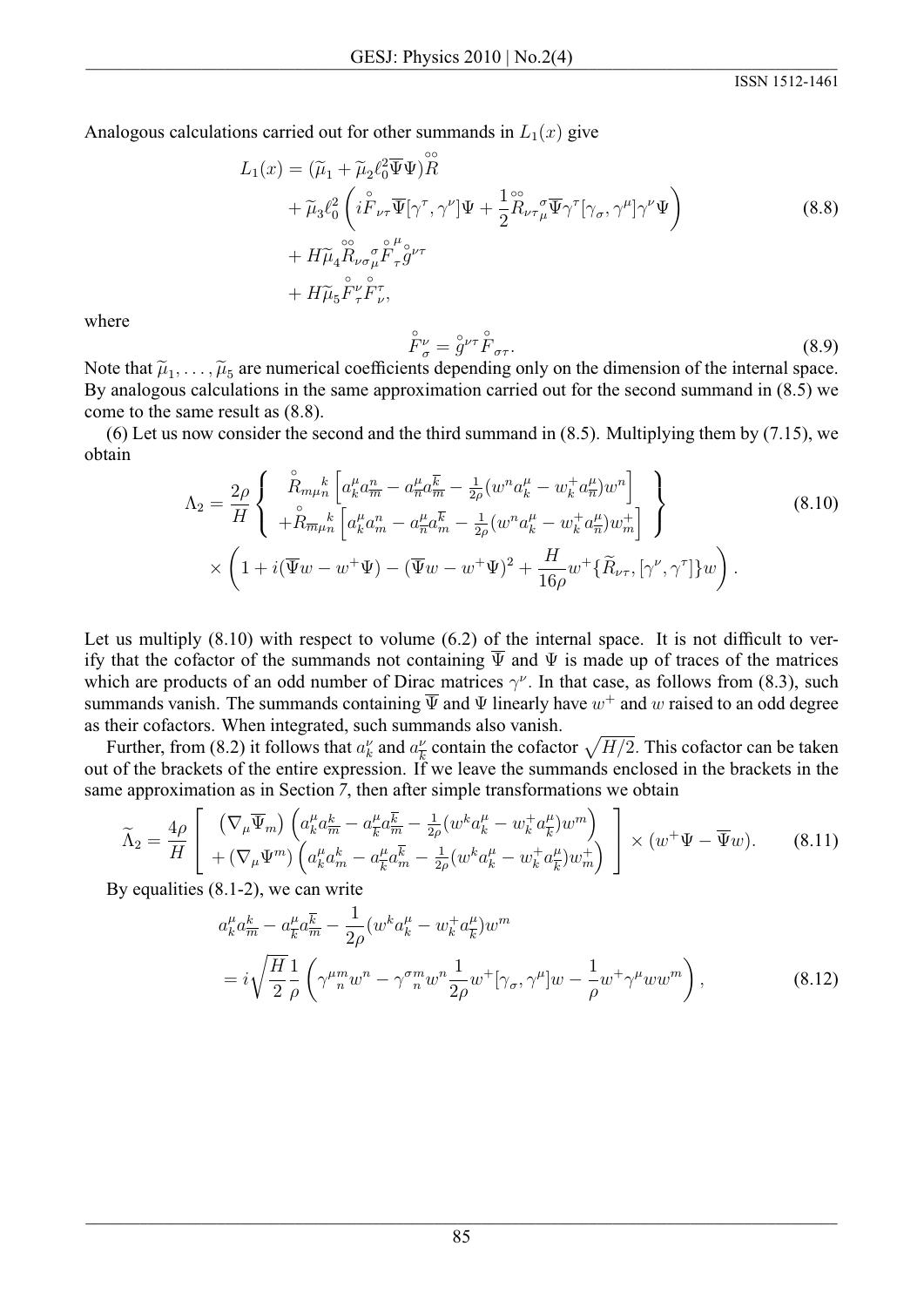$$
a_k^{\mu} a_m^k - a_{\overline{k}}^{\mu} a_m^{\overline{k}} - \frac{1}{2\rho} (w^k a_k^{\mu} - w_{\overline{k}}^+ a_{\overline{k}}^{\mu}) w_m^+
$$
  
=  $i \sqrt{\frac{H}{2}} \frac{1}{\rho} \left( w_n^+ \gamma^{\mu}{}_{m}^{\mu} + \frac{1}{2\rho} w_n^+ \gamma^{\sigma}{}_{m}^{\mu} w^+ [\gamma_{\sigma}, \gamma^{\mu}] w - \frac{1}{\rho} w^+ \gamma^{\mu} w w_m^+ \right).$ 

Let us substitute  $(8.12)$  into  $(8.11)$ . The resulting expression is integrated over volume  $(6.2)$ . Having first symmetrized the coefficients of the polynomial of  $w^+$ , w and then using (8.3–4), after simple transformations we finally have

$$
L_2(x) = \frac{i\ell_0^2}{\sqrt{H}} \overline{\mu}_6 \left[ \left( \nabla_\mu \overline{\Psi} \right) \gamma^\mu \Psi - \overline{\Psi} \gamma^\mu \nabla_\mu \Psi \right], \tag{8.13}
$$

where  $\overline{\mu}_6$  is the numerical coefficient depending on the dimension of the internal space.

(7) Now we will consider the last summand in  $(8.5)$ . Multiplying it by  $(7.15)$ , we obtain

$$
\Lambda_{3} = \frac{2\rho}{H} \mathring{R}_{m\bar{\ell}n} \left[ a_{k}^{\bar{\ell}} a_{\bar{m}}^{n} - a_{\bar{n}}^{\bar{\ell}} a_{\bar{m}}^{\bar{k}} - \frac{1}{2\rho} (w^{n} a_{k}^{\bar{\ell}} - w_{k}^{+} a_{\bar{n}}^{\bar{\ell}}) w^{m} - \frac{1}{2\rho} (w_{k}^{+} a_{\bar{m}}^{n} - w^{n} a_{\bar{m}}^{\bar{k}}) w_{\ell}^{+} \right] \qquad (8.14)
$$

$$
\times \left[ 1 + i (\overline{\Psi} w - w^{+} \Psi) - (\Psi w - w^{+} \Psi)^{2} + \frac{H}{16\rho} w^{+} {\{\widetilde{R}}_{\nu\tau}, [\gamma^{\nu}, \gamma^{\tau}]} w \right].
$$

By the same reasoning and calculation as in  $(6)$ , we find

$$
L_3(x) = \overline{\mu}_7 \overset{\circ\circ}{R} + \overline{\mu}_8 \frac{\ell_0^2}{H} \overline{\Psi} \Psi,
$$
\n(8.15)

where  $\overline{\mu}_7$ ,  $\overline{\mu}_8$  are the numerical coefficients.

(8) Thus the total Lagrangian  $(6.4)$  arising on the basis of  $(8.5)$  is the sum of  $(8.8)$ ,  $(8.13)$  and  $(8.15)$ . The obtained sum is divided by  $\tilde{\mu}H$ , where  $\tilde{\mu}$  is the numerical coefficient of R. ( $\tilde{\mu}H$  could have been introduced in (6.4) from the very beginning as the cofactor of  $V_0$ ). We retain the previous notation of the obtained Lagrangian.

From the phenomological theories it follows that in the Lagrangian the coefficients of  $\Pr^{\circ}$   $\Pr^{\circ}$  and  $i(\nabla_{\mu}\overline{\Psi}\cdot\gamma^{\mu}\Psi-\overline{\Psi}\gamma^{\mu}\nabla_{\mu}\Psi)$  should be at least of the same order. This leads to the condition

$$
\frac{\ell_0^2}{\sqrt{H}} = H.\tag{8.16}
$$

Then the Lagrangian takes the final form

$$
L(x) = \frac{1}{H} \left( 1 + \mu_1 H \sqrt{H} \overline{\Psi} \Psi \right) \overset{\circ\circ}{R} + \mu_2 \sqrt{H} \left( i \overset{\circ}{F}_{\nu\tau} \overline{\Psi} [\gamma^{\nu}, \gamma^{\tau}] \Psi + \frac{1}{2} \overset{\circ\circ}{R}_{\nu\tau} \mu \overline{\Psi} \gamma^{\tau} [\gamma_{\sigma}, \gamma^{\mu}] \gamma^{\nu} \Psi \right) \tag{8.17}
$$

$$
+ \mu_3 \overset{\circ\circ}{g}^{\nu\tau} \overset{\circ\circ}{R}_{\nu\sigma} \mu \overset{\circ}{F}_{\tau}^{\mu} + \mu_4 \overset{\circ}{F}_{\nu} \widetilde{F}_{\tau}^{\nu} + \mu_5 i (\nabla_{\mu} \overline{\Psi} \gamma^{\mu} \Psi - \overline{\Psi} \gamma^{\mu} \nabla_{\mu} \Psi) + \mu_6 \frac{1}{\sqrt{H}} \overline{\Psi} \Psi,
$$

where  $\mu_1, \ldots, \mu_6$  are numerical coefficients. In (8.17) the objects  $\overset{\circ}{R}_{\nu\sigma}^{\mu}$  and  $\overset{\circ}{R}$  are defined from (7.2) and (8.7),  $F_{\sigma}^{\nu}$  is defined from (7.9) and (8.9), and

$$
\nabla_{\nu}\Psi = \widehat{D}_{\nu}\Psi + \frac{1}{8}\Gamma_{\nu\mu}^{\ \sigma}[\gamma_{\sigma},\gamma^{\mu}]\Psi + i\varphi_{\nu}\Psi, \nabla_{\nu}\overline{\Psi}
$$
\n
$$
= \widehat{D}_{\nu}\overline{\Psi} - \frac{1}{8}\Gamma_{\nu\mu}^{\ \sigma}\overline{\Psi}[\gamma_{\sigma},\gamma^{\mu}] - i\varphi_{\nu}\overline{\Psi},
$$
\n(8.18)

where  $\Gamma_{\sigma\mu}^{\nu}$  has form (3.15).

As has been mentioned, we have performed the same calculations as in Section 7. In the case of suc-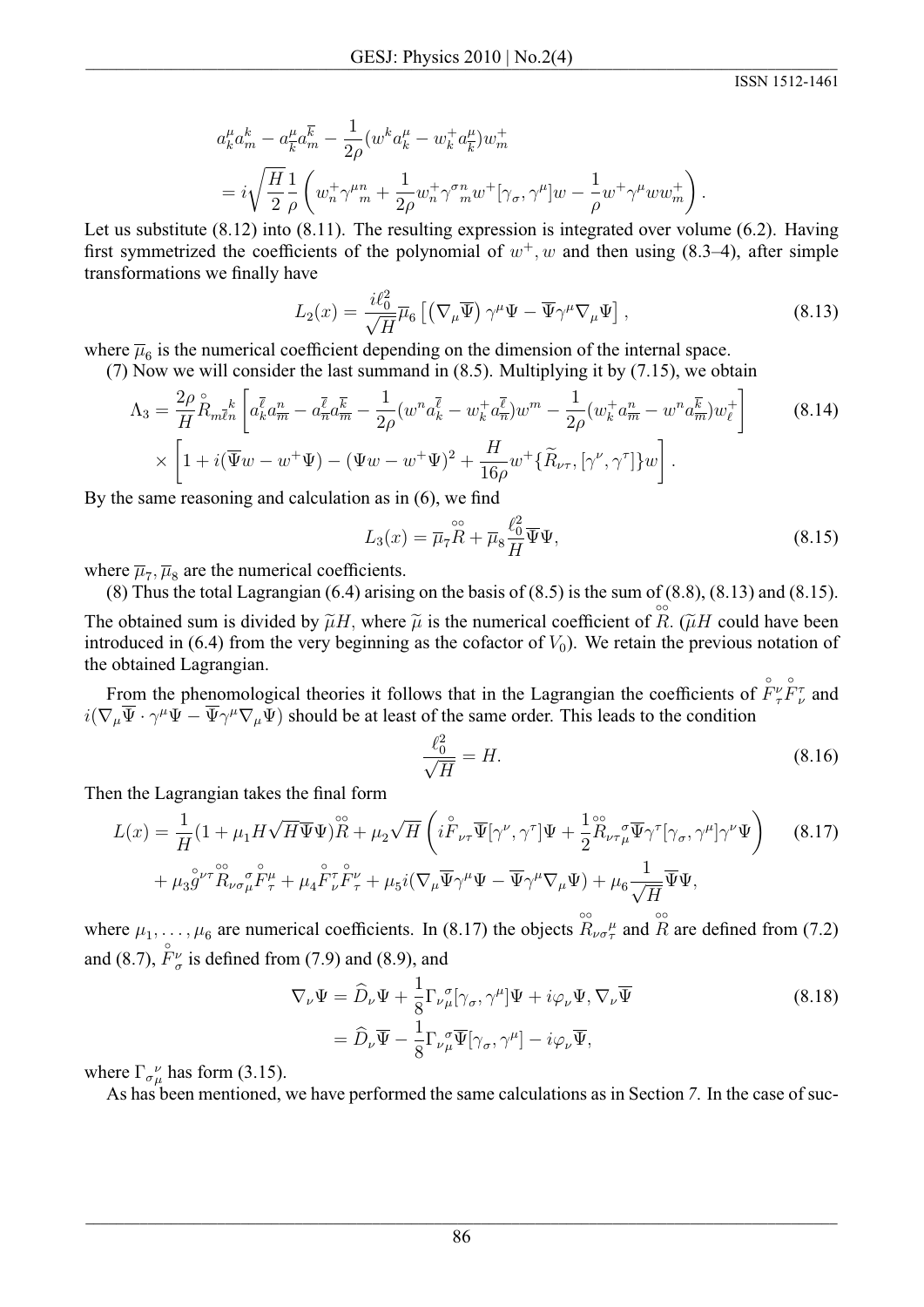cessive approximations, in the Lagrangian there arise summands of the form  $H\overset{\circ\circ}{R}$ ,  $H\overset{\circ\circ}{R}_{\nu\tau\sigma\mu}\overset{\circ\circ}{R}^{\nu\tau\sigma\mu}$ ,

 $\ell_0 H^{-1}(\overline{\Psi}\Psi)^2$ ,  $\ell_0 H^{-1}(\overline{\Psi}\gamma_\nu\Psi)(\overline{\Psi}\gamma^\nu\Psi)$ ,  $(\overrightarrow{F}\overrightarrow{F})^2$  and so on. This implies that the equations of Maxwell and equations of Dirac appear to be non-linear objects.

(9) For simplicity, in (8.17) we discard the summand containing  $\mu_1$ ,  $\mu_3$  and the second summand containing  $\mu_2$ . Then we have

$$
L(x) = \frac{1}{H}\overset{\circ\circ}{R} + \mu_2 i \sqrt{H}\overset{\circ}{F}_{\nu\tau}\overline{\Psi}[\gamma^\tau, \gamma^\nu]\Psi + \mu_4 \overset{\circ}{F}{}^\nu_{\tau} \overset{\circ}{F}{}^\tau_{\nu} + \mu_5 i \left[ \left( \nabla_{\mu} \overline{\Psi} \right) \gamma^{\mu} \Psi - \overline{\Psi} \gamma^{\mu} \nabla_{\mu} \Psi \right] + \mu_6 \frac{1}{\sqrt{H}} \overline{\Psi} \Psi.
$$
\n(8.19)

It is obvious that (8.19) is the classical Lagrangian of the interacting strong gravitation, Maxwell and Dirac fields. The summand with  $\mu_2$  is the well known anomalous magnetic moment of the Dirac field.

(10) In Section 6 we have excluded from the consideration the geometric object  $B_A^a(x, w, w^+)$ . Let us expand  $B_A^a$  into powers of w and  $w^+$ . As a simple illustration we can investigate the case with  $B_{\nu}^{a}(x)$ ,  $B_{k}^{a}(x)$  and  $B_{\overline{k}}^{a}(x)$ . These fields form constructions analogous to  $\varphi_{\nu}(x)$ ,  $\Psi(x)$  and  $\overline{\Psi}(x)$ , but where the algebra to which they are extended is noncommutative and the dynamic group is specific.  $B_{\nu}(x)$  will bring us to Yang-Mills fields, and  $B_k(x)$ ,  $B_{\overline{k}}(x)$  to noncommutative Dirac fields.

(11) From (8.19) it immediately follows that the mass of the Dirac field  $\Psi$  is equal to  $\mu_6 / (\mu_5 \sqrt{H})$ .

As has been said in (3) of this section, from (6.1) we have discarded the summand with  $r_{AB}^C E$ . Calculations show that when this summand is present in  $(6.1)$ , in Lagrangians  $(8.17)$  and  $(8.19)$  there arises the summand  $\mu_7 H^{-2}$ . Obviously,  $\mu_7 H^{-1}$  should be interpreted as the squared mass for strong gravitation, i.e. for the field  $e_{\tau}^{\nu}(x)$ .

Preliminary investigations show that Yang-Mills field  $B_{\nu}^a(x)$  and the noncommutative Dirac field  $B_{\mu}^{a}(x)$  also contain mass terms.

The only field having no mass is the Maxwell field  $\varphi_{\nu}(x)$ .

 $(12)$  Thus, in constructing the theory of compensating fields, the observer is within process  $(5.9)[1]$ . Since all the time he uses the calculus of process  $(5.9)[1]$ , he will not be able to leave this process. He can manipulate only with various states of his process – the consequence of this is the appearance of the Lorentz group and the dynamic group.

 $(13)$  Let us return to Lagrangian  $(8.17)$  and discard all the summands responsible for the interaction between the fields  $e_{\tau}^{\nu}(x)$ ,  $\varphi_{\nu}(x)$  and  $\Psi(x)$ ,  $\Psi(x)$ . As a result we obtain

$$
L(x) = \frac{1}{H}\mathring{R} + \mu_4 \mathring{F}^{\nu}_{\tau} \mathring{F}^{\tau}_{\nu} + \mu_5 i \left( \frac{\partial \overline{\Psi}}{\partial x^{\nu}} \gamma^{\nu} \Psi - \overline{\Psi} \gamma^{\nu} \frac{\partial \Psi}{\partial x^{\nu}} \right) + \frac{\mu_6}{\sqrt{H}} \overline{\Psi} \Psi.
$$
 (8.20)

In that case, we have the delocalization of the group G, i.e. the restoration of the group  $\hat{G}$ . It is obvious that  $(8.20)$  is invariant with respect to the group G. The equations obtained from  $(8.20)$  correspond to the fields described in the frames of reference and systems of calculus of the observer from process  $(5.9)$ [1] in the absence of interaction (both with the observer's process and with each other).

## B. Basic Principles of Process Motion

In this chapter we consider the set of all possible kinds of noninteracting processes. We intend to investigate the properties of this set and establish algebraic relations arising between processes.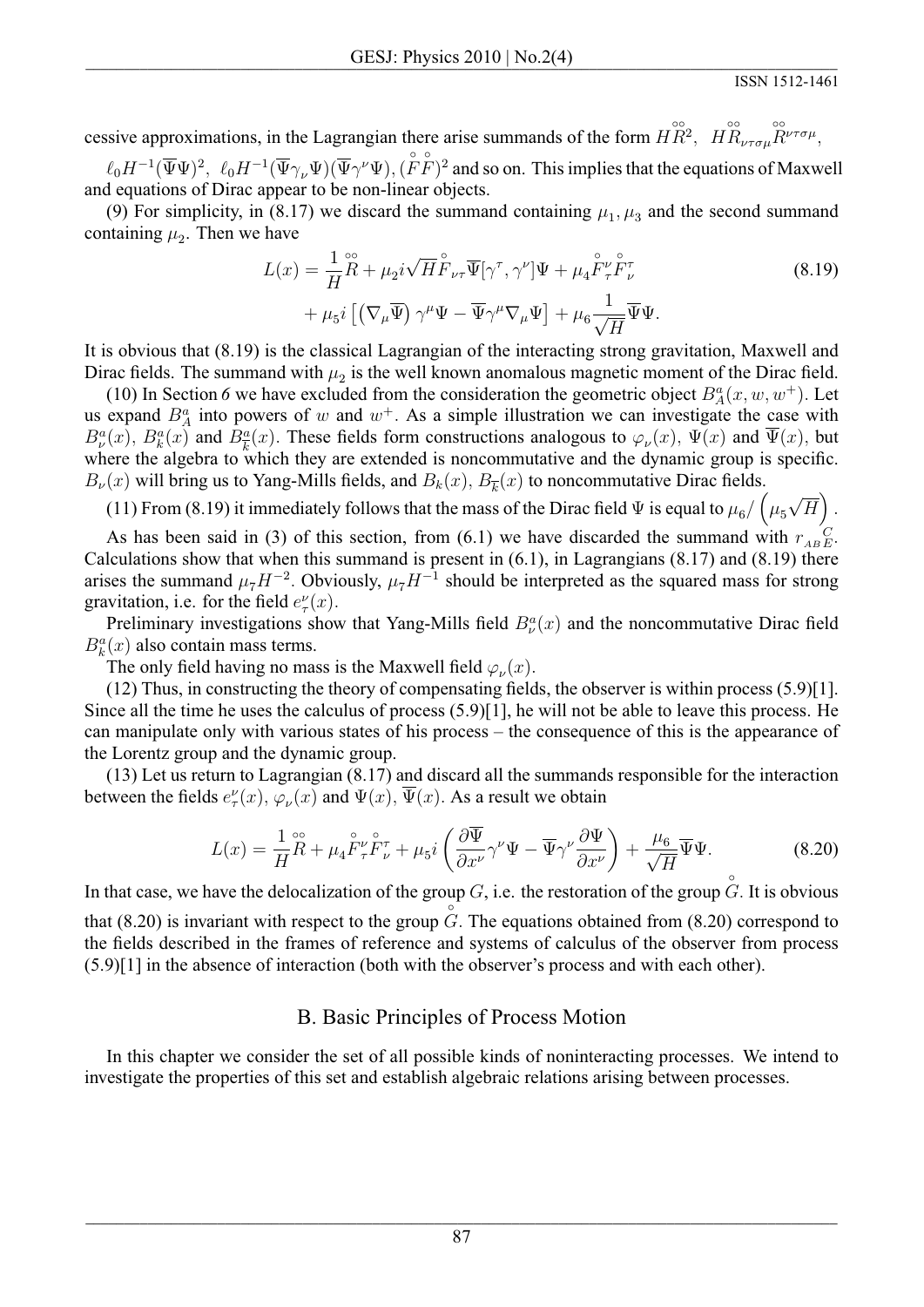## 9. Questions of relativity

(1) It has been more than once mentioned that each differential equation, describing free motion of a process, contains a proper double numerical field, where each field acts alternatively. These fields generate in turn alternative calculi and alternative frames of reference  $[2, 3]$ . It should be emphasized that, due to the alternativeness of a double field, while being realized the process chooses only one of the fields, thereby uniquely choosing the corresponding calculus and frame of reference. This means that the process evolution takes place according to the algebraic rules dictated by the chosen numerical field.

 $(2)$  As has been established in [2, 3], the differential equation of a given process takes a linear form in its calculus and frame of reference. We want to specially remark that we have not studied in detail what concrete linear form this equation has and on what its construction depends. These issues need further careful investigation and therefore we confine our discussion to the above-mentioned remark. Hence, like in the preceding chapters, it is assumed that the equations of the considered processes are reducible to form  $(1.1)$ [1].

(3) Being in a given process, the observer begins to investigate the algebraic properties of his process. As was shown in Sections 8, 9 of [2], each process has its own inertial frames of reference. By virtue of the reasoning of Section  $I$  from [1], we require that the group acting over the inertial frames of reference be the Lorentz group. In this case, the equation of the considered process must be invariant with respect to the action of this group. Besides, we assume that equalities like  $(1.2)[1]$  are fulfilled. In other words, the equation of the considered process is an admissible one.

By virtue of the reasoning of Sections  $1-6$  from [1], the group acting in the set of spaces of the considered process is assumed to be analogous to the group  $\tilde{G}$  (5.1-2)[1]. To simplify our further discussion, we assume that in all considered processes such groups act in the proper calculi of these processes.

(4) Suppose we have two processes  $\pi_1$  and  $\pi_2$ . Inside the process  $\pi_1$  is the observer. As said in (13) of Section 8, the observer can describe the process  $\pi_2$  in his system of calculus provided that there exists an interaction between both processes. In a certain sense this interaction must be complete; otherwise the observer from  $\pi_1$  will not see the process  $\pi_2$  or will see it partly. He writes the differential equation of the process  $\pi_2$  in the language of the calculus system and reference frame of the process  $\pi_1$ . In the obtained equation the unknown functions are the values by means of which various states of the process  $\pi_2$  can be described. After this, the observer discards the interaction terms from the arisen equation. The arisen equation of the process  $\pi_2$  is autonomous, since  $\pi_1$  and  $\pi_2$  already interact and there are no other processes.

Let group  $(5.1-2)[1]$  (or its analogue) act in the process  $\pi_1$ . Recall that the equation of the process  $\pi_1$  has form (1.1)[1] and is the invariant of group (5.1–2)[1]. Therefore the calculus system of the process  $\pi_1$  remains invariant with respect to group (5.1–2)[1]. Then in the equation of  $\pi_2$ , at least the derivatives of the unknown functions get transformed, since the Lorentz group acts on the coordinates of the external space of the process  $\pi_1$ . Naturally, the equation of the process  $\pi_2$  must be invariant with respect to group  $(5.1-2)[1]$ .

We call  $\pi_2$  the process observed from the process  $\pi_1$  if the equation of  $\pi_2$  can be described in the system of  $\pi_1$ . If, simultaneously, the equation of the process  $\pi_1$  can be described in the system of  $\pi_2$ , then  $\pi_1$  and  $\pi_2$  mutually observable processes. As shown in [2], mutually observable processes belong to processes of the same class.

(5) Let us consider the set  $\pi$  consisting of mutually observable processes. Let  $\pi_1, \pi_2 \in \Pi$ . Then,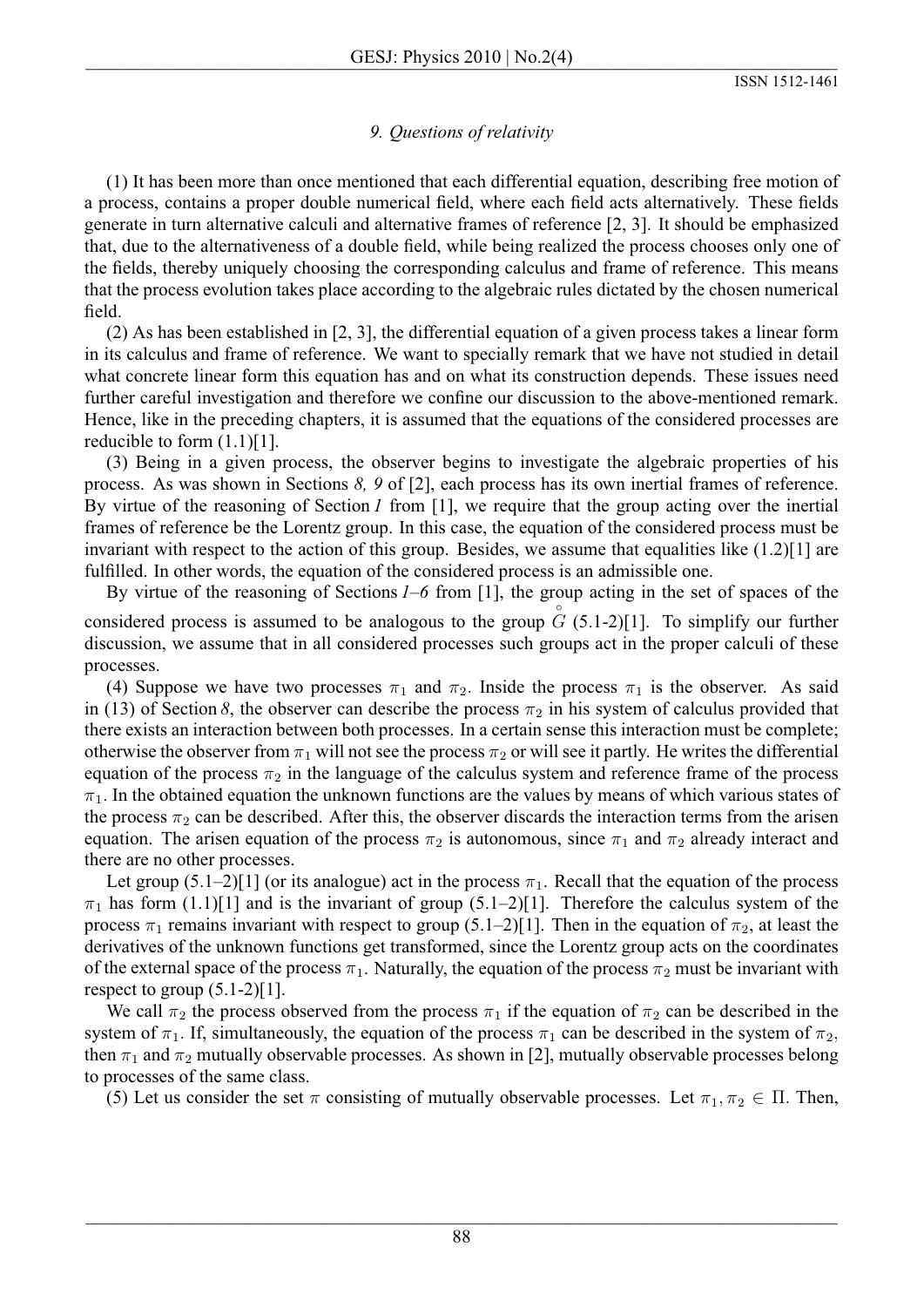as was shown in Sections 8, 9 from [2], there exists a transformation of the process  $\pi_1$  to  $\pi_2$  and vice versa. Along with this symmetry property, it is proved that the arisen transformations possess the following transitive property: if the observer passes from  $\pi_1$  to  $\pi_2$  and then to  $\pi_3$ , the intermediate transformation falls out and, as a result, bypassing  $\pi_2$  he passes from  $\pi_1$  directly to  $\pi_3$ . In addition to symmetry and transitivity, the set  $\Pi$  possesses the reflexivity property: each process from  $\Pi$  is observable within itself.

(6) A process is called elementary if it is one-dimensional and, accordingly, is described in some system by one quasilinear differential equation with partial derivatives of first order.

Let us return to the set  $\Pi$ . Since all processes from  $\Pi$  are mutually observable, they are processes of one and the same class. Let N be the dimension of the internal spaces of processes from  $\Pi$ .

Assume that the observer is in some process  $\pi \in \Pi$ . Since the set  $\Pi$  consists of mutually observable processes, the observer can write, in his system, the differential equations of all processes.

Now assume that  $\pi^* \in \Pi$  is the process whose equation in the calculus system of the process  $\pi$  has the form

$$
A_k^{\nu}(u^k)\frac{\partial u^k}{\partial x^{\nu}} = F^k(u^k),
$$
  
(k = 1, ..., N), (9.1)

where summation is performed only over  $\nu$  from 1 to 4. It is obvious that system (9.1) is split into N independent equations. Thus the observer from  $\pi$  can say that the process  $\pi^*$  consists of N elementary processes which do not interact with each other. However, if the observer passes to another process  $\tilde{\pi}$ , then in the new system of calculus the equations of elementary processes from  $\pi^*$  can be nonlinearly interrelated. During this transition, the sought functions  $u^1, \dots, u^N$  of equation (9.1) do not transform [2]. In other words, in the system of  $\tilde{\pi}$ , the equation of  $\pi^*$  has a quasilinear form, while, unlike (9.1), elementary processes do not interact with each other.

Such behavior of the process  $\pi^*$  should not be regarded as exceptional. Generally speaking, any process from  $\Pi$  must possess analogous properties. This however depends on the completeness of the process  $\Pi$ . If  $\Pi$  is complete, we call it the space of mutually observable processes of order N and denote by  $\Pi^N$ .

(7) Let us consider processes from the space  $\Pi^N$ . Transformations arising when one process changes to another process are realized by means of the characteristic functions of differential equations describing this process and have the properties discussed in (5). Under these transformations there arise algebraic objects. In particular, as has been shown in  $[2]$ , the inertial frames of reference of processes are algebraic objects.

Let us discuss frames of reference in more detail. Let the observer be in a process  $\pi \in \Pi^N$ . According to Sections 8, 9 from [2], he finds his own N frames of reference, among which only one arbitrarily chosen copy is independent, while the remaining  $N-1$  copies are expressed through it. On the other hand, as shown in (6), any process from  $\Pi^N$  consists of N elementary processes. Therefore each elementary process generates its own frame of reference. This is clearly exemplified by (9.1).

According to [2], when passing from  $\pi_1$  to  $\pi_2$ , the inertial frames of the process  $\pi_1$  transform to the inertial frames of the process  $\pi_2$ , where  $\pi_1, \pi_2 \in \Pi^N$ . If, for instance,  $x_1^{\nu}$  and  $x_2^{\nu}$  are the coordinates of the external spaces of the processes of  $\pi_1$  and  $\pi_2$ , respectively, then we have

$$
x_2^{\nu} = f_{21}(x_1^{\nu}). \tag{9.2}
$$

Note that if the equation of the process  $\pi_2$  is nonlinear from the standpoint of the process  $\pi_1$ , then transformation (9.2) is also nonlinear [2]. Hence we conclude that the inertial frames of the process  $\pi_1$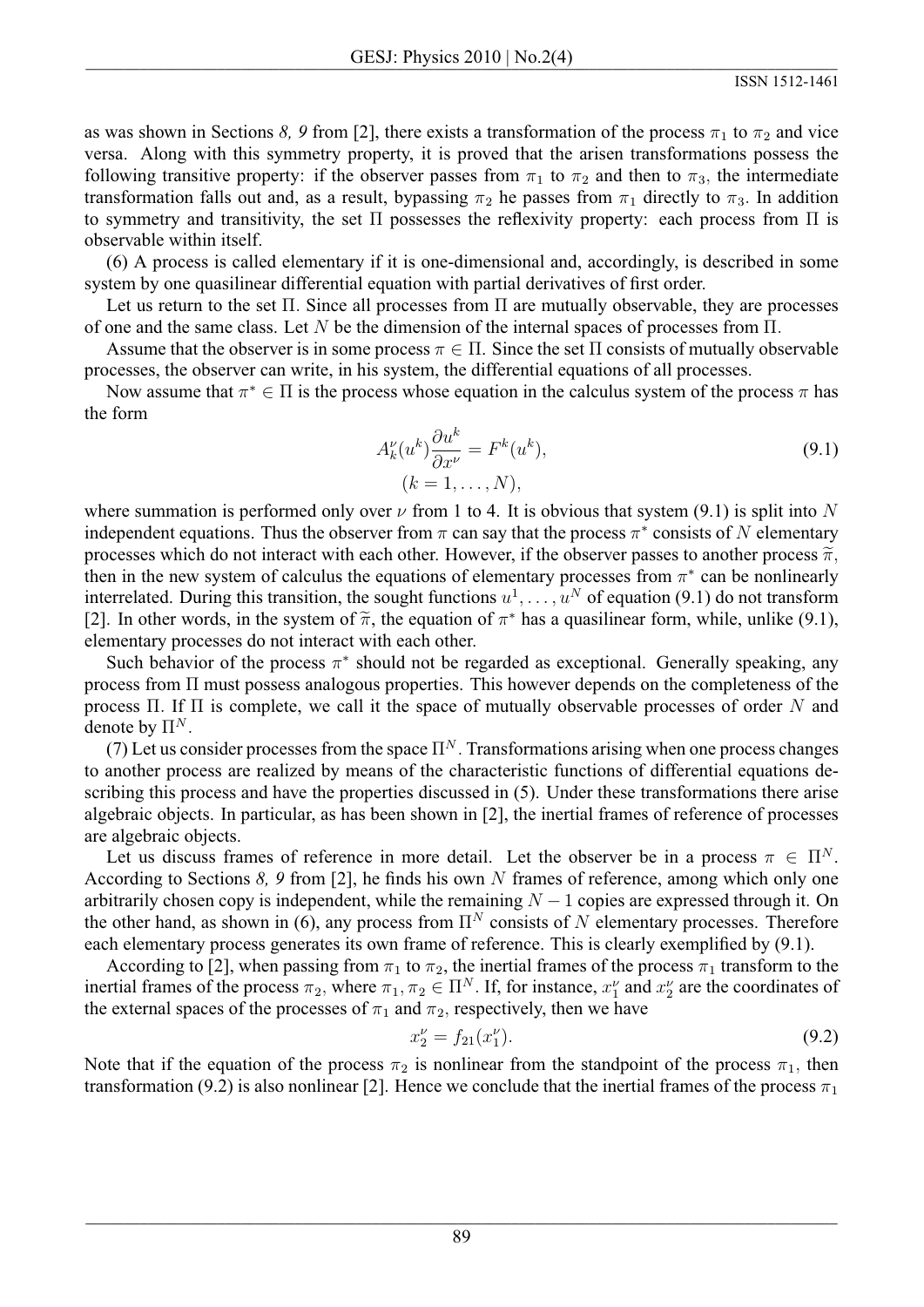are not the inertial frames of the process  $\pi_2$ .

(8) Thus the algebraic theory of differential equations leads to two types of transformations:

a) The observer is in an arbitrarily chosen but fixed process of the space  $\Pi^N$ . Within his process he finds the frame of reference and the system of calculus. Applying the reasoning given in Chapter A, the observer discovers a group of transformations of form  $(5.1-2)$  [1] that preserves the invariance of the equation of his process. After that he writes the equations of all processes from  $\Pi^N$  in terms of his frame of reference. Since the processes of the space  $\Pi^N$  do not interact with each other, the observer requires that all processes be invariant with respect to the action of group  $(5.1-2)[1]$ .

b) Let the processes  $\pi_1, \pi_2 \in \Pi^N$ . As shown in [2], when passing from  $\pi_1$  to  $\pi_2$ , a transformation is formed that changes  $\pi_1$  to  $\pi_2$ . Such transformations acting in the space  $\Pi^N$  satisfy the properties from (5). Concurrently, there arise algebraic objects such as a numerical field, a system of calculus, inertial frames of reference and so on. A concrete algebraic object of one process transforms to the same kind of object of the other process.

## 10. Existence of the Double World

We continue the investigation of the properties of a double algebraic field and its influence on the hierarchy of physical processes. As has been stated in (1) of Section 9, each of these algebraic fields acts alternatively and generates its own frame of reference and system of calculus. In  $[2-3]$  we have established the existence of an operation transforming the system to an alternative system and called this operation algebraic conjugation (more exactly,  $\varphi$ -conjugation).

For algebraic conjugation, the differential equation of the process transform to the conjugate equation [2]. The obtained equation describes the process which we have called the antiprocess with respect to the considered process.

(1) Let us consider the process described by the standard Dirac equation

$$
\gamma^{\nu k}_{n} \frac{\partial u^{n}}{\partial x^{\nu}} = -im u^{k}.\tag{10.1}
$$

As shown in Section 7 from [2], an equation of the antiprocess is written in the  $a$ -conjugate form as

$$
\widehat{\gamma}^{\widehat{\nu}k}_{\widehat{n}} \frac{\widehat{\partial} \widehat{u}^{\widehat{n}}}{\widehat{\partial} \widehat{x}^{\widehat{\nu}}} = -i \widehat{m} \widehat{u}^k. \tag{10.2}
$$

In (10.1) the summation is performed over the same indexes  $(a + b = a + b)$ , while in equation (10.2) the symbol  $\hat{ }$  over the same indexes denotes alternative summation  $b = (a^{-1} + b^{-1})^{-1}$ .

For the *a*-conjugation, the values contained in  $(10.1)$  and  $(10.2)$  are interrelated by the equalities  $\lceil 2 \rceil$ 

$$
\begin{aligned}\n\widehat{x}^{\nu} &= H_0 / x^{\nu}, \\
m \,\widehat{m} &= H_0^{-1}, \\
\widehat{u}^k &= \widehat{\gamma}^{2k} \frac{1}{u^{\widehat{n}}}, \\
\widehat{\gamma}^{1k}_{n} &= 1 / \gamma^{1k}_{n}, \\
\widehat{\gamma}^{3k}_{n} &= -1 / \gamma^{2k}_{n}, \\
\widehat{\gamma}^{4k}_{n} &= 1 / \gamma^{4k}_{n}, \\
\widehat{\gamma}^{4k}_{n} &= 1 / \gamma^{4k}_{n}.\n\end{aligned} \tag{10.3}
$$

As different from (7.3) [2], in (10.3) we have introduced the constant  $H_0$  having the dimension of the length square.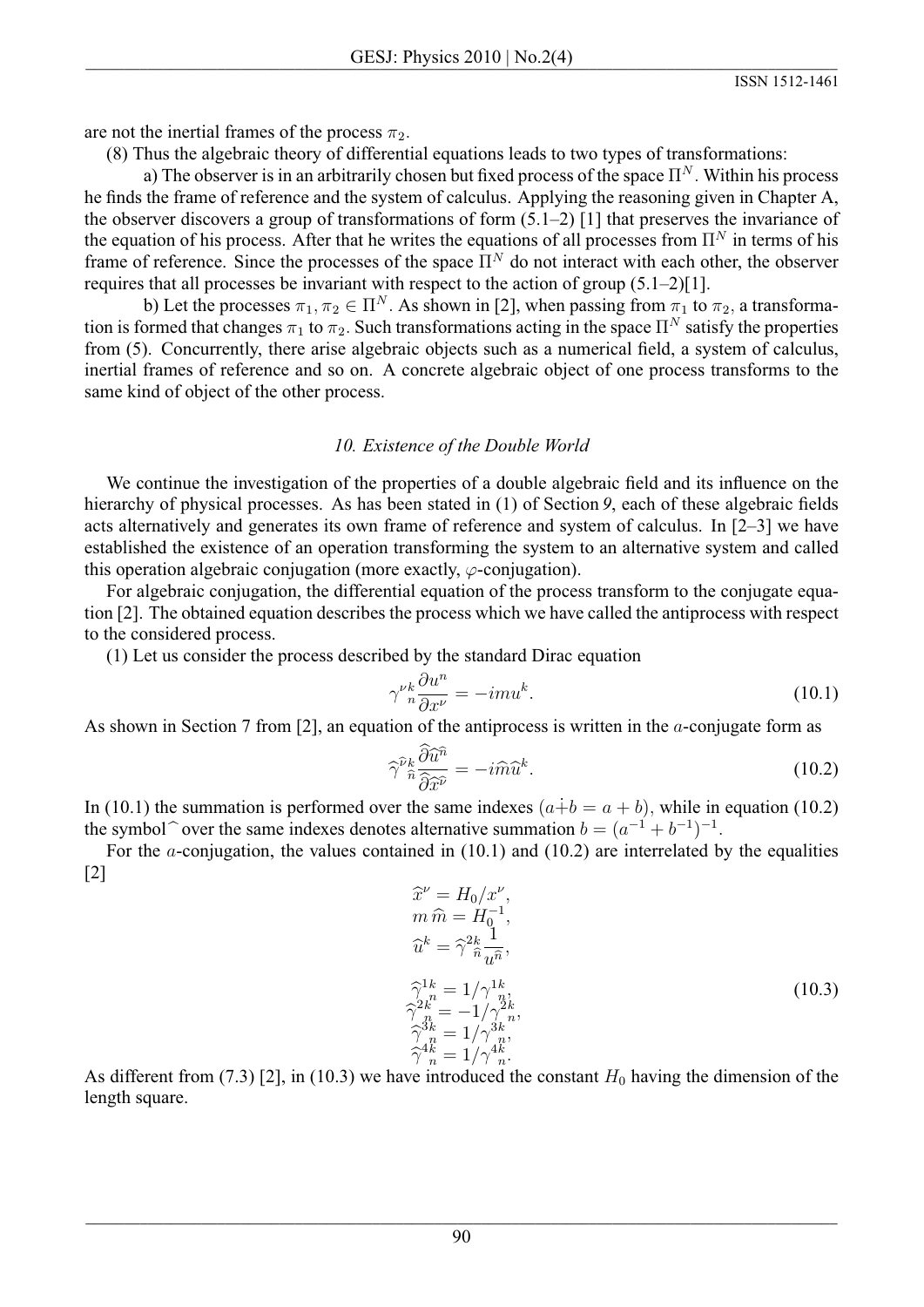(2) In the preceding chapters we have investigated the geometry arising on the basis of process  $(10.1)$ . In constructing the geometry we used the calculus in the terms of which the equation itself was represented.

Using  $(10.2)$  we find the metric

$$
\widehat{d}\widehat{s}^2 = \stackrel{\circ}{g}_{\widehat{\nu}\widehat{\tau}} \widehat{d}\widehat{x}^{\widehat{\nu}} \widehat{d}\widehat{x}^{\widehat{\tau}} + \frac{\widehat{H}}{\rho} \widehat{d}\widehat{w}_{\widehat{k}}^+ \widehat{d}\widehat{w}^{\widehat{k}}.
$$
\n(10.4)

Taking into account (10.3), from [2] it follows that (10.4) and (1.21)[1] are interrelated as follows:

$$
\widehat{d}\widehat{x}^{\nu} = H_0/dx^{\nu}, \nH \widehat{H} = H_0^2, \n\widehat{w}^k = \widehat{\gamma}^2 \widehat{n} \frac{1}{w \widehat{n}}, \n\widehat{w}_k^+ = \frac{1}{w_{\widehat{n}}^+} \widehat{\gamma}^2 \widehat{n}, \n\widehat{d}\widehat{w} = \widehat{\gamma}^2 \widehat{n} \frac{1}{w \widehat{n}}, \n\widehat{d}\widehat{w}^+ = \frac{1}{dw_{\widehat{n}}^+} \widehat{\gamma}^2 \widehat{n}, \n\widehat{\rho} = 1/\rho,
$$
\n(10.5)

where  $\hat{\rho} = \hat{w}_{\hat{k}}^{\dagger} \hat{w}^{\hat{k}}$ . One can easily show the validity of

$$
ds\widehat{d}\widehat{s} = H_0.\tag{10.6}
$$

(3) As is known, equation (10.1) is invariant with respect to group  $(2.3)[1]$ . Using the mathematical methods presented in [2] and the reasoning of Sections  $1-2$  from [1], we find the group preserving the invariance of equation (10.2). These transformations can be written in the infinitesimal form

$$
\overline{\hat{x}}^{\nu} = \hat{x}^{\nu} + \xi_{\hat{\sigma}}^{\nu} \hat{x}^{\hat{\sigma}} + \xi^{\nu},
$$
\n
$$
\overline{\hat{w}} = \hat{w} + 8 \hat{\xi}_{\hat{\sigma}}^{\hat{\nu}} [\hat{\gamma}_{\hat{\nu}}, \hat{\gamma}^{\hat{\sigma}}] \hat{w} - i \hat{\xi} \hat{w},
$$
\n
$$
\overline{\hat{w}}^{+} = \hat{w}^{+} - 8 \hat{\xi}_{\hat{\sigma}}^{\hat{\nu}} \hat{w}^{+} \hat{\gamma}_{\hat{\nu}} \hat{\gamma}_{\hat{\sigma}} \hat{\gamma}^{\hat{\sigma}}] + i \hat{\xi} \hat{w}^{+},
$$
\n(10.7)

where

$$
[\widehat{\gamma}_{\nu}\, , \widehat{\gamma}^{\sigma}] = \widehat{\gamma}_{\nu}\, \widehat{\cdot}\, \widehat{\gamma}^{\sigma} - \widehat{\gamma}^{\sigma}\, \widehat{\cdot}\, \widehat{\gamma}_{\nu}
$$

Here we have used the notation introduced in [2]. Note that, as different from  $(2.3)$ [1], in  $(10.7)$  the group parameters are infinitely large values.

It is not difficult to verify that transformations  $(2.3)$ [1] and  $(10.7)$  are *a*-conjugate to each other. Therefore these two groups are isomorphic.

 $(4)$  Suppose the observer passes from process  $(10.1)$  to antiprocess  $(10.2)$ . He begins to investigate process  $(10.2)$ . According to  $(1)$  of Section 9, the observer finds calculi and the frame of reference used by the process under investigation. In these systems he describes the motion equation of this process which is written in form  $(10.2)$ . Without experiencing any inconvenience he can apply the same methods of geometry investigation which he used in process (10.1).

Along with group  $(10.7)$ , the observer discovers the dynamic group with its representation. He finds the rule of differentiation of geometric objects.

(5) After finding the group (10.7) and the dynamic group, the observer, being in process (10.2),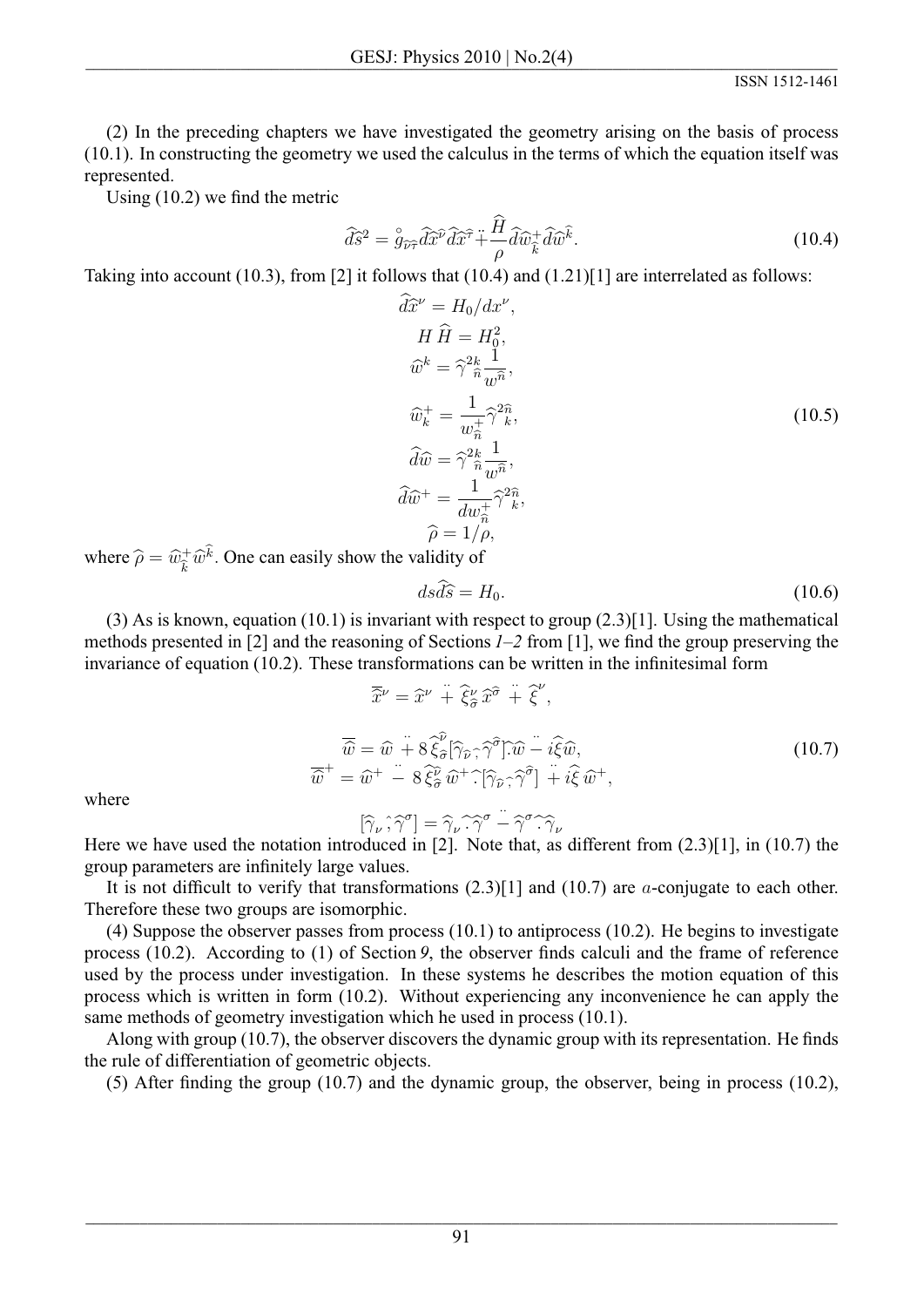begins to localize the group parameters with respect to the points of his total space. By analogy with  $(1.1)$  he writes

$$
\begin{aligned}\n\widehat{\xi}_{\sigma}^{\nu} &\rightarrow \widehat{\Theta}_{\sigma}^{\nu}(\widehat{x}), \\
\widehat{\xi}^{\nu} &\rightarrow \widehat{\Theta}^{\nu}(\widehat{x}), \\
\widehat{\xi}^{\alpha} &\rightarrow \widehat{\Theta}^{\alpha}(\widehat{x}, \widehat{w}, \widehat{w}^{+}), \\
\widehat{\xi} &\rightarrow \widehat{\Theta}^{\alpha}(\widehat{x}, \widehat{w}, \widehat{w}^{+}).\n\end{aligned}
$$
\n(10.8)

Using his alternative mathematical methods  $[2-3]$ , the observer constructs the geometry under condition (10.8). He defines the scalar curvature and writes the alternative integral of action

$$
\widehat{S} = \widehat{\int} \widehat{L}(\widehat{x}) \widehat{\det} \, \widehat{e}^{\nu}_{\tau} \widehat{d}^4 \widehat{x}, \tag{10.9}
$$

where

$$
\widehat{L}(\widehat{x}) = \frac{1}{\widehat{V}_0} \widehat{\int_{\widehat{\rho} \ge \widehat{\ell}_0^2} \widehat{R}(\widehat{x}, \widehat{w}, \widehat{w}^+) \widehat{\det} \,\widehat{e}_{\eta}^{\xi} \,\widehat{d} \,\widehat{V}_{\widehat{w}}. \tag{10.10}
$$

Performing the same approximate calculations as when deriving (8.19), the observer finds the Lagrangian from  $(10.2)$ :

$$
\widehat{L}(\widehat{x}) = \frac{1}{\widehat{H}} \widehat{R} + \widehat{\mu}_2 i \sqrt{\widehat{H}} \widehat{F}_{\widehat{\nu}\widehat{\tau}} \widehat{\Psi} \widehat{\cdot} [\widehat{\gamma}^{\widehat{\tau}}, \widehat{\gamma}^{\widehat{\nu}}] \widehat{\cdot} \widehat{\Psi} + \widehat{\mu}_4 \widehat{F}_{\widehat{\tau}}^{\widehat{\rho}} \widehat{F}_{\widehat{\nu}}^{\widehat{\tau}} \n+ \mu_5 i \left( \widehat{\nabla}_{\widehat{\mu}} \overline{\widehat{\Psi}} \widehat{\cdot} \widehat{\gamma}^{\widehat{\nu}} \widehat{\cdot} \widehat{\Psi} - \overline{\widehat{\Psi}} \widehat{\cdot} \widehat{\gamma}^{\widehat{\mu}} \widehat{\nabla}_{\widehat{\mu}} \widehat{\Psi} \right) + \widehat{\mu}_6 \frac{1}{\sqrt{\widehat{H}}} \overline{\widehat{\Psi}} \widehat{\cdot} \widehat{\Psi}.
$$
\n(10.11)

where

$$
\widehat{\nabla}_{\nu}\widehat{\Psi} = \widehat{\widehat{D}}_{\nu}\widehat{\Psi} + 8\widehat{\Gamma}_{\nu\widehat{\mu}}\widehat{\sigma} [\widehat{\gamma}_{\widehat{\sigma}}, \widehat{\gamma}^{\widehat{\mu}}] \widehat{\Psi} + i\widehat{\varphi}_{\nu}\widehat{\Psi}.
$$

The *a*-conjugancy of Lagrangians  $(8.19)$  and  $(10.11)$  can be proved by using the mathematical tools presented in  $[2-3]$  and equalities (10.5). This means that each compensating field has its own compensating antifield.

(6) The alternativeness inherent in the double numerical field is preserved when passing to the double process (process and antiprocess). This tells us that during the origination of the process there is no antiprocess and, vice versa, if there is the antiprocess, then the process is absent. This conclusion should not be surprising, since the formation of the double numerical field is a consequence of the properties inherent in a double process.

The above reasoning implies that there is no interaction between the process and the antiprocess. Be it otherwise, the alternativeness law would be violated. Therefore the process and the antiprocess are not mutually observable.

(7) Let us consider the space  $\Pi^N$ . To each process from  $\Pi^N$  we assign the antiprocess. We call the obtained set the space of antiprocesses of order N and denote it by  $\widehat{\Pi}^N$ . If we carry out some algebraic operation in  $\Pi^N$ , then the same operations can be carried out in  $\widehat{\Pi}^N$  and they will be isomorphic to each other. Then the mutual observability of processes from  $\Pi^N$  implies the mutual observability of processes within the space  $\widehat{\Pi}^N$ .

Assume that there is some antiprocess  $\hat{\pi} \in \hat{\Pi}^N$  that is observable from a process  $\pi_1 \in \Pi^N$ .  $\hat{\pi}$  is the antiprocess of a process  $\pi \in \Pi^N$ . If the observer is in  $\pi$ , then he can pass from  $\pi$  to  $\pi_1$  and then to  $\hat{\pi}$ . Using the transitive property of passages of the observable processes that has been discussed in (5) of Section 9, we come to the conclusion that the processes  $\pi$  and  $\hat{\pi}$  are mutually observable. But this contradicts the conclusion of (6) on the mutual observability of the process and the antiprocess.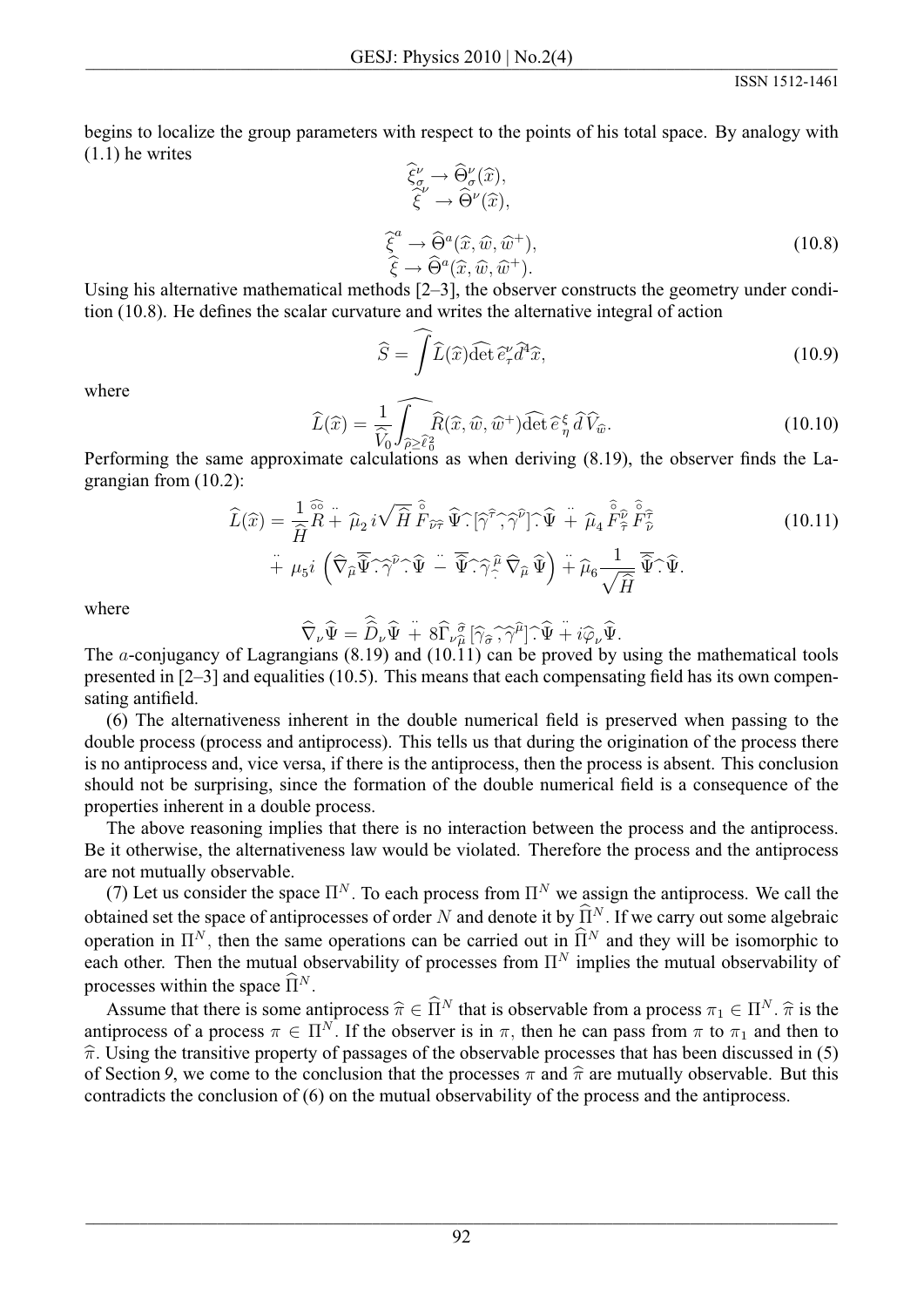Thus the spaces of processes  $\Pi^N$  and  $\widehat{\Pi}^N$  are mutually nonobservable.

(8) Let  $\hat{\pi}_1, \hat{\pi}_2 \in \hat{\Pi}^N$  be respectively the antiprocesses of the processes  $\pi_1, \pi_2 \in \Pi^N$ . As stated in (7) of Section 9, there exists a transformation changing the process  $\pi_1$  into  $\pi_2$ . In [2] its has been shown that this transformation converts with no changes at all the antiprocess  $\hat{\pi}_1$  to the antiprocess  $\hat{\pi}_2$ . Algebraic objects from antiprocesses are formed by the same rule as the corresponding objects from processes. In particular, if  $\hat{x}_1^{\nu}$  and  $\hat{x}_2^{\nu}$  are the coordinates of the respective antiprocesses  $\hat{\pi}_1$  and  $\hat{\pi}_2$ , then by  $(9.2)$  can write

$$
\widehat{x}_2^{\nu} = f_{12}(\widehat{x}_1^{\ \nu}).\tag{10.12}
$$

#### 11. On gravitation

Let us again turn our attention to the space of processes  $\Pi^N$ . As has been indicated,  $\Pi^N$  consists of mutually observable but not interacting processes of order N.

When one process converts to another process, for frames of reference there arises a nonlinear transformation of form  $(9.2)$ . As has been said in Section 9 these transformations have quite specific features but at the same time they are of quite a general character. After all  $\Pi^N$  consists of a multitude of arbitrary processes of order  $N$ . The only restriction is that in its system each process is invariant with respect to the Lorentz group.

It is appropriate to recall here Einstein's lift. The arguments of the great scientist as to this mental experiment are well applicable for the interpretation of transformation (9.2). Then, being guided by Einstein's theory of gravitation, due to the existence of transformation (9.2) we make the following conclusion: between processes  $\Pi^N$  there must exist gravitational interaction.

It is obvious that the reasoning given above for transformation  $(9.2)$  is quite applicable to transformation (10.12) as well. Then we can say that there exists gravitational interaction between processes of the space  $\widehat{\Pi}^N$ .

Under the *a*-conjugation, processes  $\pi_1, \pi_2 \in \Pi^N$  transform respectively to antiprocesses  $\hat{\pi}_1, \hat{\pi}_2 \in$  $\widehat{\Pi}^N$ . From (9.2) and (10.12) we see that the *a*-conjugation does not change the function  $f_{12}$ . Therefore for the  $a$ -conjugation the gravitational interaction does not change, i.e. for gravitation there exists no antigravitation.

We can evidently say that, while acting, gravitation does not distinguish between processes and antiprocesses. For gravitation they are the same objects. But then using conclusions of (7) of Section 10, one can explain the existence of dark matter [9].

In this stage we limit our discussion to the above-given argumentation, since the construction of a comprehensive theory of gravitation from the position of the algebraic properties of differential equations requires meticulous investigation.

### 12. Double algebra and quantization

(1) Let us consider the space of processes  $\Pi^N$ . As has been said, processes from  $\Pi^N$  are mutually observable. Moreover, there always exists a transformation enabling the observer to pass from one process to any other process. In this context, processes from  $\Pi^N$  can be called equivalent processes.

As has been stated in (6) of Section 9, among other processes of order N there exist, in  $\Pi^N$ , processes consisting of  $N$  elementary processes which interact with each other. (9.1) is just a suchlike process. It is obvious that in its system of calculus each of these equations takes a linear form.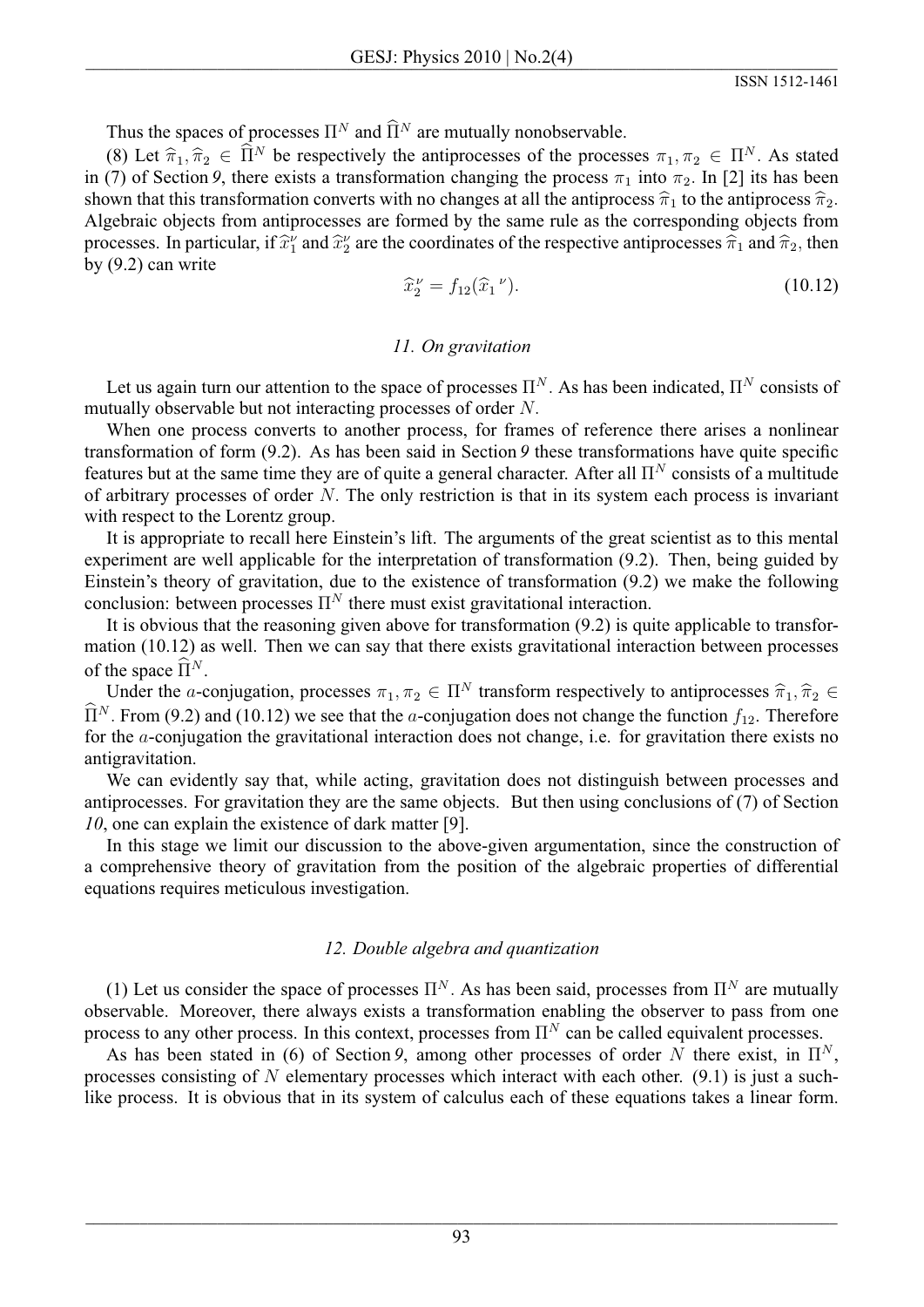Therefore any process from  $\Pi^N$  can be represented in its system of calculus as a set of N elementary processes of which each one is described by its linear differential equation of first order.

(2) In view of the results obtained in Section 10 from [2] and in Section 1 from [1], we think that to construct the consistent and complete algebro-geometric theory of differential equations their solutions must be represented in the matrix form. Though the mechanism of realization of this representation for a given equation needs further detailed investigation, we nevertheless can already make some conclusions.

As is shown in Section 10 from [2], if solutions are represented in the matrix form, an algebraic field expands to an algebraic body [6]. The group properties of a differential equation and the availability of an algebraic body must form a certain algebraic ensemble. It is this ensemble that controls a given process and its changes, defines the rule of interaction with other processes and establishes a possible splitting into other processes. This object forms its elementary process and it can hardly be split into more elementary processes without violating the algebraic body. Perhaps the existence of elementary particles can be explained by these irreducible elementary processes.

(3) Along with the above-said, if we take into account equalities  $(10.37-38)$  [2] which are fulfilled for alternative processes, we will not be evidently far from the truth if we say that the quantization of a field is the joint manifestation of the algebraic properties of a process and its antiprocess. Thus we come to a conclusion that, speaking in general, any field described by a differential equation must be quantized.

All this taken together gives us an analogy with photons passing through a plate with two closely lying holes. We assume that the path of a photon from the source to the screen through the first hole is one state of the photon, and through the second hole the second state. For sufficiently large energy of a photon flux two light spots are formed on the screen, *i.e.* photons behave like classical particles. In that case we say that if a photon is in one state, then the second state is excluded, i.e. these states have an alternative character. When the flux energy decreases, the screen shows the interference picture. Then we say that alternative states of a photon interfere with each.

It would be appropriate to mention here that the probabilistic aspects of quantum theory play an important role in the questions discussed. Therefore, because of the emergence of a numerical double field, alternative analysis and, as a consequence, of the anti-process for every process we are faced with a necessity to understand the probability theory in a new light. By taking a course for interpreting the probability theory from the standpoint of the algebraic theory of processes we acquire the right to expect nontrivial results and conclusions. A possibility should not be ruled out that the existence of living matter can be explained in terms of anti-process of a stochastic process.

 $(4)$  In Section 11 we have come to the conclusion that gravitational interaction involves all processes without making any distinction between processes and antiprocesses. Simultaneously, we have seen that gravitation and antigravitation identically coincide. Then because of the absence of alternativeness, quantization for a gravitational field becomes meaningless.

## Conclusion

In the investigation that we have carried out we wanted first and foremost to reveal those mathematical structures and regularities of the field theory that manifest themselves through the algebrogeometric properties of differential equations. We tried not to enforce any postulates or conjectures from outside.

It is astonishing how much a differential equation can tell us. Evidently, it is not a big exaggeration